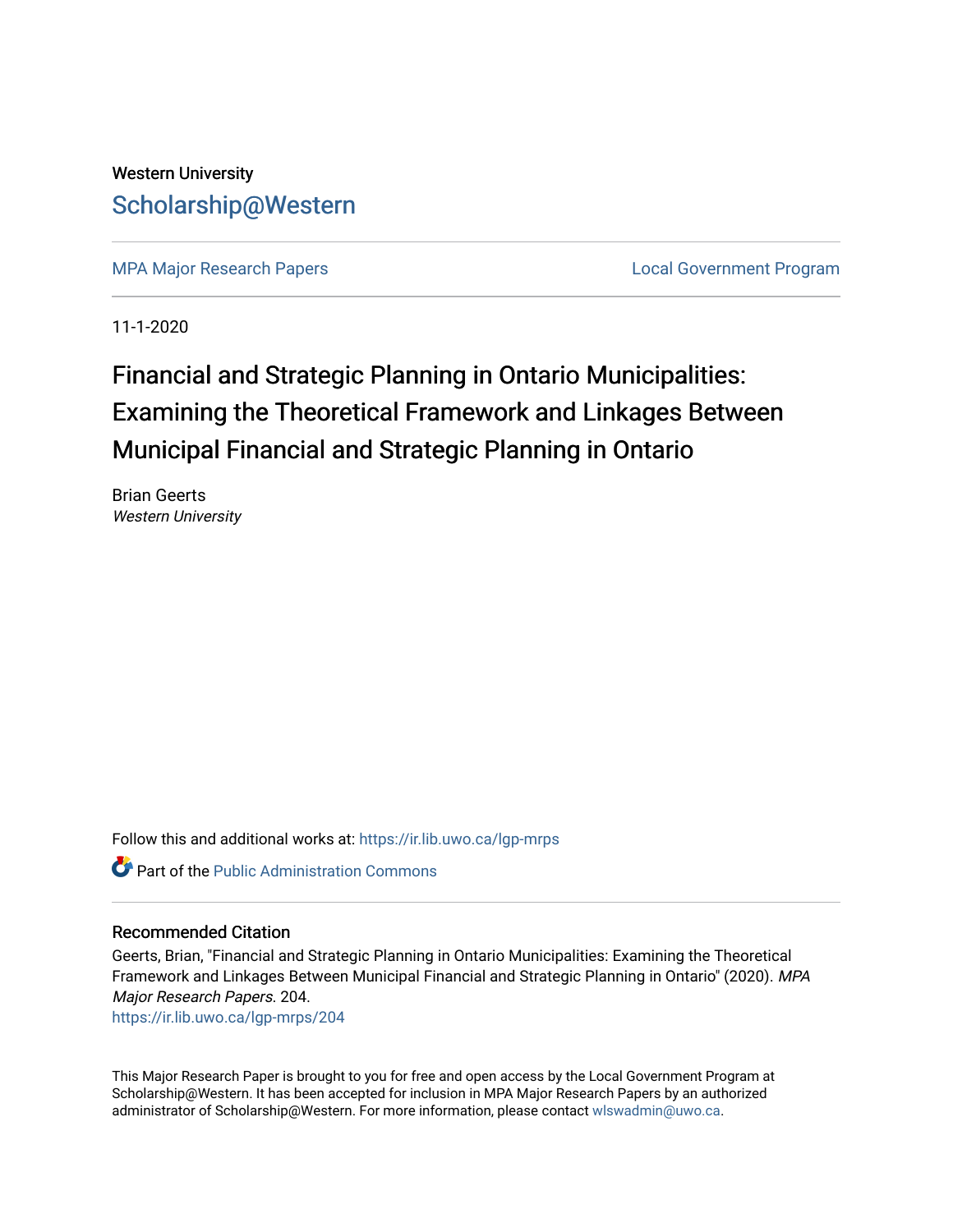Financial and Strategic Planning in Ontario Municipalities:

Examining the Theoretical Framework and Linkages Between Municipal Financial and Strategic Planning in Ontario.

Subject keywords: Performance Management, Performance Measurement, Public Finance, Service Delivery, Strategic Management

Geographical keywords: Chatham-Kent, Haldimand, Ingersoll, London, Mississauga, Ontario, Temiskaming Shores, Sudbury, Timmins, Thunder Bay

MPA Research Report

Submitted to

The Local Government Program Department of Political Science The University of Western Ontario

> Brian Geerts November 2020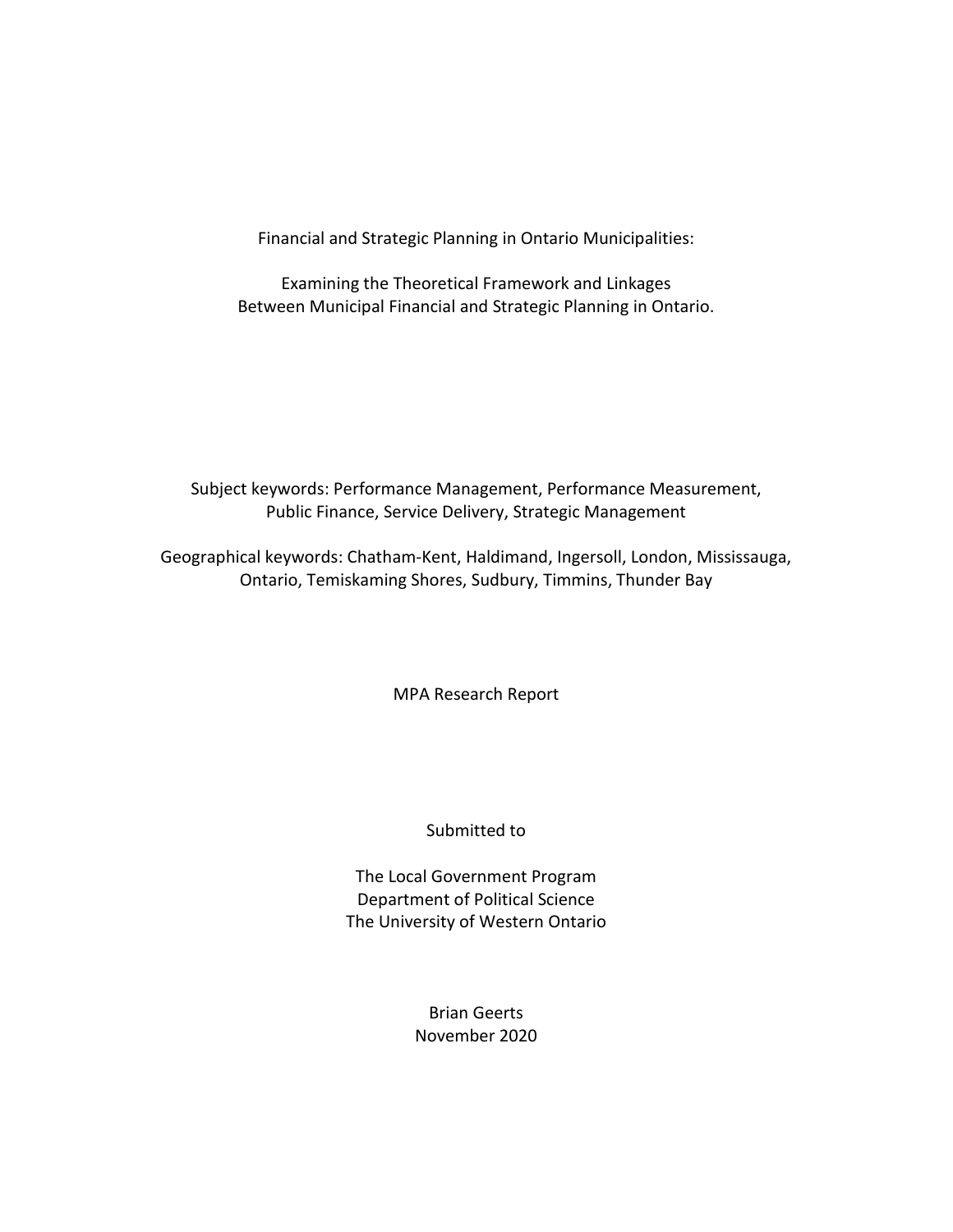#### <span id="page-2-0"></span>**Abstract**

Municipal councils in Ontario are charged with the administration and control of organizations through the Municipal Act, 2001. Councils are responsible for the financial and service performance of a wide variety of activities. Should the activities and finances be poorly linked, this could lead to an accountability disconnect. This research explores how well municipalities in Ontario link strategic planning to financial planning, and how they communicate this to the public. Nine municipalities were randomly selected representing small, medium, and large municipalities in the south, central, and northern regions of the province. Municipalities primarily rely on their corporate strategic plans and asset management plans to manage their initiatives and assets; these publicly available documents were used to evaluate connections between financial planning, strategic planning, and public communication. Results indicate some level of maturation with strategic planning and financial planning, and clear public communication. Only 56% of municipalities connected their budget to a strategic plan. Loss aversion information was more frequently published (89%), explaining the individual financial impacts to stakeholders. Regarding loss aversion, municipalities rarely published individualized gains to contextualize individualized losses or costs (33%). In regards to this framing, a municipality's ability to influence public opinion by publishing its performance is largely in its own hands. Pressure to satisfy the public may incentivize politicians to highlight 'easy wins' to sway overall public opinion. Effective strategic planning linked to financial planning undermines these incentives by contextualizing strategic priorities using published goals and measuring progress.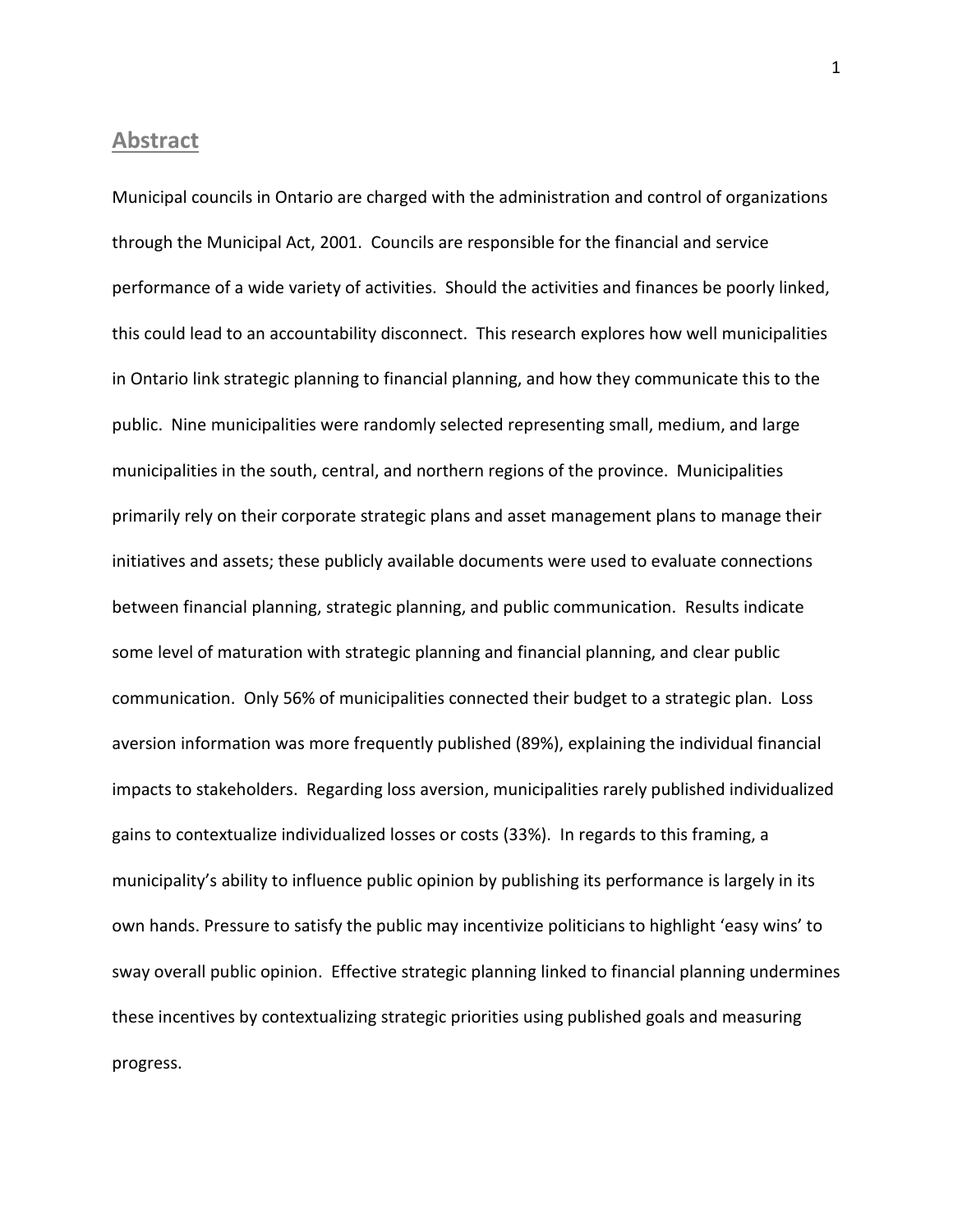#### <span id="page-3-0"></span>**Acknowledgements**

This research would not have been possible without the dedicated support of the professors and leadership of the Western University Social Sciences Department, including Local Government Program Director Joe Lyons, program professors and mentors, and research supervisor Professor Bill Irwin. I thank you all for your dedication to public service and to continuing research and education.

<span id="page-3-1"></span>**Research Ethics Statement**

The ethics and processes for this research project conform to the standards of Western University; only publicly available information was used. The researcher had no conflict of interest in the outcomes of the research. This research involved minimal risk to participants and does not involve vulnerable participants.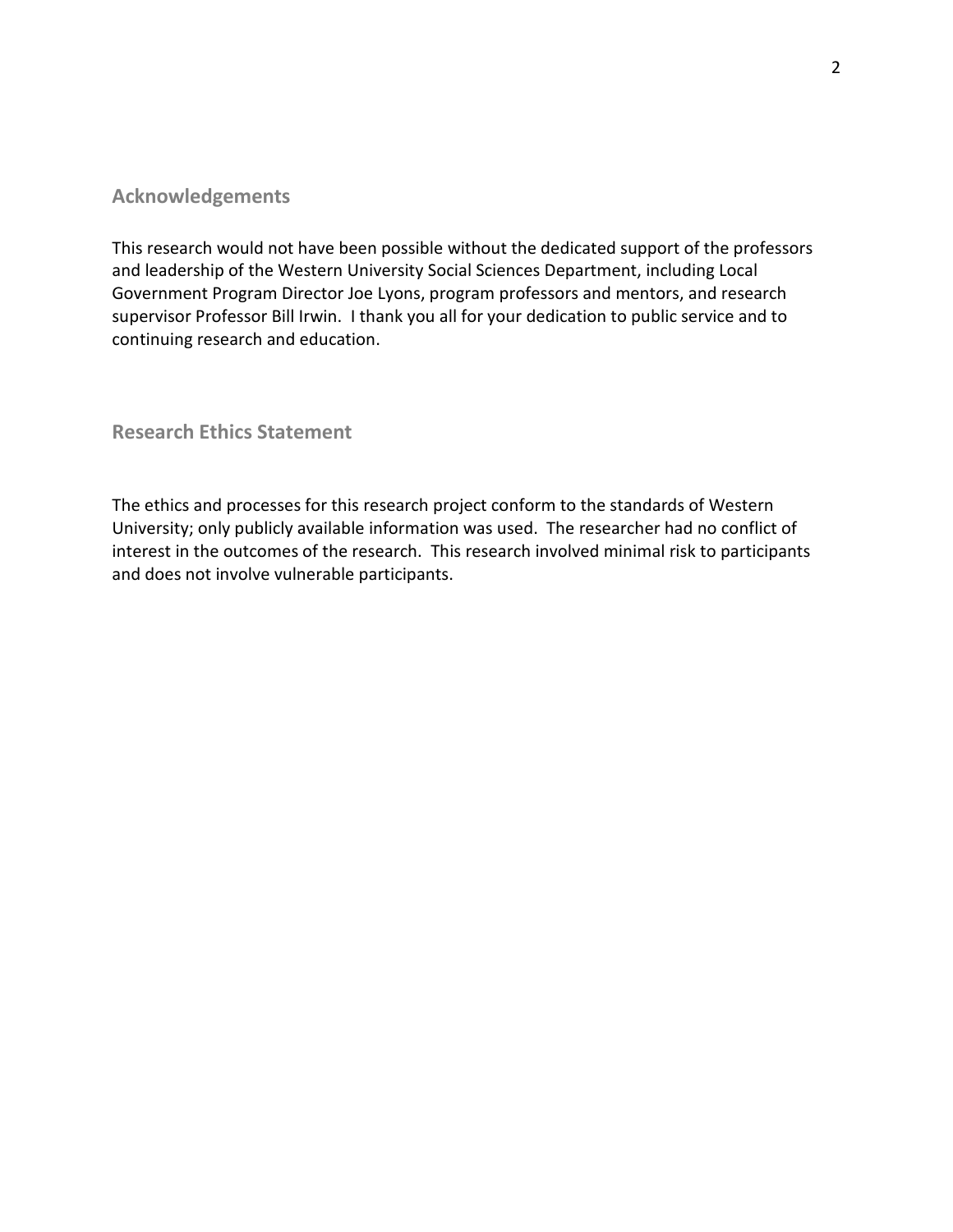# **Table of Contents:**

| Testing A New Theory of Unintended Consequences in Performance Management Systems27 |
|-------------------------------------------------------------------------------------|
|                                                                                     |
|                                                                                     |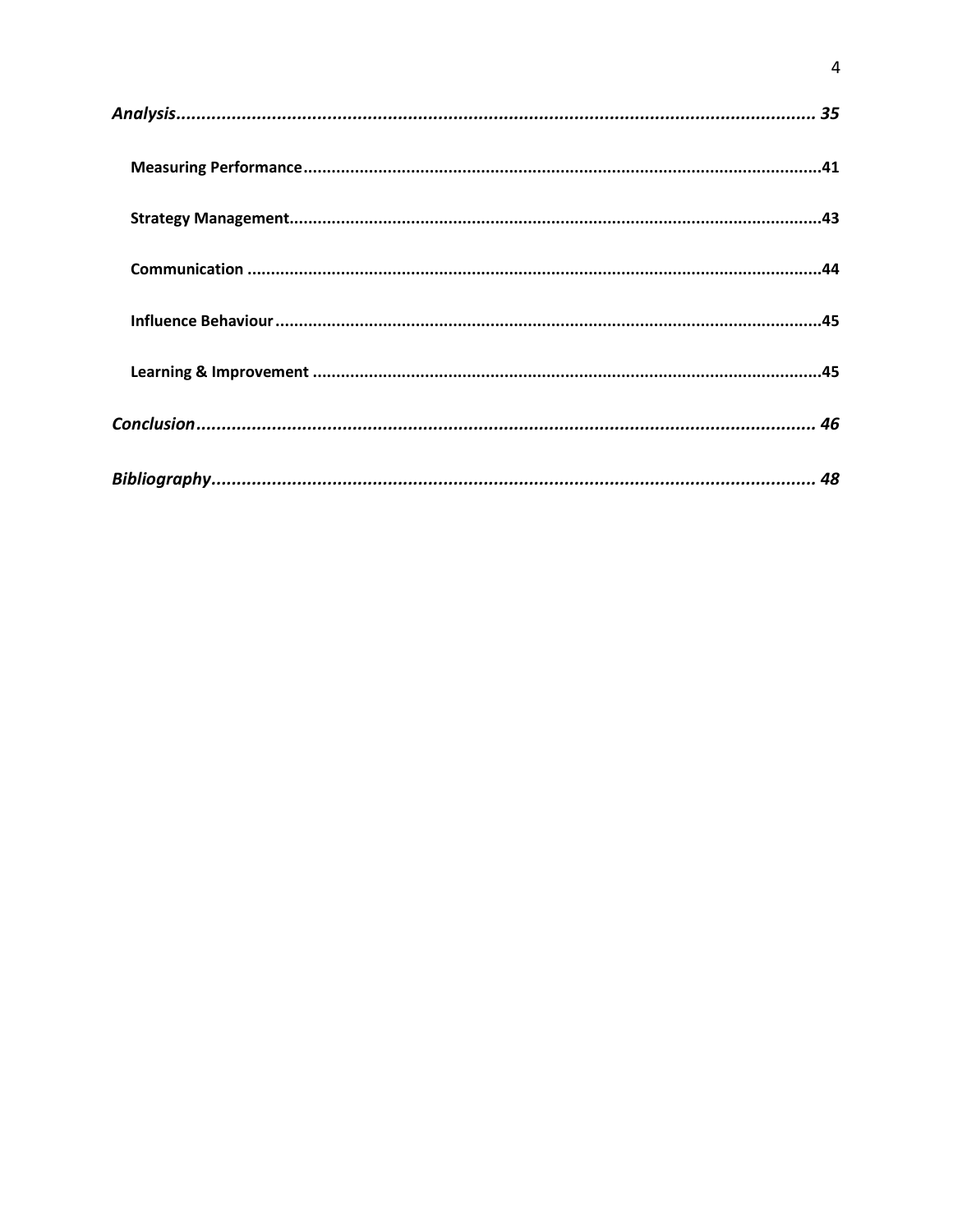#### <span id="page-6-0"></span>**Introduction**

Municipal councils in Ontario are charged with the administration and control of municipal organizations through the Municipal Act, 2001 (Ontario Municipal Act, 2001). Management and control of organizations is about "steering organizations through the environments through which they operate, to achieve both short-term and longer-term goals" (Otley et al., 2014). Municipalities are created as "creatures of the province" to administer government services at a local level (Magnusson, 2005). Across government and the private sector, financial performance of corporations is a common indicator of results (Stout, 2012). If financial performance is not clearly linked to service delivery, how does that affect political and organizational effectiveness? As per the Municipal Act (2001), the primary financial planning tool for local government is the budget, however many other acts have their own performance and reporting requirements. This requires municipalities to submit over 225 separate reports annually to the province and regulatory bodies (AMCTO, 2017).

As to municipal strategic planning, official plans are required to be maintained by every municipality to govern planning and development. In comparison, budgets were designed for the management of public services, although influence from private business is common through the historical record (Rubin, 1993). Budgets form the basis for allocating resources to deliver public services. Therefore, through that allocation, budgets determine strategic decisions, but do they supply enough information that can be used to hold leaders accountable for public services as well as public spending? Since municipal councils' responsibility is for service delivery while using finance as a tool to meet service delivery ends, financial resource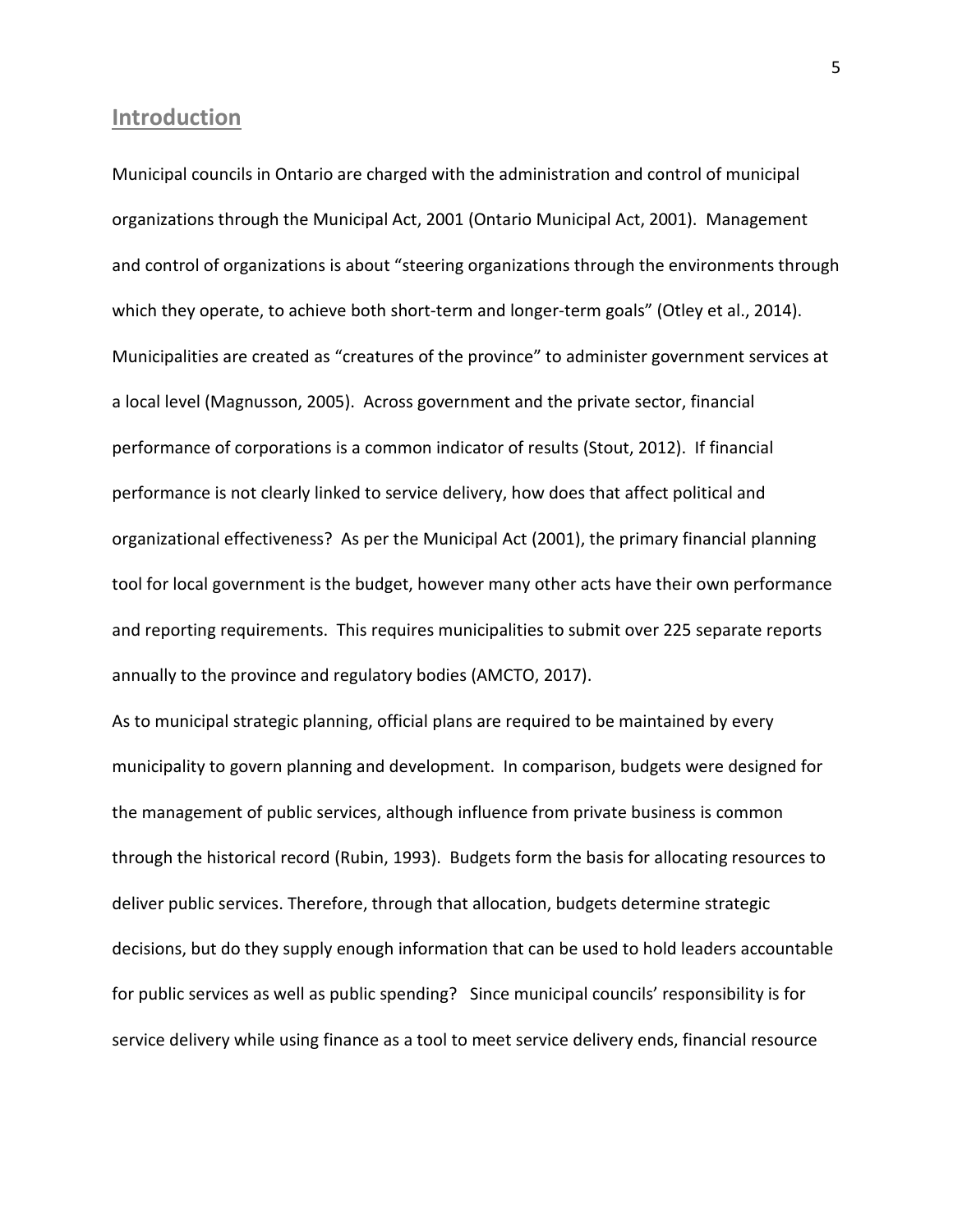allocation decisions by municipal councils should be dependent on clear contextual information supplied alongside financial information. This information is not required or is not required to be presented alongside budgetary information (Ontario Municipal Act, 2001). While some basic contextual information is required after-the-fact through Financial Information Returns (FIR), the systematic disconnect between the plan (budget) and the actuals (FIR) lead to an accountability disconnect. Without clear connections between strategic planning and financial allocations, budgets may act as a substitute for strategic planning with insufficient public transparency. When financial information alone is provided with little context during public debates or discussion, municipal councils' performance management of their organization via the budget process may have unintended consequences. Gabris (1992) posited that "rationalistic" strategic plans don't necessarily mesh with "incremental" characteristics of municipal budget systems, but the reality may not be that black and white. Effective strategic planning should link plans to resources. This research will explore the following research question:

# **How well do municipalities in Ontario link strategic planning to financial planning, and how do they communicate this to the public?**

This question has great significance to the over-all intention of budget as a performance management tool for Ontario municipalities. While municipalities may have performance measurement and management systems for few or many of their public programs, if they are not closely tied to performance indicators in the budget process, councils will not have the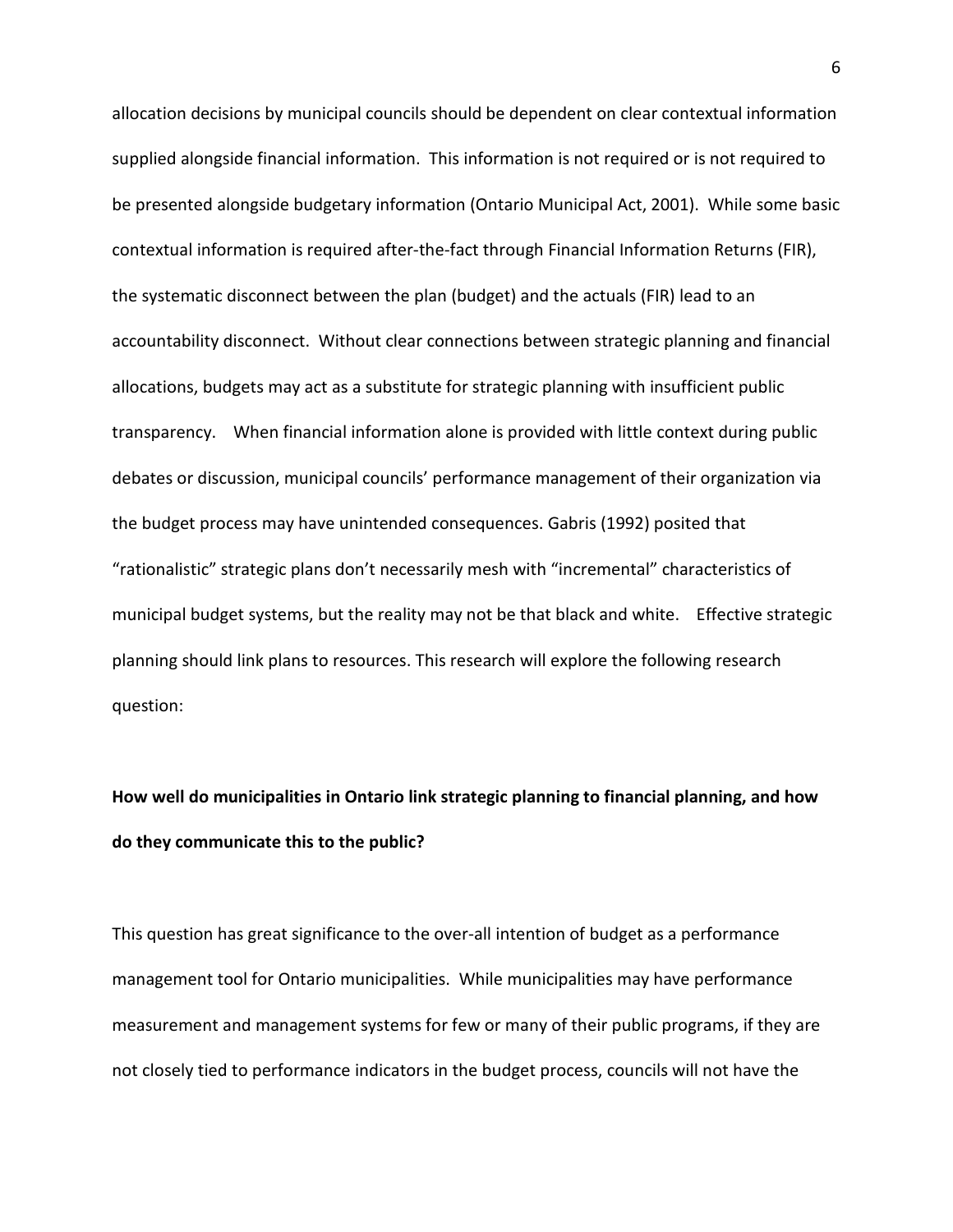appropriate frame of reference to allocate resources and manage outputs or outcomes of public programs. If there are complaints that the municipality is not meeting the goals of its strategic plan, does that mean that the budget is not being spent? If this strategic and financial information is presented to council but is not laid out clearly for the public, then the public will be unable to ascertain if the financial allocations meet their needs and desires. This potential disconnect between financial and service performance also clouds political accountabilities as the connection between financial performance, service performance, and political will or vision is weak. In the broader business sense, this disconnect has been identified repeatedly by others (Drucker, 1954; Ghalayini and Noble, 1996; Goold and Quinn, 1990; Fitzgerald, 1988; Johnson and Kaplan, 1987), and would provide greater accountability when applied to municipal politics.

As we explore the topic further, it is important to have a common understanding of terms. Performance Measurement Systems (PMeS) and Performance Management systems (PMaS) will be frequently referenced in this research, and can have significant differences in meaning. Performance Measurement Systems are typically used to develop comparability within and between businesses and time periods. The term can be quite broadly applied, leading to uncertainty of the meaning in each specific context (Franco-Santos et al, 2007). Based on Franco-Santos et al.'s systematic literature review in 2007, they developed a set of key categories to define performance measurement systems' role, including specific conditions within which they operate: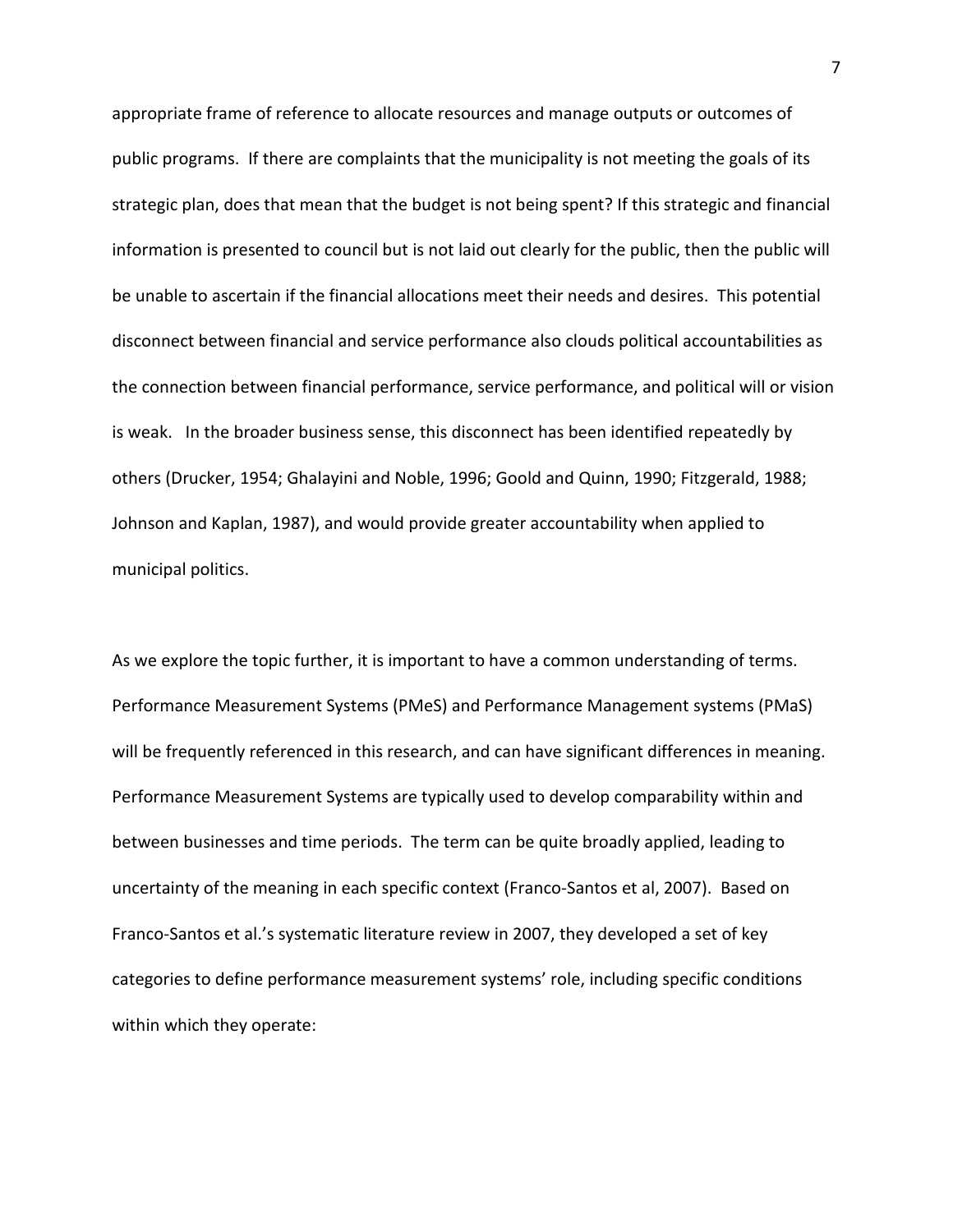- (1) "measure performance" This category encompasses the role of monitoring progress and measuring/evaluating performance;
- (2) "strategy management" This category comprises the roles of planning, strategy formulation, implementation/execution, and organizational alignment;
- (3) "communication" This comprises the roles of internal and external communication, benchmarking and compliance with regulations;
- (4) "influence behaviour" This category encompasses the roles of rewarding or compensating behaviour, managing relationships, and control; and
- (5) "learning and improvement" This comprises the roles of feedback, double-loop learning, and performance improvement.

Broadbent and Laughlin (2009), as well as others (Ferreira and Otley, 2009; Malmi and Brown, 2008), define performance management systems as a broad set of management control mechanisms used by leaders and employees with the overall purpose of facilitating the delivery of organizational goals by influencing people's behaviour and performance. For the purpose of this study, any reference to Continuous Improvement and Continuous Quality Improvement Programs are contained within the definition of PMaS. PMaS were previously known as management control systems, which focused mostly on financial and budgetary controls (Ferreira and Otley, 2009; Otley, 1999). Examples of a PMaS would include a work measurement system, work priority management system, or worker reward system.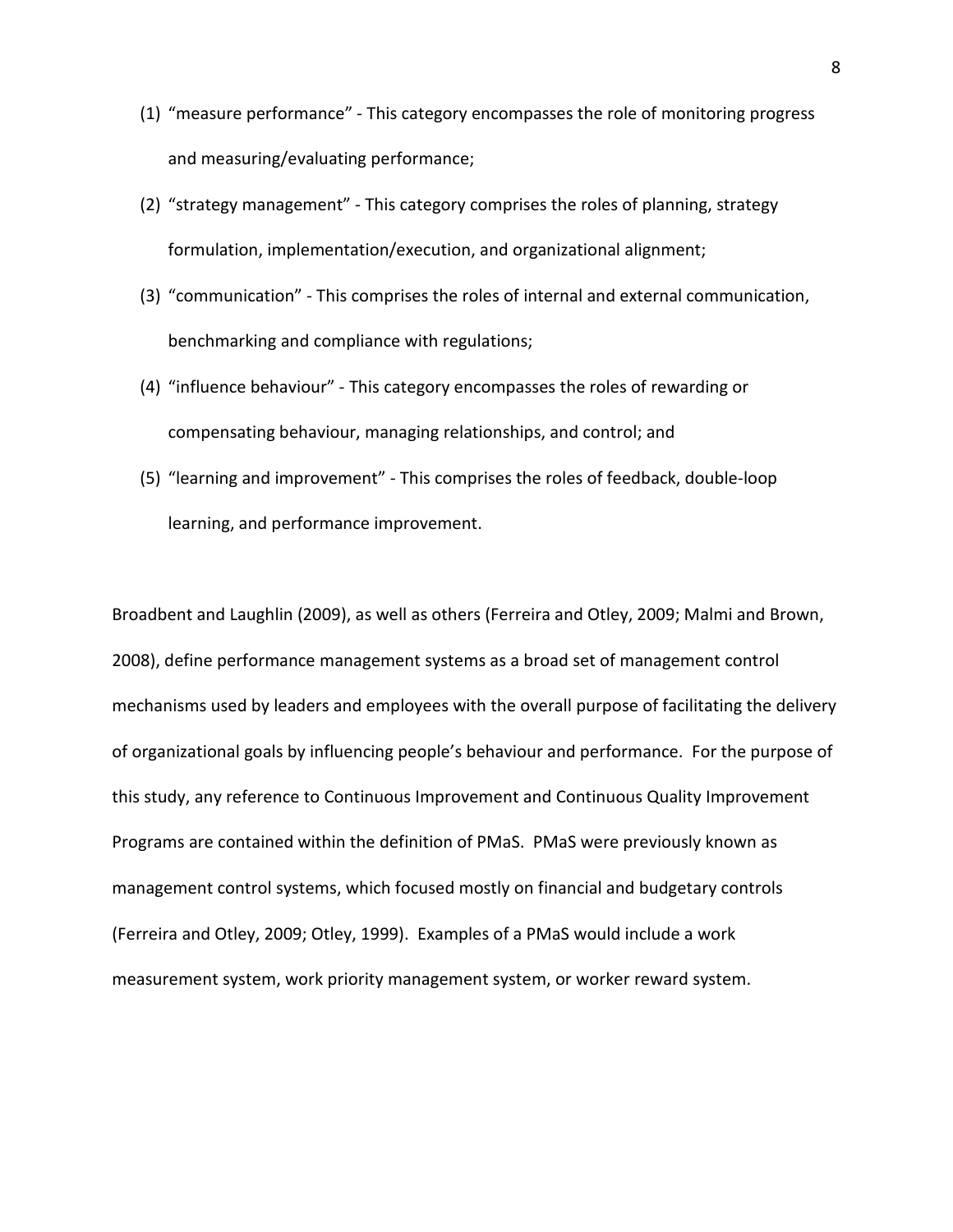In the municipal democratic context, the 5 key categories of "measure performance, strategy management, communication, influence behaviour, and learning and improvement" all closely relate to public perception of what a city delivers to its citizens. This brings us to the idea of public value. Public value describes the value that an organization contributes to society, in a broader sense than shareholder value alone which primarily focuses on financial returns (Friedrich & Eerma, 2018; Moore, 1995). To contextualize the cost-benefit of taxation and fees against municipal services, it is in a municipality's best interest to demonstrate the value that citizens and others receive in exchange for their financial contributions. While it is simple to compare tax burdens, fee structures, and other financial tools over time and across jurisdictions, public value lies in the eyes and mind of the citizen. Values are highly variable between individuals, cultures, and communities, demonstrating the need to develop a public value proposition with broad public appeal and common understanding.

When considering municipal resource allocation and the determination of public value, there may be side effects or unintended consequences of any particular set of decisions or actions. Baert (1991, p.201) defines unintended consequences as "a particular effect of purposive action which is different from what was wanted the moment of carrying out the act, and the want of which was a reason for carrying it out." It is not clear in the original definition that a purposive action may have more than one effect, but it is assumed for the purpose of this research that an action may produce more than one effect. For example, a particular action measured and managed in a PMaS may produce the intended outcome as well as an unintended outcome. Baert (1991) explains that most research equates unintended consequences with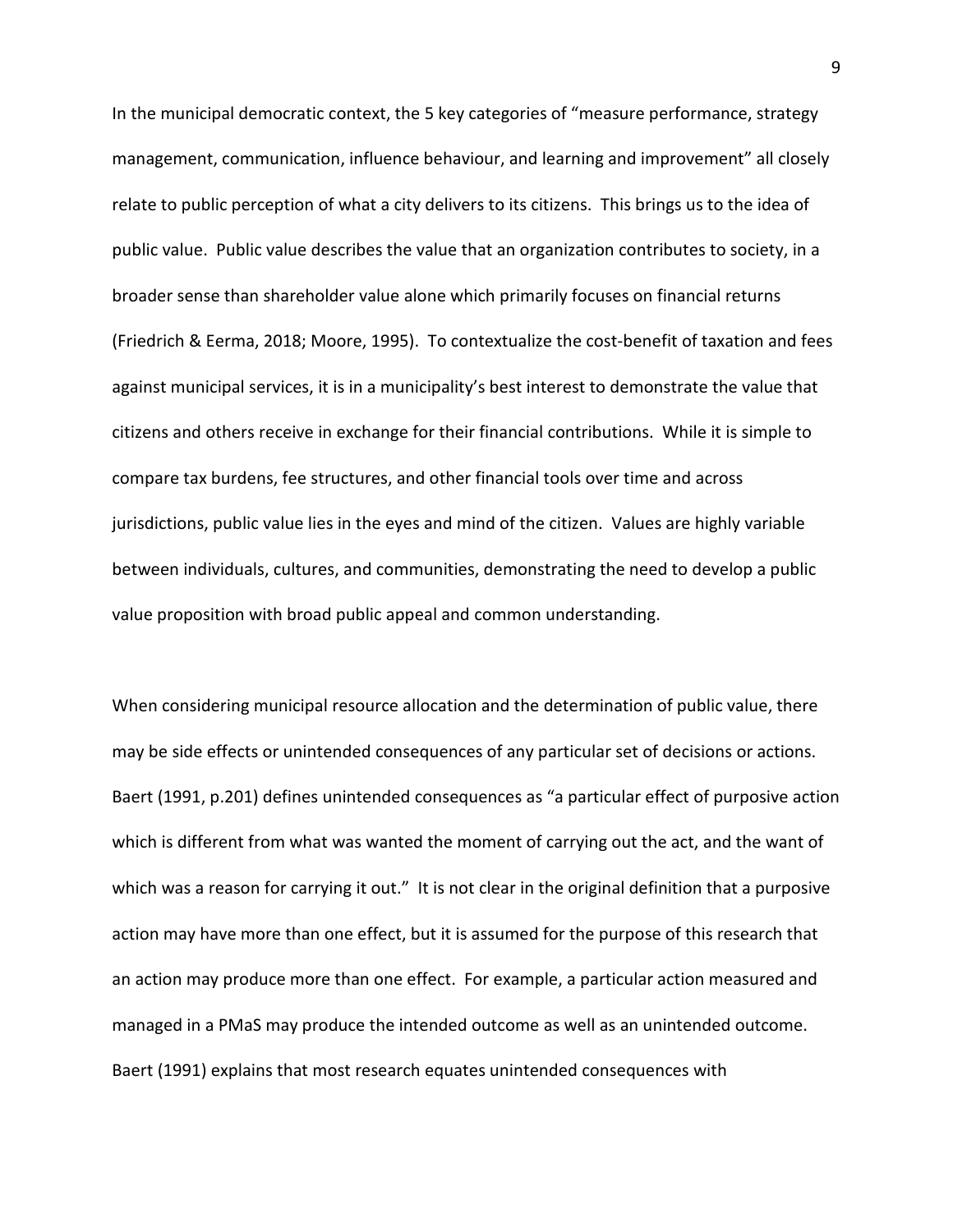unanticipated, unforeseen, or unexpected effects. It is important to note that unintended consequences can be positive, negative, or neutral in comparison to the intended consequences.

## <span id="page-11-0"></span>**Municipal Performance Management: Contextual Analysis**

Municipalities in Ontario are legally created by the province and enabled through the Municipal Act, 2001. As 'creatures of the province' (Magnusson, 2005), these municipal corporations are accountable to the province for their performance in a hierarchical sense. However, since municipalities have their own elected officials and their own legal identity as a corporation, that accountability link is primarily at the local level. The Municipal Act (2001) is designed as enabling legislation, empowering municipalities to the activities as outlined in the act. In section 23.3, the act outlines powers that cannot be delegated, which includes the power to adopt and amend the budget of the municipality, while subsection 2 clarifies that nothing in 23.3(1) prevents a municipality from delegating its administrative powers. This fundamentally separates a municipal council's financial accountability from service delivery. As an example of provincial oversight, the province of Ontario operated the Municipal Performance Measurement Program, starting in the early 2000s and ending in 2014, during a time where performance management in municipalities was growing (Melkers & Willoughby, 2005). This mandatory program provided base level data for the public and the province to compare costs for service. Even with this pan-municipal performance measurement system, the measurements were heavily weighted in financial terms: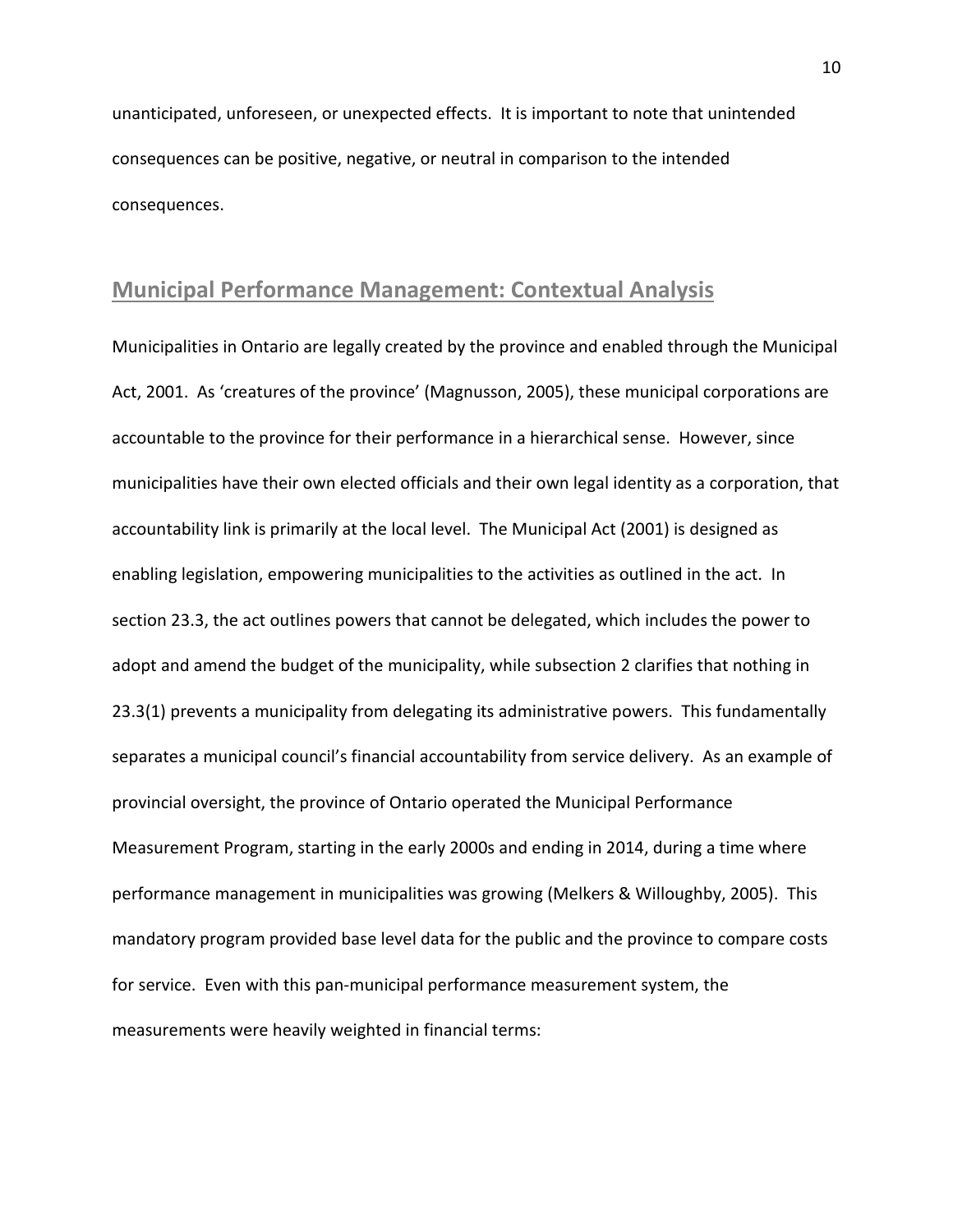*Table 1: Relative Types of Ontario MPMP Indicators*

|                                | <b>Count of Standard Indicators</b> | % of total |
|--------------------------------|-------------------------------------|------------|
| <b>MPMP Numerical or unit</b>  | 57                                  | 37.5       |
| <b>Measures</b>                |                                     |            |
| <b>MPMP Financial Measures</b> | 83                                  | 54.6       |
| MPMP Relative (%) Measures     | 12                                  | 8          |

In the international context, a growing number of cities are subscribing to the ISO 37120: 2018 - Sustainable Cities and Community standard. This international standard allows the systematic comparison of performance metrics for municipalities and communities world-wide, with the majority of indicators being non-financial, focusing instead on service delivery and quality of life (ISO, 2020).

Considering the shift to a broader scheme of performance standardization introduced by the ISO 37120 standard and the individual's right to choose their leadership as espoused through the Charter of Rights & Freedoms, let us discuss the forces at work in personal choice and behavioural economics.

#### <span id="page-12-0"></span>**Behavioural Economics**

Beyond systemic variances innate to PMaS theoretical foundations, municipal decisions made by council are subject to the individual human strengths and frailties of each individual municipal councillor and administrator. Aside from political pressures that may compete with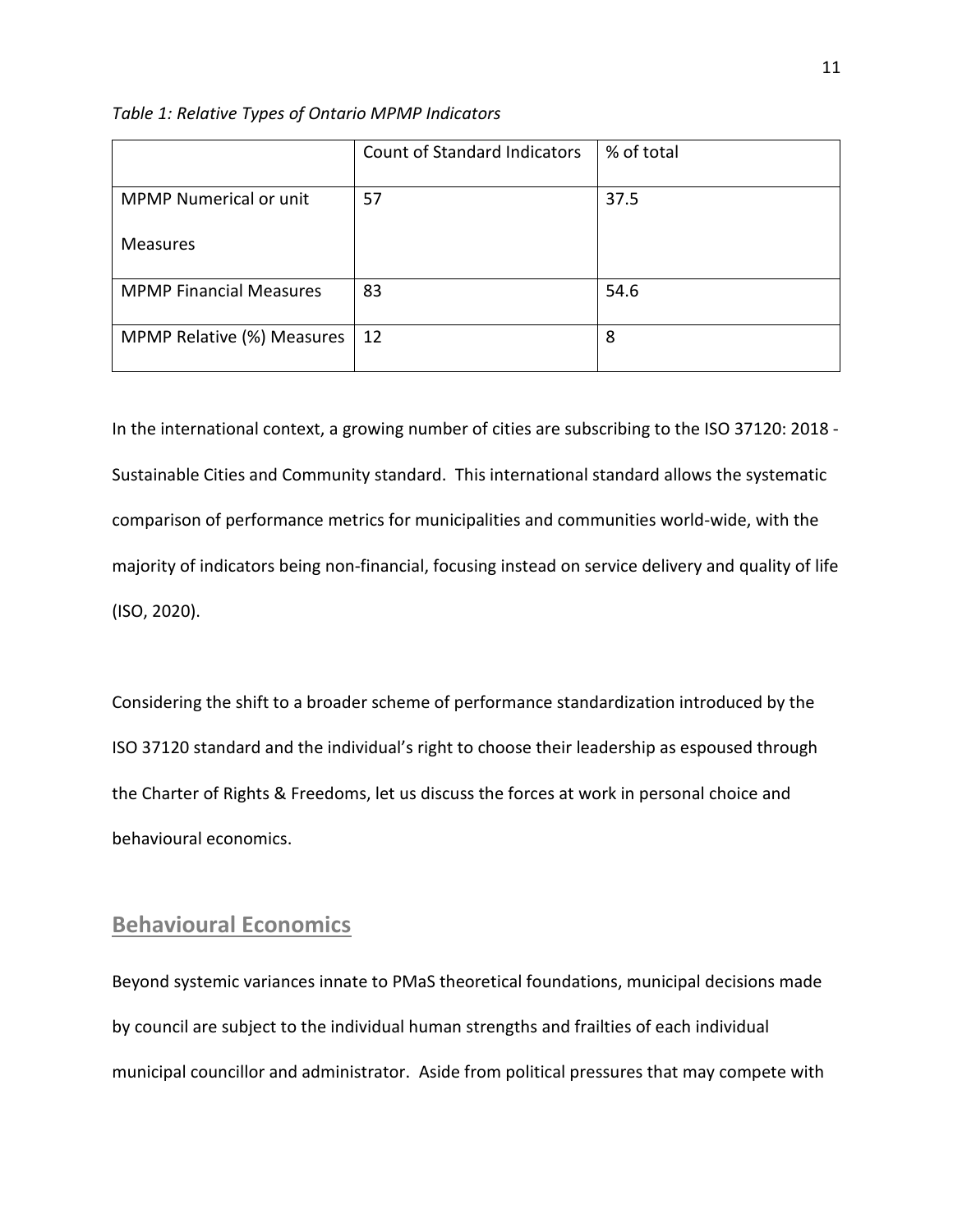rational decision making, decisions are also subject to human biases that decision makers may or may not be aware of as an individual or group. Consideration must be given to behavioural economics in the municipal context.

In any institution, behavioural economics will be influenced by habits, routines, and customs of actors, with their decisions being framed within their abilities and environment (Kahneman & Tversky, 1996). Social rewards for following institutional patterns of decision making may beget similar decisions as those made in the past. In contrast to the simplicity and scientific rigour of managing through detailed performance metrics, decision makers in municipalities may benefit from being aware of the work of Daniel Kahneman and Amos Tversky. According to their work, actors may not behave as neoclassical economists may predict; individuals are not necessarily rational and self-interested. Assumptions made about the rationality of actors framed by utility theory does not fit well for all decision-making processes. There are additional factors to consider other than maximization of utility, such as benefits gained through cooperation – a critical consideration in the democratic context. In addition, errors in perception or recollection of events may induce errors in decision making (Kahneman & Tversky, 1996). As municipal politicians consider a multitude of factors during budget deliberations and/or strategic planning, these effects, social rewards, and errors may influence choices or allocations.

For example, Rick (2011) explores the phenomena of loss aversion. Humans commonly evaluate losses and gains asymmetrically, leading to reduced rationality when decision making. The gain or loss scenario, the order in which the pros and cons are considered, and the feeling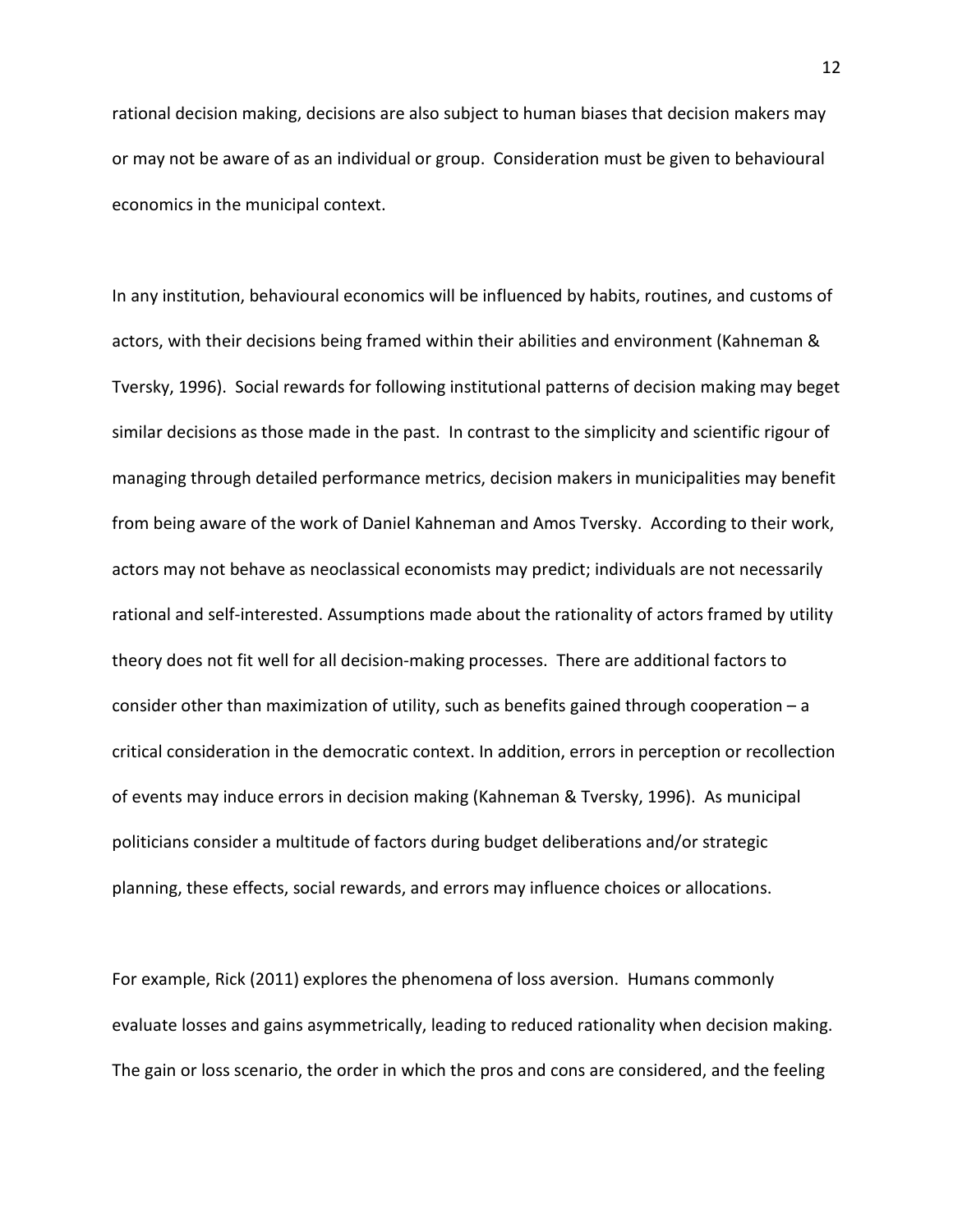that losses are felt more than comparable gains, all factor in when an individual is considering gaining or losing an item or service. He observes that ownership itself has inducement towards liking, and losses may be experienced more acutely than gains (Rick, 2011).

These irrational behaviours were further explored by Kahneman & Tversky (1996) considering actors' heuristics and biases. The heuristics and biases approach they developed suggests that human judgements are often affected by 'judgemental heuristics' such as the availability heuristic (how easily an event comes to mind represents the frequency that this event happens), the representativeness heuristic ("the degree to which [an event] 1- is similar in essential characteristics to its parent population, and 2- reflects the salient features of the process by which it is generated" (Kahneman & Tversky, 1972)). Beyond individual heuristics, societal norms also provide a framing and relatively common set of values or judgements affecting gains and losses or other norms. These norms affect naturally intuitive predictions of event probability, leading to significantly under-rated or neglected risks by actors and decision makers, whether they are leaders or voters.

When we consider these mental short-cuts combined with the relatively short event horizon that the fixed 4-year election cycle creates, how do municipalities assess their environment and take calculated risks of benefit to the community? Thaler et al. (1997) explored "myopic loss aversion," that is an observed tendency for actors to be more sensitive to losses than to gains, as well as a tendency to evaluate outcomes frequently using mental accounting. Mental accounting is a cognitive activity that people use to aggregate how transactions are grouped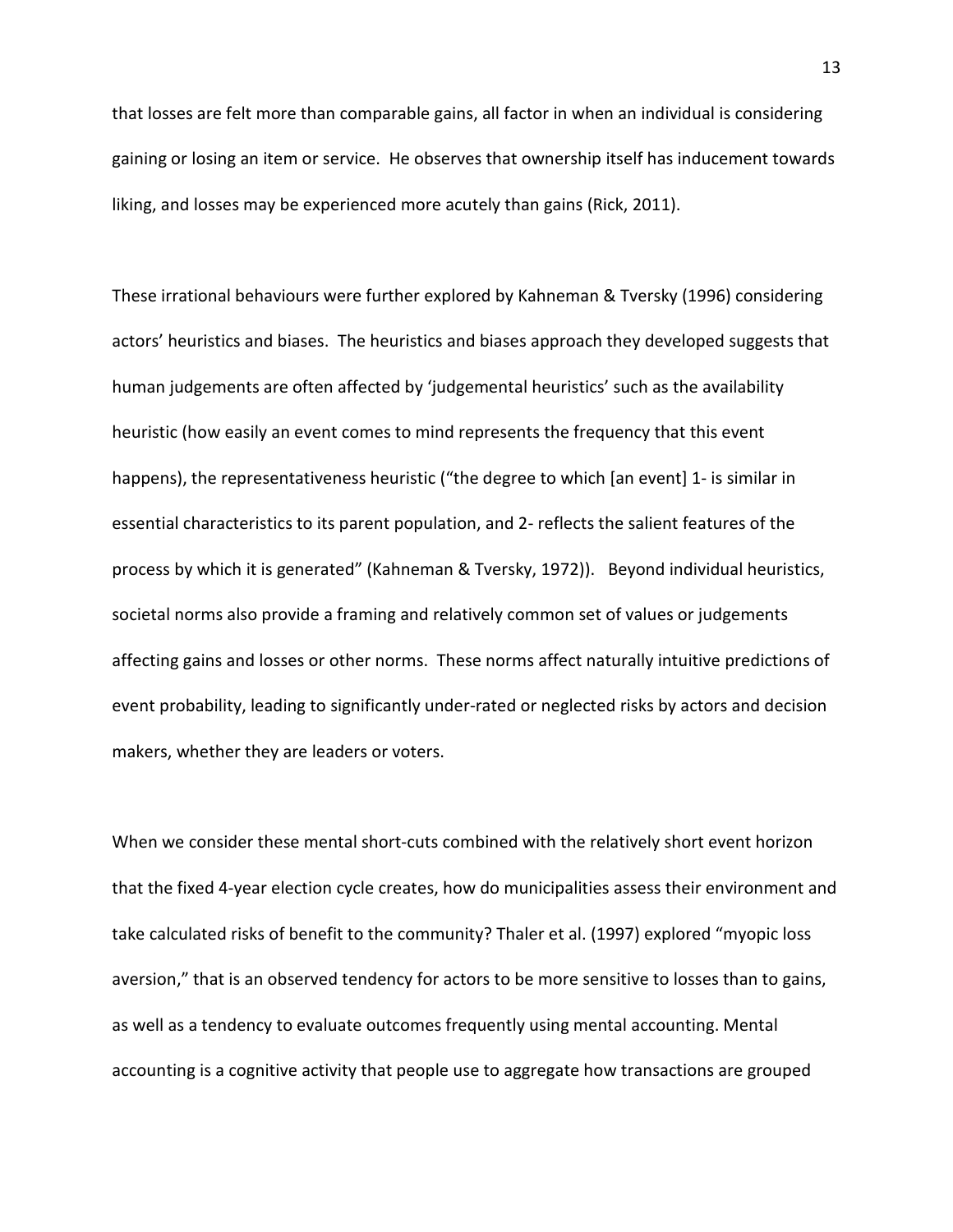temporarily and cross-sectionally; this mental accounting frames decision making. Loss aversion explains the phenomena that people tend to be more sensitive to decreases in their wealth than to increases, with losses weighted about twice as strongly as gains. In order to offset these perceived losses to tax payers, must municipalities be able to demonstrate their services are twice as valuable as the tax dollars paid?

Exploring this temporal risk aversion heuristic further, Tversky & Kahneman (1991) identify that choice depends on a status quo or reference level of actors. In scenarios where the reference point is changed, preference order may be reversed. A central assumption of this theory is that losses or disadvantages will have a greater influence than gains or advantages will. This "reference dependence" means gains or losses are only calculated to a relative reference point. "Loss aversion" was previously referenced, and "diminishing sensitivity" means that the value of gains or losses decreases with size or impact. Note this has an asymmetric value/gain curve; this observation begs the question: is loss aversion irrational? The value function of the asymmetry between gains and losses points to three observations:

- 1) "organisms habituate to steady states"
- 2) "marginal response to change diminishes"
- 3) "pain is more urgent than pleasure" (Tversky & Kahneman, 1991).

Knowing these evaluations of gains and losses are frequent during resource allocation (budgeting) processes, how do decision makers maximize their decision outputs to generate public value? Khalil (2013) reviews two types of maximization based on an individual's beliefs.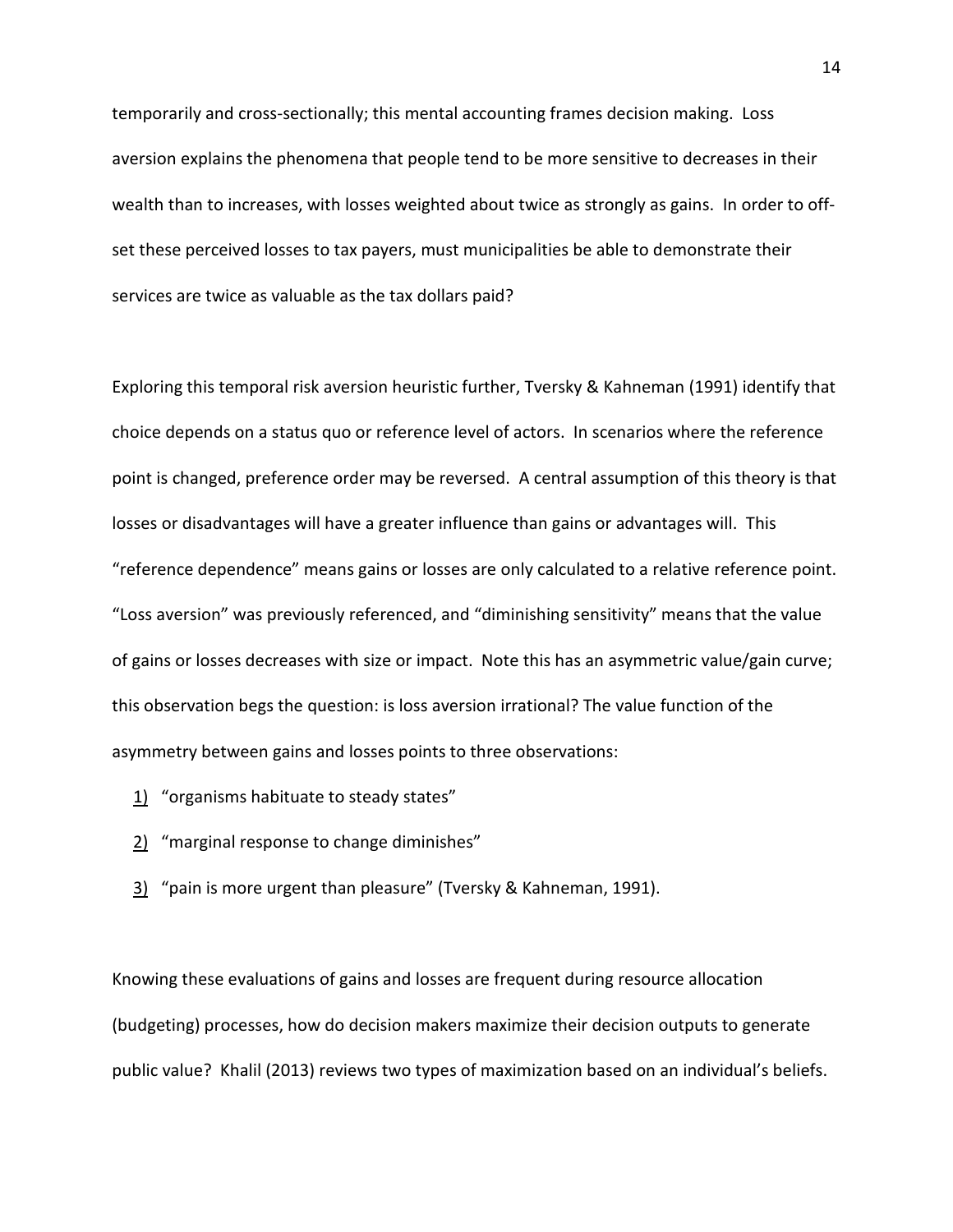If the objective or intent is wellbeing, then beliefs are practical; if the objective is truth, then beliefs are scientific. Khalil observes that rational choice theory has not addressed these differing belief frameworks. If an agent makes an 'error' in a scientific belief framework, their decision should not be considered irrational, as they are making a rational decision and maximizing their practical wellbeing and not truth. Actors do not necessarily work only within one framework; utility may not be the ultimate or only guiding influence. For example, would the quest for truth be substituted for safety if the relative costs change? How do agents deal with the relative cost of competing choices as they form their belief? Khalil (2013) reviews three choices that actors must face:

- 1. Rational choice
- 2. Heuristics, and
- 3. Biases.

Considering Khalil's analysis (2013), we must acknowledge that municipal decision makers have limits to their rationality and computational power, leaving us with Herbert Simon's notion of 'bounded rationality' (Simon, 1957; Heukelom, 2009). We can expect municipal decision makers to behave in a rational manner within their specific context and within their abilities. Some of the previous transactional examples on loss aversion may not translate well to nonpurchase type decisions; this is where Kahneman, Tversky, and Thaler's further work on the "endowment effect" fits well. In the context of the endowment effect, the carriers of utility (municipal service delivery) are not 'owning' or 'not owning', but rather they monitor or manage a change in state – interpreted as a loss or gain. As losses are typically weighted heavier than gains, this therefore has an influence on 'mental accounting' balance. Errors or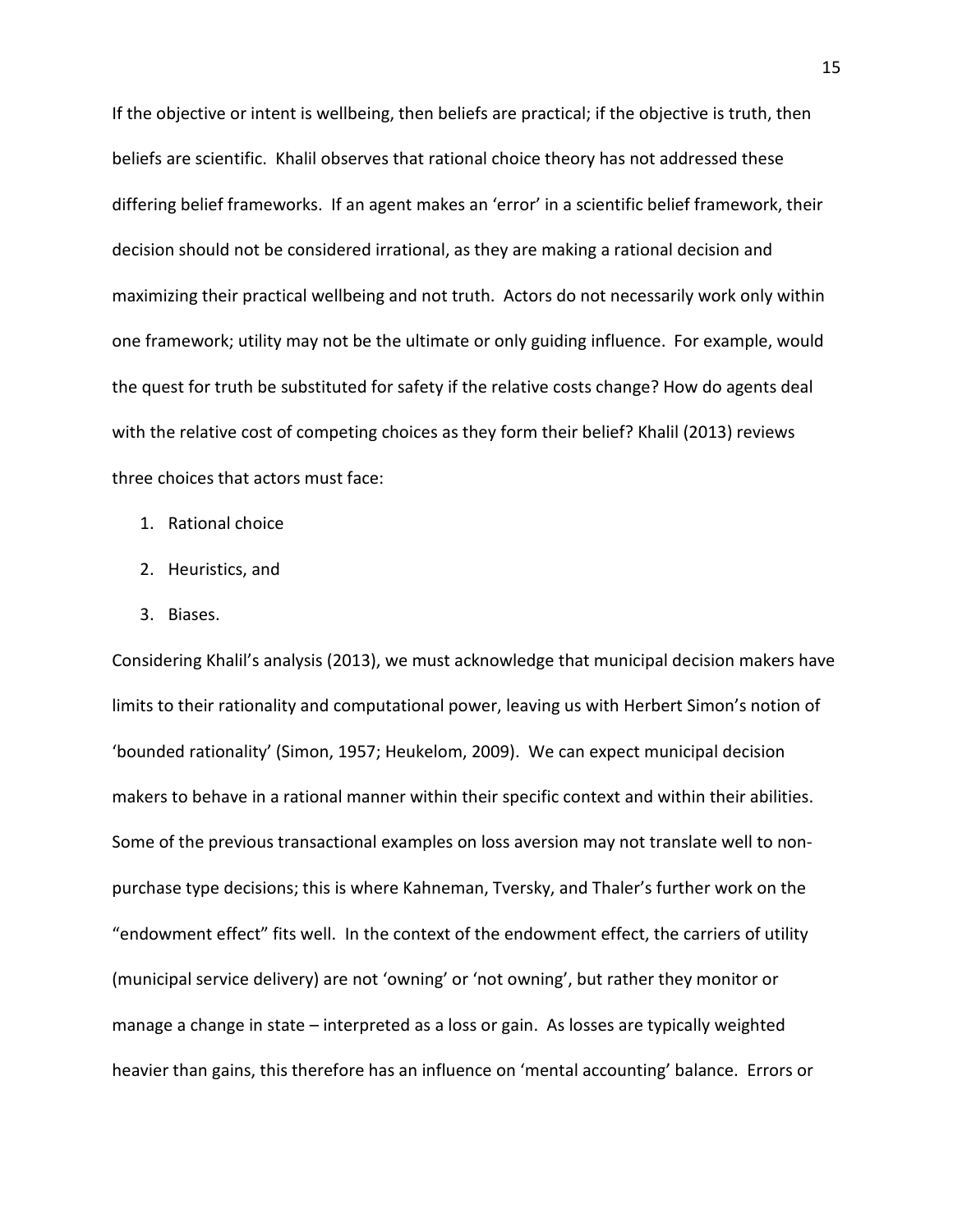'illogicities' also creep into decision making when actors neglect to treat money as fungible (Kahneman et al, 2004). Complicating things further, observers may use a different framework of analysis from decision makers regarding objectives of truth and wellbeing.

Tversky and Kahneman (1992) highlight the challenges in evaluating decision alternatives in uncertain environments in their development of prospect theory. They observe five phenomena of choice that violate the traditional view of expected utility theory:

- 1. Framing effects: variations in framing affect preferences.
- 2. Non-linear preferences: utility of risky prospects is non-linear; perception of probability affects observed preferences.
- 3. Source dependence: willingness to bet on uncertain events depends not only on degree of uncertainty but on source.
- 4. Risk seeking: risk aversion is generally assumed except in the following observed examples such as actors may prefer a small probability of winning a large prize over the expected value of that prospect. Also, risk seeking is common when actors must choose between a sure loss and a probability of a larger loss.
- 5. Loss aversion: losses loom larger than gains. Asymmetry between gains and losses is too extreme to be explained by income effects or decreasing risk aversion.

Classical utility theory would posit that the utility of an uncertain prospect would be the sum of the utility's outcomes, weighted by each probability (Tversky & Kahneman, 1992). However, utility theory does not consider fully the environment within which the actor makes their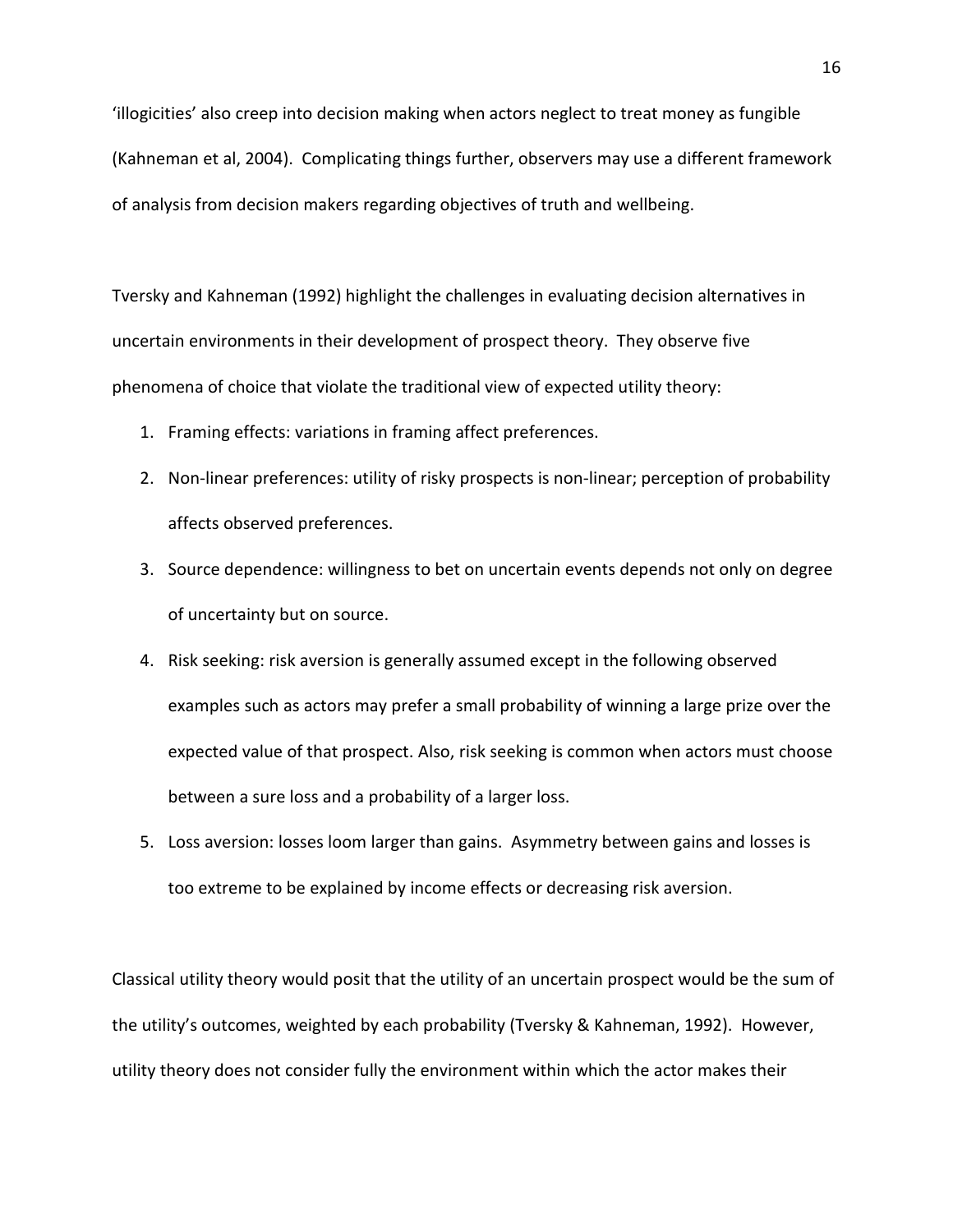decision. Tversky & Kahneman (1992) develop prospect theory to address this issue with two phases:

1. Framing: the decision maker constructs a representation of the acts, outcomes, etc.

2. Valuation: the decision maker assigns value to each prospect and chooses accordingly. They expand our understanding of value by using prospect theory to identify the following characteristics of value:

1. Value is carried by gains and losses, not final assets.

2. Value of each outcome is modified by a weight, not an additive probability.

According the second characteristic above, actors have a mental weighting applied to their value of each potential outcome; Tversky & Kahneman observe that the principle of diminishing sensitivity applies to weighting of outcomes – the key reference point is the boundary determining gains from losses. "Evidence indicates that human choices are orderly, although not always rational in the traditional sense of the word" (Tverskey & Kahneman, 1992, p. 317). So how does this understanding of prospect theory affect municipal resource allocation? First, let us examine other potentially unintended consequences.

## <span id="page-18-0"></span>**Unintended Consequences**

While specific study of unintended consequences in performance management is limited, there is a growing body of research on behavioural economics which sheds light on "goal-oriented action" and "the science of the unexpected." Consider the ratchet effects of performance restriction as described by Charness et al. in 2011. In general, service providers may restrict outputs if increased outputs will increase future output expectations. While municipalities may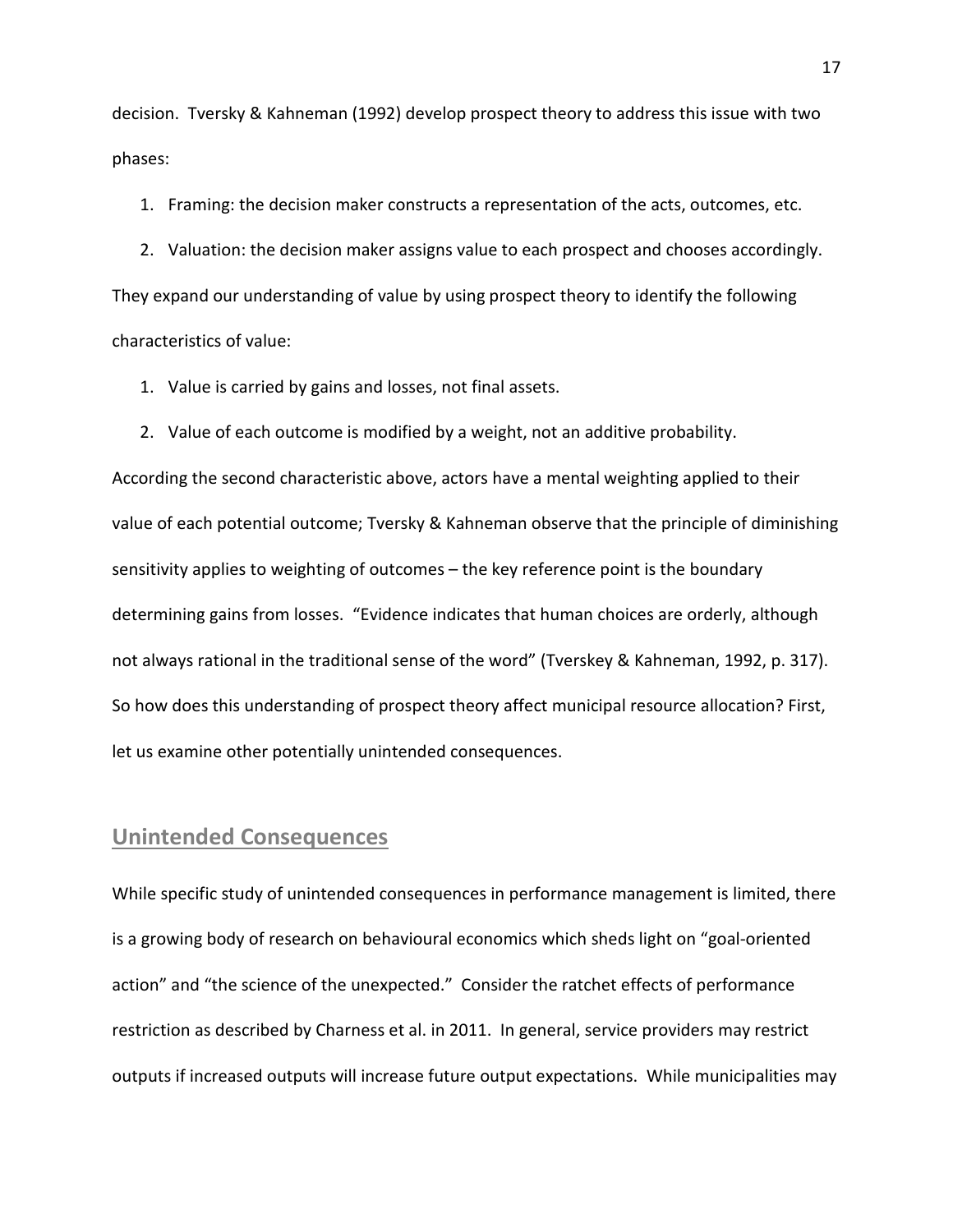have internal performance systems to manage inputs, outputs, and outcomes, if there is public transparency to the process, administrators may restrict outputs to manage future expectations (Arce et al., 2017; Cardella & Depew, 2018). While there is evidence that the management skills of top management teams have a strong influence on the performance of municipal organizations (Carmeli, 2006), public transparency levels will influence performance ratchet effects.

The positive impacts of performance measurement have been studied with a focus on strategic alignment, communication, corporate control, or accounting performance. However, far fewer studies have identified common negative impacts (Franco-Santos et al., 2018, p.696). A few studies have identified common negative side effects, including measure fixation, myopia, gaming, or manipulation of data (Bevan and Hood, 2006; Smith, 1995a). Should the unintended negative consequences not be considered, systematic disadvantages may outweigh the advantages or may introduce other undesirable outcomes. Let us consider theory developed by Monica Franco-Santos and David Otley (2018) and others, and test these assumptions against the realities of the Ontario municipal context. Based on the literature and theoretical development performed by Franco-Santos et al (2018, p. 697), undesirable unintended consequences are more likely to happen when systems are designed using false assumptions about behaviour and the likelihood of uncertainties. Assumptions are not necessarily conscious decisions, but may be due to ignorance, errors, self-fulfilling forecasts, immediate short-term concerns, or variances in ideology. These assumptions become part of the performance measurement and management tool and may change outcomes by altering social relationships or modifying information that is used for decision making. These variations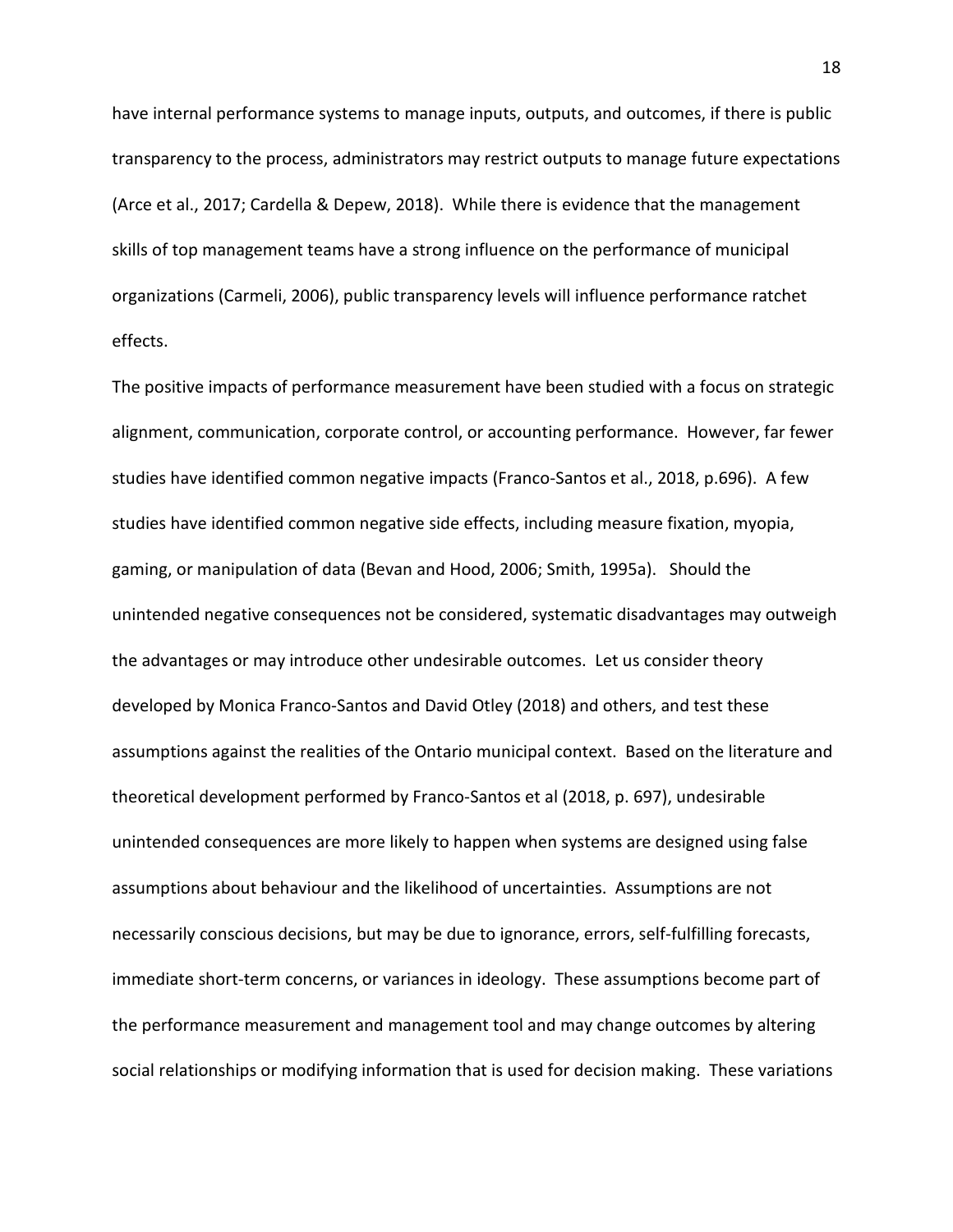may cause unintended consequences whose costs are greater than the benefits. Franco-Santos et al. (2018, p. 697) identify three impacts that their theoretical work has on existing research:

- 1. Provides words of caution regarding uncritical adoption of agency theory assumptions when designing PMSs,
- 2. Contributes to previous performance management contingency research providing additional evidence regarding the importance of 'fit' between control mechanisms and their environment, and
- 3. Study enriched understanding of the effectiveness of PMaSs by illuminating the reasons why unintended consequences may occur, so they can be minimized, although never eliminated.

Based on the literature review, this study will focus on testing whether budget documents provide contextual performance information so the most common unintended consequences of performance management can be avoided in Ontario municipalities (Franco-Santos et al., 2018).

# <span id="page-20-0"></span>**Performance Management Systems**

<span id="page-20-1"></span>**Common Assumptions**

Franco-Santos et al. (2018, p. 700) identify several common assumptions in performance management systems: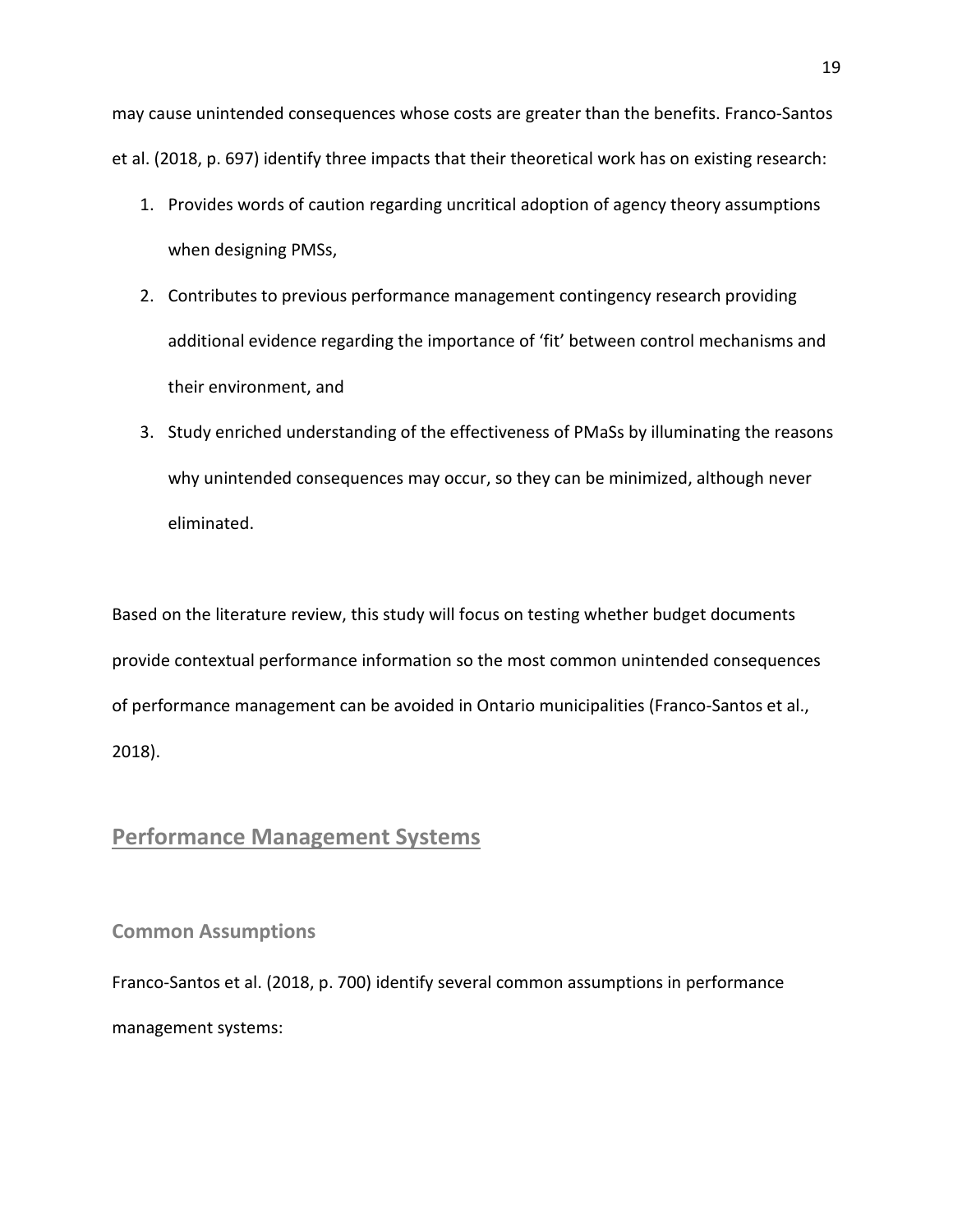- Each control system or subsystem is considered a PMaS in its own right (Ferreira and Otley, 2009; Malmi and Brown, 2008; Otley, 1999).
	- o Subsystems are often designed by different people and at different points in time.
	- o Subsystems often work differently within different organizational functions and at different hierarchical levels.
	- o These separate or differing systems are assumed to act in a coordinated way to help the organization attain its goals (although this is rarely achieved in practice according to Otley (2016)).
- Control mechanisms are understood to be connected to each other in different ways.
	- o According to Weick (1976), these systems could be considered to be 'tightly' or 'loosely' connected to each other.
	- o Some connections could have causal relationships.
- PMSs are constantly evolving, including the evolution of control mechanisms and system elements.
- Control mechanisms for a PMS can be formal or informal.
	- o Formal control mechanisms include tangible objects that can be controlled and changed.
	- o Informal controls include less tangible social factors that could include peer pressure, social routines, or other phenomena that are more difficult to investigate and change. Franco-Santos (2018, p.700) notes that there is a general understanding in literature that the unintended dysfunctional effects of formal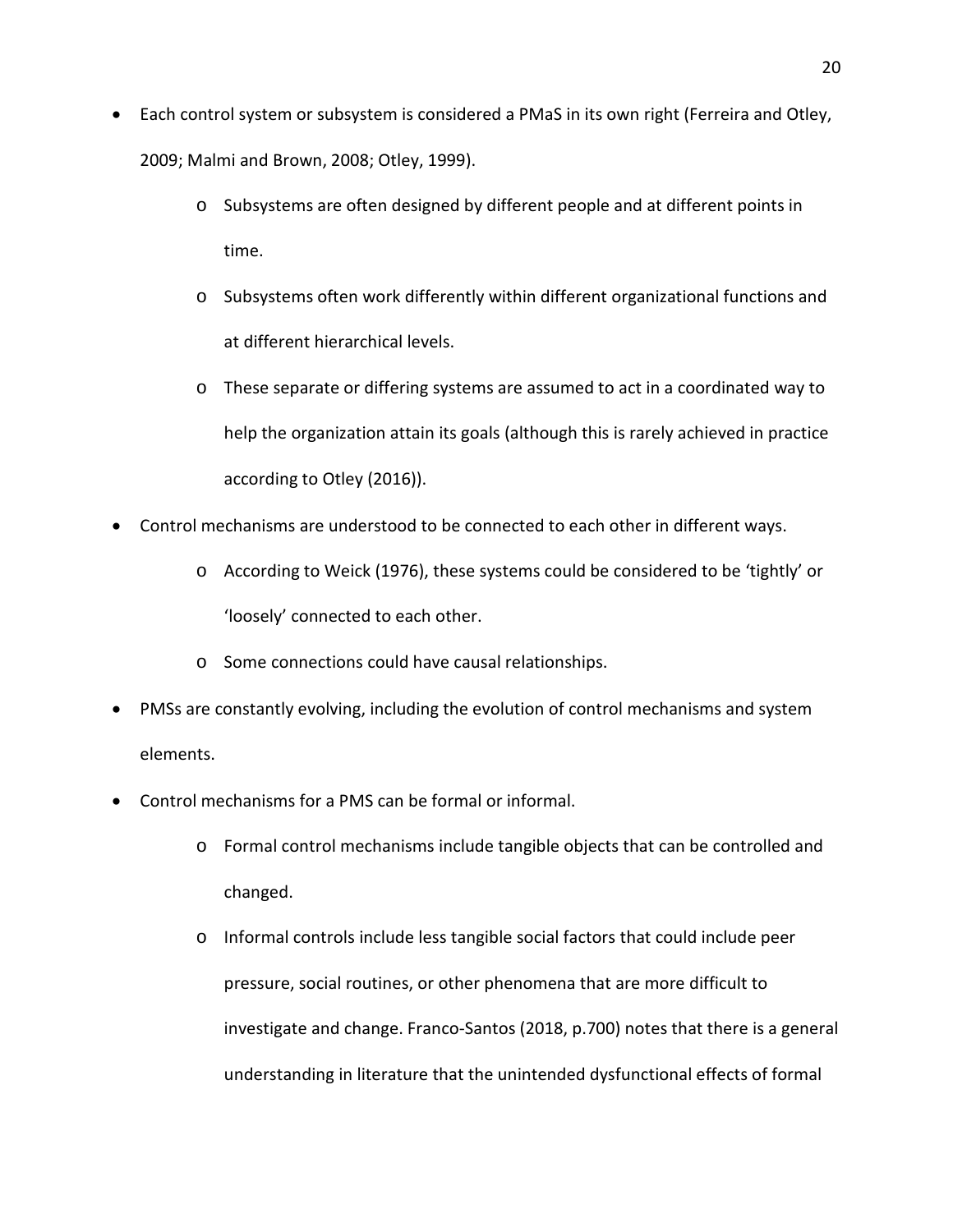controls can be mitigated by the use of informal means, despite little explanation of the observation.

- PMSs are built on implicit or explicit mental models that predict likely outcomes (Otley and Berry, 1980).
	- o Operational actors or managers may have important distinctions in their mental models, and therefore could use control mechanisms differently.
	- o Designers' models are often based on assumptions about people, systems, and environmental conditions, as well as the control mechanisms that best suit the organization's drivers of success.

Franco-Santos et al. (2018, p. 701) identify three theories with a primary influence on PMaSs. These three theories provide a foundation for the creation and management of PMaSs, and testing the prevalence of these theories will provide a context for analysis. The three foundational theories are as follows:

- Contingency theory of accounting (Shepherd and Suddaby, 2017; Weick, 1989)
	- o This theory posits that control mechanisms are most effective when tailored to fit specific circumstances, not universally applied.
- Agency theory (Eisenhard, 1989; Jensen and Meckling, 1976)
	- o This theory posits that organizations seek to meet the expectations of their owners, and that employees are self-serving, opportunistic, effort-averse, and risk-averse. To mitigate these self-interests, agency theory applies monitoring systems with explicit goals and performance measures that provide information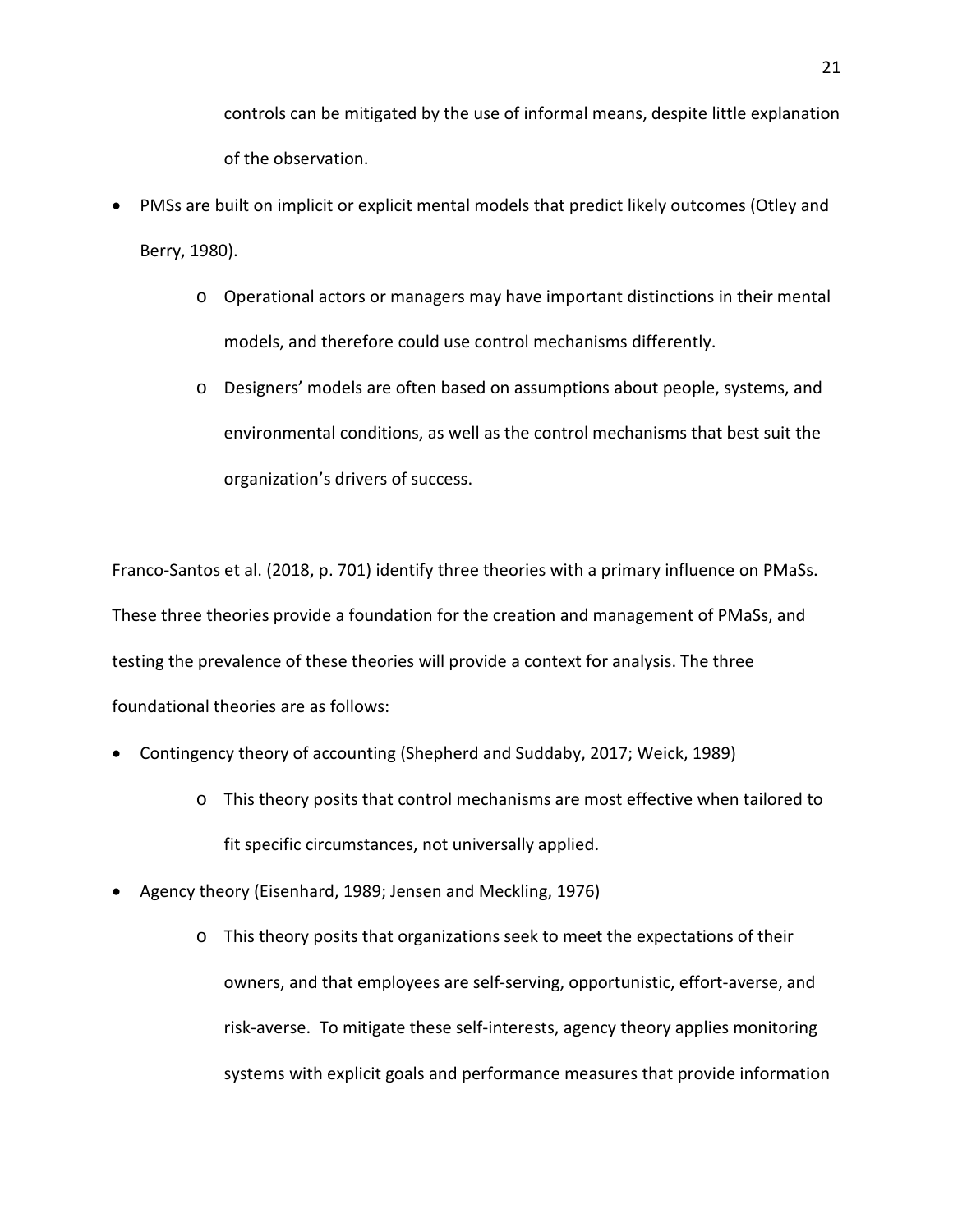used to assess employee behaviour and the results of their actions; incentive systems can be used to leverage self-interest and encourage employees to focus on the organization's goals.

- Stewardship theory (Davis et al., 1997; Hernandez, 2012)
	- o This theory is also used to explain the same choice, use, and consequences of control mechanisms but suggests that the assumptions of agency theory are too restrictive and reliance on the restrictive assumptions causes could lead to undesirable consequences. This theory's main assumption is that organizations often have multiple and complex goals, employees can act as stewards, and can have a shared sense of responsibility with multiple stakeholders. This theory relies on the assumption that uncertainty is the natural state, and monitoring or incentive controls may undermine the stewardship of the employees. This theory is viewed as being 'enabling' rather than Agency theory's 'directive' approach (Franco-Santos and Doherty, 2017)

Waddington (2016) identifies research coming from sociology with a focus on 'unrecognized, unintended, and emergent consequences of goal-oriented action" while Portes (2000) reviews the 'science of the unexpected'. Fundamental to this discussion the definition of unintended consequences. Baert (1991, p. 201) defines them as "a particular effect of purposive action which is different from what was wanted the moment of carrying out the act, and the want of which was a reason for carrying it out". The term 'purposive action' was originally used by economists and politicians (Smith, 1759) but was popularized by Merton (1936). It is not clear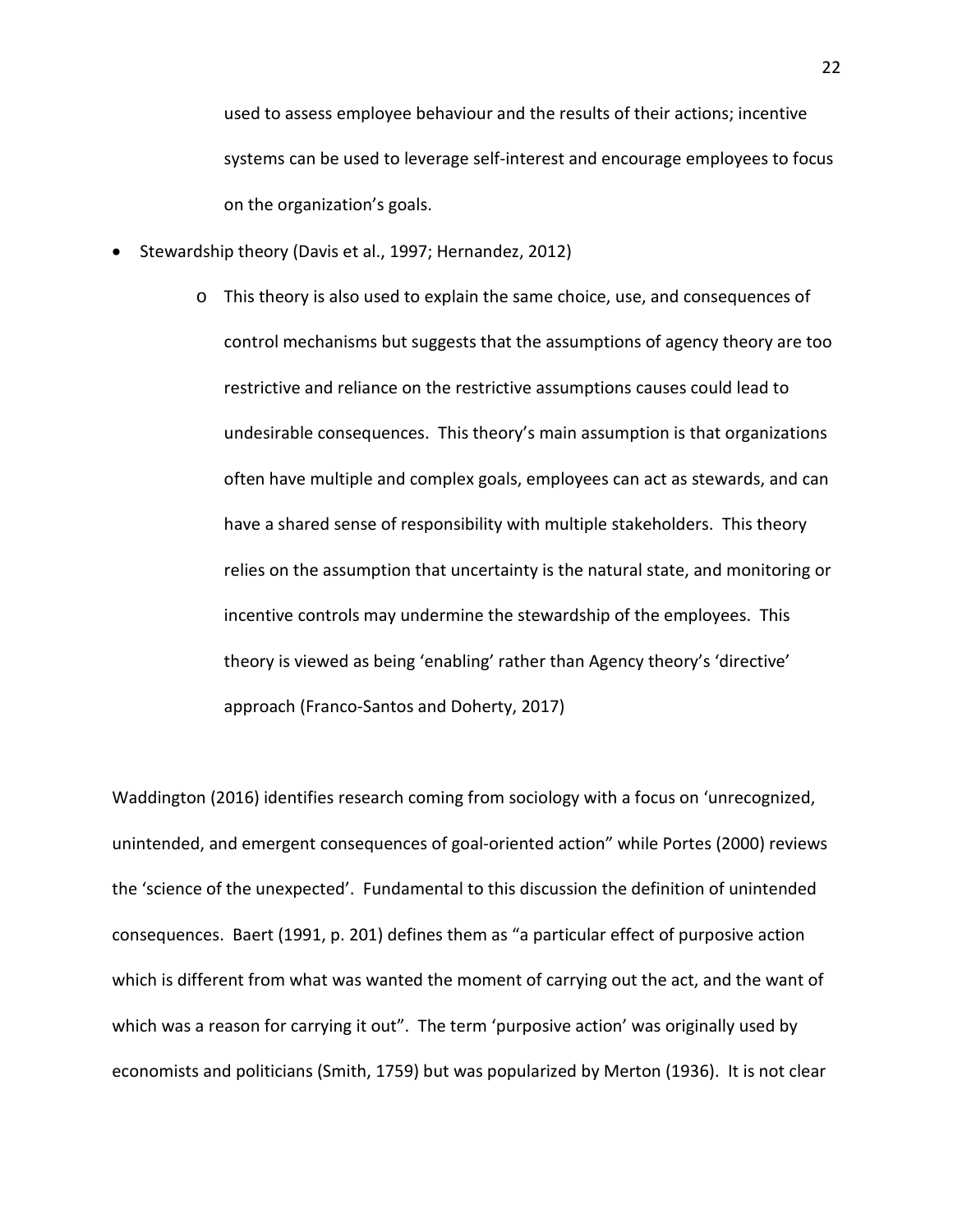in the definition that a purposive action may have more than one effect, but it is assumed for the purpose of this research that an action may produce more than one effect.

#### <span id="page-24-0"></span>**Systematic Assumptions**

Baert (1991), Mica et al (2011), Merton (1936) and Franco-Santos et al. (2018 p.702) identify the following shared assumptions in research and theorization in regard to unintended consequences:

- There is a 'recognized intention' by the primary actor.
- Any 'purposive social action' will unavoidably have unintended consequences, irrespective of whether they are beneficial or detrimental.
- There is an assumed spectrum from unintended-functional to unintended-dysfunctional for all possible unintended consequences.
- Unintended consequences may be minimized but never completely eliminated.
- Some unintended consequences may be expected by actors, other consequences not.
- Minimization of the undesirable consequences must be theorized and managed to prevent a PMaS backfire.

Merton (1936) identified five factors that could limit the actors' ability to anticipate consequences of their actions:

- Lacking knowledge or ignorance of knowledge they possess,
- Appraising current and future situations incorrectly, and therefore affect action choice,
- Weighting short-term consequences heavily, over long-term consequences,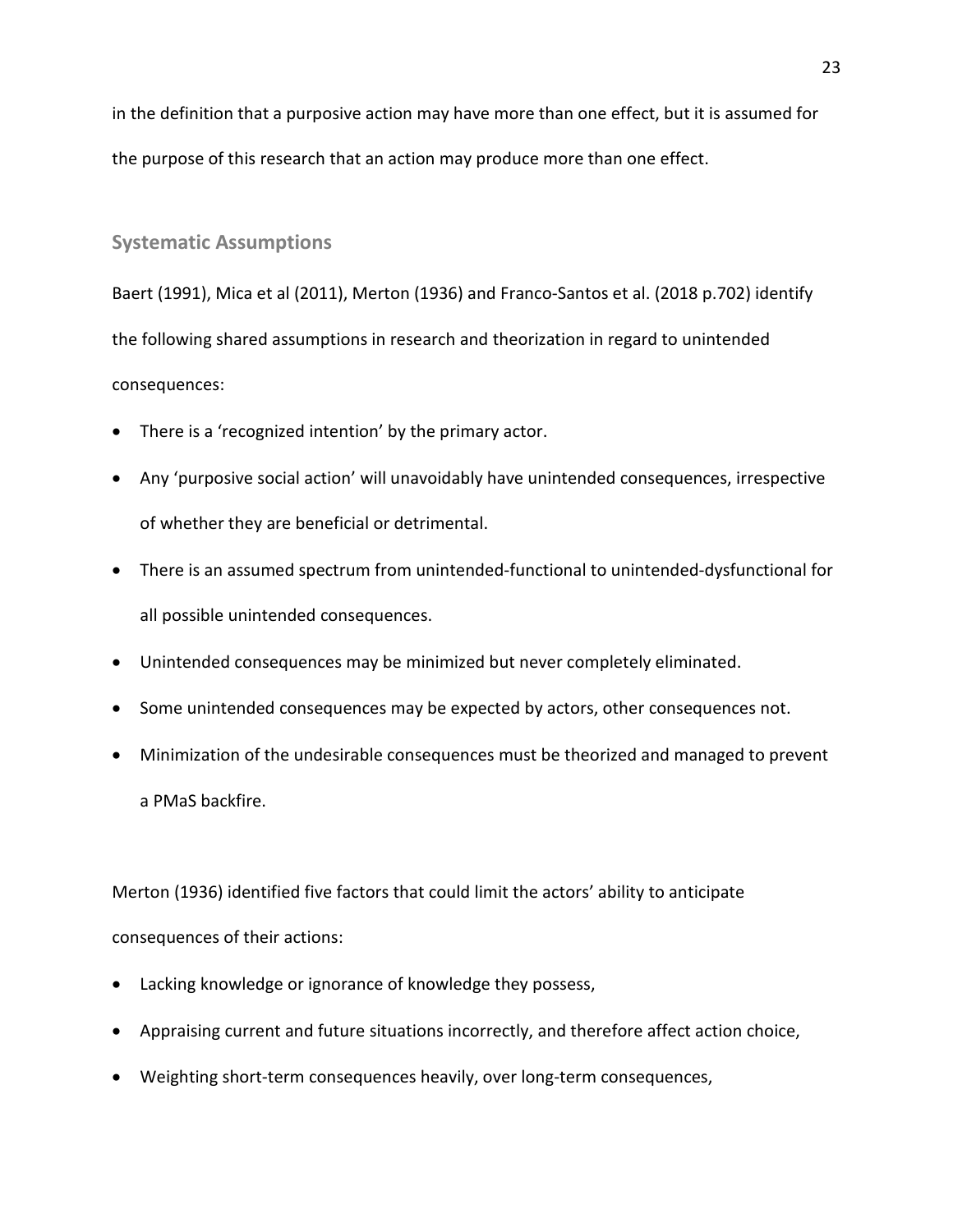- Fundamental values may justify necessity of actions, and
- Preconceived ideas concerning possible outcomes affect judgement (or self-fulfilling prophecy).

Elias (1997; 1998) tied these limiting factors together under an umbrella argument, explaining that unintended consequences are the result of existing social relationships. When social relationships are complex, each actor would have a limited understanding of the whole environment and therefore actions based on this incomplete knowledge could have unintended consequences (Mennell, 1977). This study will gain insight into these effects by examining specific examples of unintended consequences through systematic review.

#### <span id="page-25-0"></span>**Common Unintended Consequences**

This study will work within Franco-Santos et al.'s (2018) framework of the most commonly experienced unintended consequences of PMaSs and their causes, as described in their literature review. The authors note that the framework primarily identifies unintended consequences of a negative or dysfunctional nature, and that any positive or functional effects have been largely overlooked in existing research. In addition, most research focuses on the review of directive control measures endorsed by agency theorists such as Eisenhard (1989) and Jensen and Meckling (1976). Little study has been done on stewardship-based PMaSs where the enablement of actors is the focus. Franco-Santos et al. (2018) distills five categories of unintended consequences in PMaS systems:

• Directive PMaSs encourage strategic behaviour or gaming in individuals, potentially breaching ethical norms.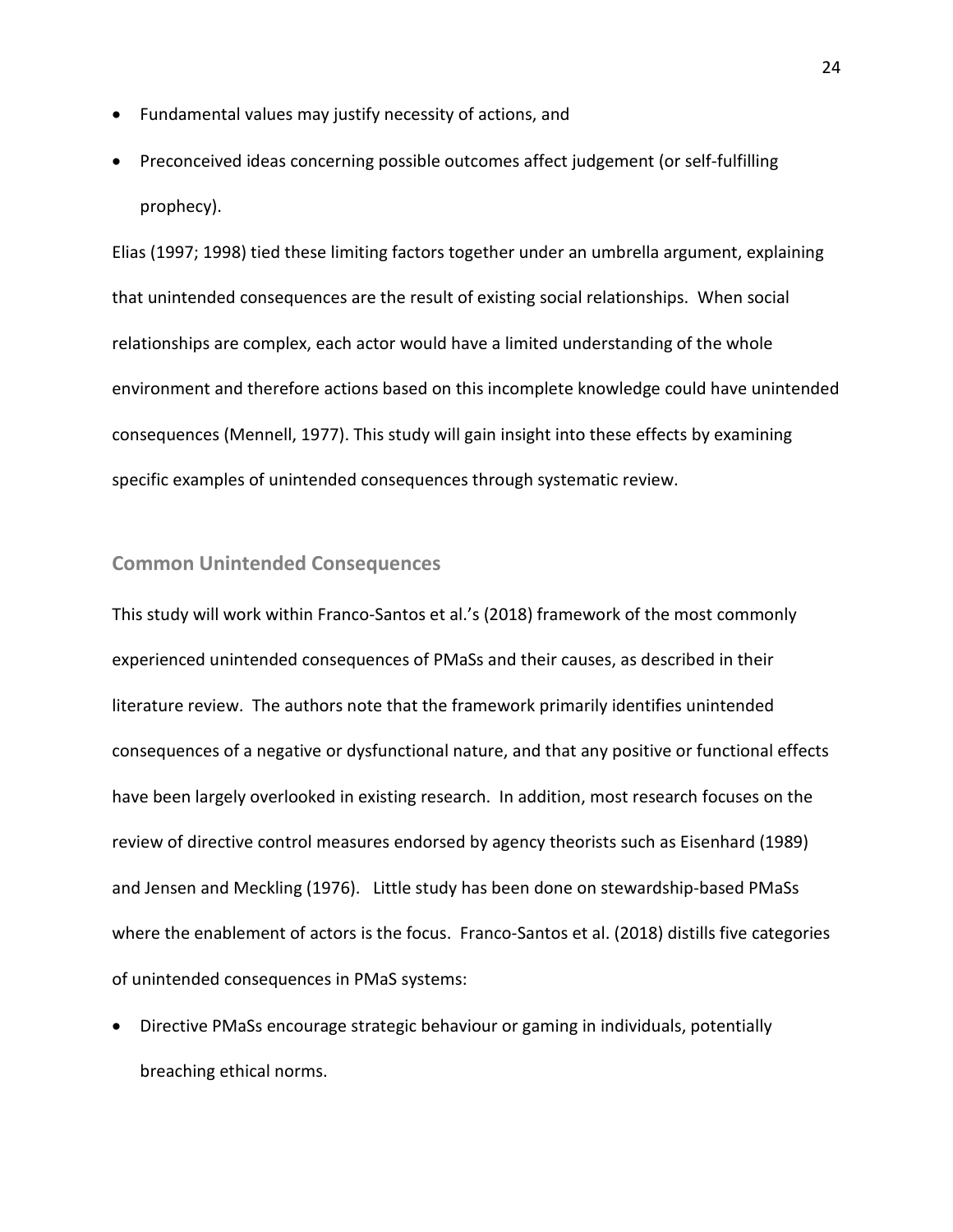- Directive PMaSs are associated with information manipulation used to meet performance targets.
- PMaSs can generate 'selective attention' both in what is measured and the timing of measurement. PMaS changes managers' focus to short-term objectives (myopia) rather than actions that may have greater long-term benefits.
- Directive PMaSs can create an illusion of control, increasing belief in assumptions of performance rather than actual performance.
- Directive and enabling PMaSs commonly alter social relationships within organizations. Directive systems can promote transactional relationships and erode trust. Enabling systems can reduce mistrust and corruption.

Other unintended consequences can include: increased managerial time cost for PMS (Cox, 2005), movement away from professional values or standards (Tan and Rae, 2009), decreased well-being or morale (Bonner and Sprinkle, 2002), stifling of innovation (Lindsay et al., 2014), and inequalities (Cuguero-Escofet and Rosanas, 2016). Franco-Santos (2018) notes that a significant amount of research into dysfunctional effects in PMS has been done in public sector organizations and the majority of consequences were deemed to be perverse. In the for-profit sector, the studied unintended consequences seem to be more aligned with strategic behaviour including information manipulation and short-termism or myopia (Healy, 1985).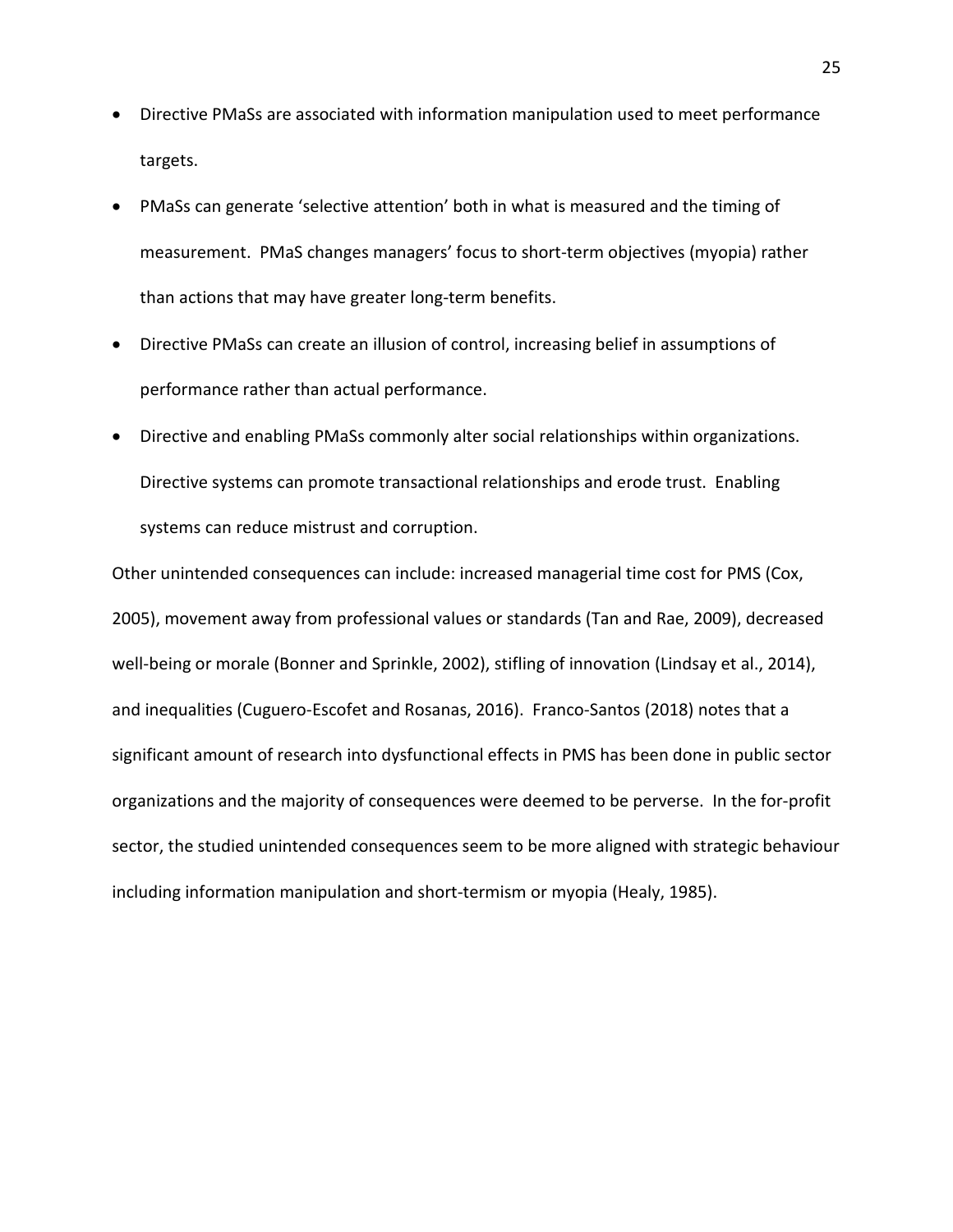## <span id="page-27-0"></span>**Cause and Effect: Outcomes of Performance Management Systems**

<span id="page-27-1"></span>**Unintended Consequences in Performance Management Systems** Franco-Santos (2018) identified three most common causes of unintended consequences in PMaSs:

- Managers perceive increased performance pressure (Li, 2015; Merchant, 1990). Increased performance pressure increases potential for negative behaviours, which may be internalized or rationalized and lead to decreased trust in social interactions. Based on agency theory, directive PMaS controls send a message to employees that they cannot be trusted. Based on this influence, employees trend towards opportunistic behaviour (Cardinaels and Yin, 2015) and therefore influence social norms in the same direction. In mission-focused entities, professional values dominate (steward rather than self-interest) while theories of behaviour, relationships, and complex contextual factors can cause direct controls to tend towards negative outcomes (Chwastiak, 2006; Kerpershoek et al., 2016; McCann et al., 2015).
- The specific design or use of PMaS (Hopwood, 1972; Mannion and Braithwaite, 2012) can lead to unintended consequences. For example, the link between performance measurement and rewards is a critical choice, as actors' sense of gain or loss can lead to strategic behaviour, coordination effects, collaboration issues, and negative social dynamics (Lowe and Shaw, 1968).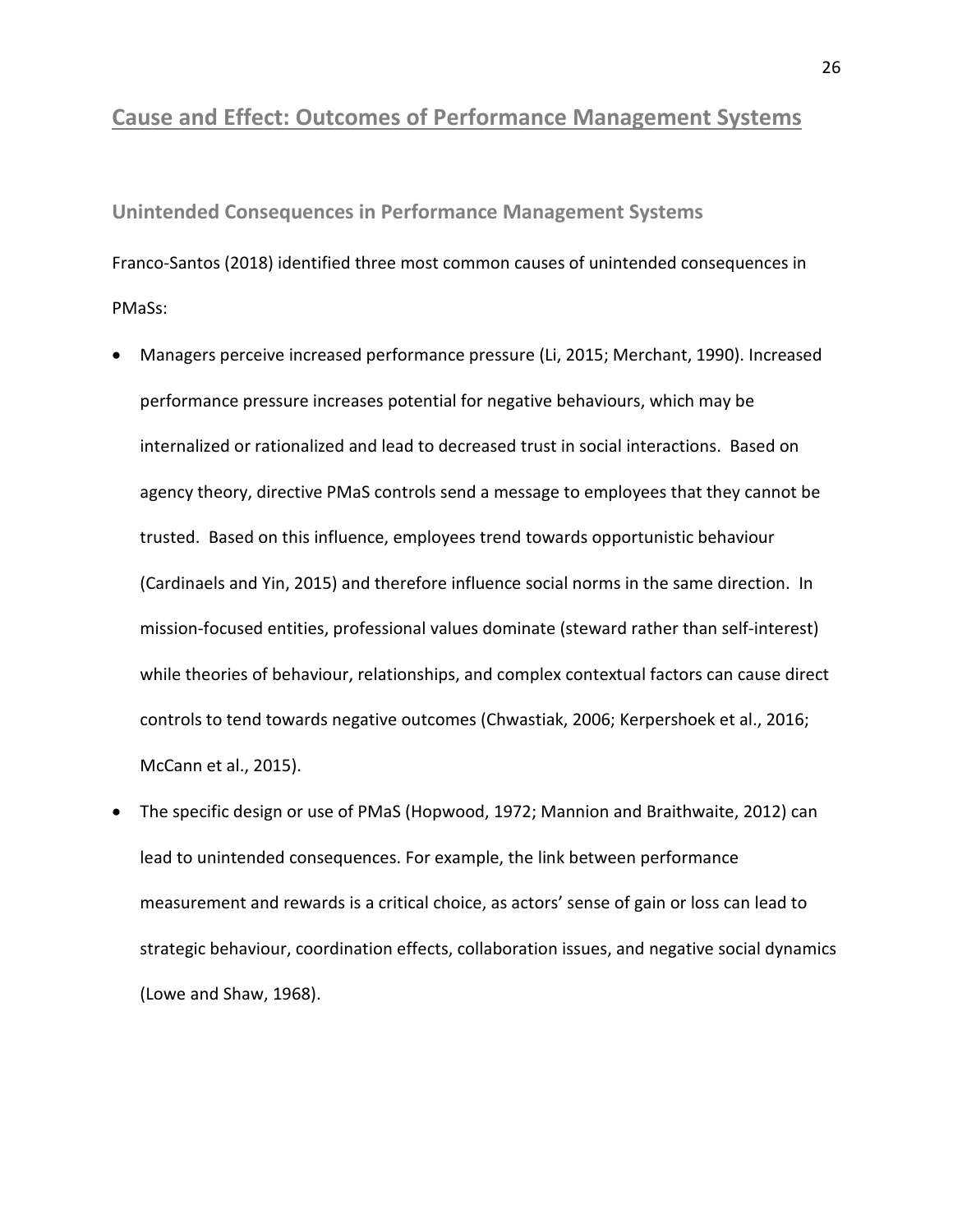• Environmental complexity (Conrad and Guven Uslu, 2012; Cox, 2005) can also lead to unintended consequences. Managers' uncertainty in complex systems may lead them to react to financial pressures by gaming the system (Merchant, 1990). Continuous change in leadership can create increased uncertainty and increased opportunities for gaming (Berliner, 1956). Highly regulated and complex environments such as hospitals or airports provide more opportunities for side effects in directive PMaS environments. Finally, some researchers found that underlying assumptions about human behaviour cause unintended consequences (Cardinaels and Yin, 2015; Franco-Santos et al., 2017).

<span id="page-28-0"></span>**Testing A New Theory of Unintended Consequences in Performance** 

**Management Systems**

Franco-Santos et al (2018) proposed new theories that could govern management of unintended consequences in PMaSs:

- "An identified set of ideal PMaS types will maximize the fit between the chosen control mechanisms and the existing organizational conditions:"
	- o Fit is best determined by careful design of 'purposeful actions' (Merton 1936) in the PMaS.
	- o Organizations have a variety of control mechanisms available to them (Bedford et al 2016) with a directive or enabling focus.
- Goal alignment and goal uncertainty
	- o Managers choose controls using two factors: they make assumptions about the level of goal alignment, and also about goal uncertainty (Broadbent and Laughlin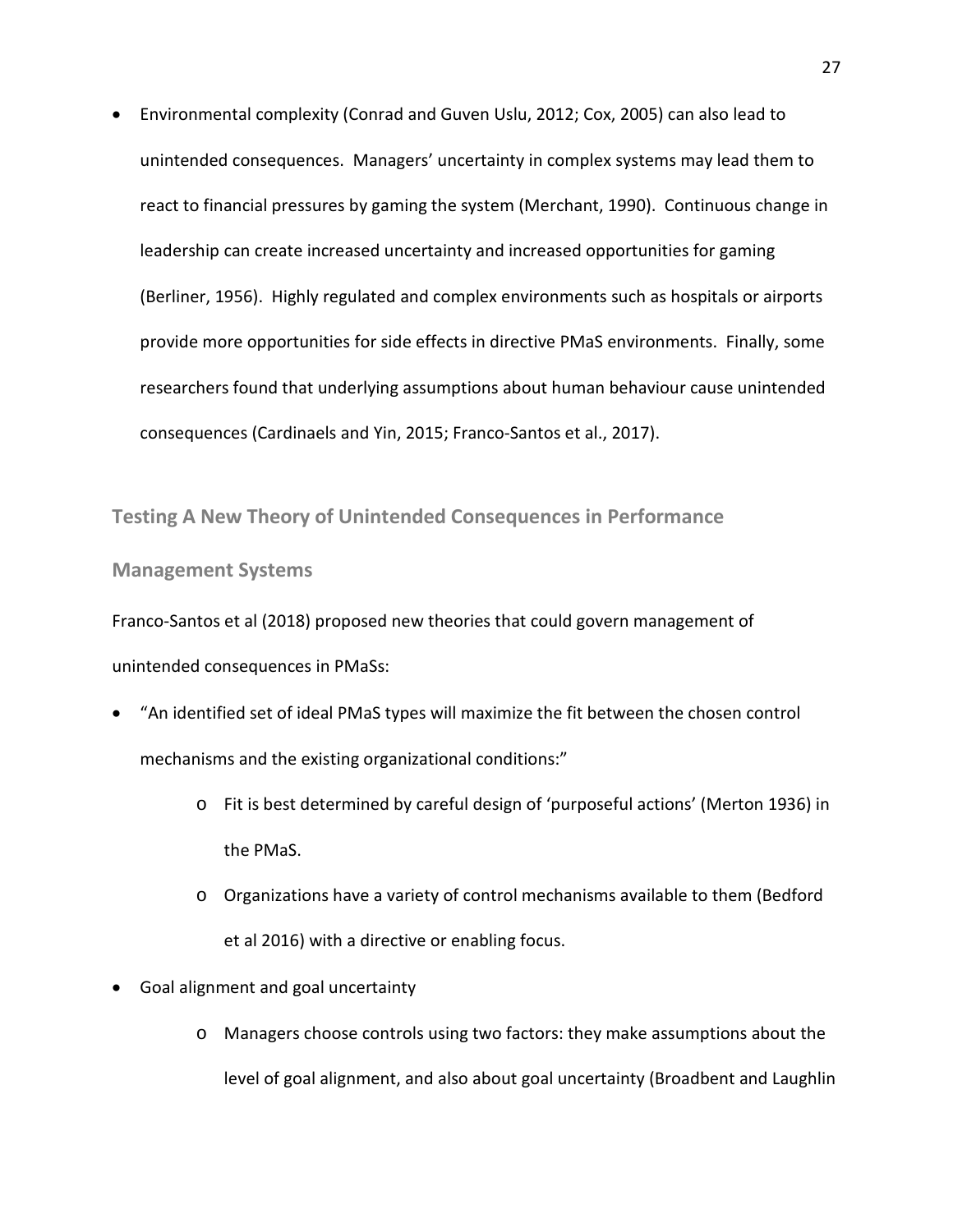2009). Franco-Santos et al. (2018) proposed a framework for the management of unintended consequences based on the understanding of goal-alignment and the environmental characteristics affecting goal uncertainty (see proposed framework in Figure 1). In this model, when managers assume that workers act opportunistically (goal alignment) and when they are less certain about outcomes (goal certainty), PMaS actions aligned with agency theory (directive) will prevail. In situations where there is high goal certainty and high goal alignment, enabling PMaS systems will emerge aligned with stewardship theory. Although agency and stewardship approaches are not mutually exclusive (Franco-Santos et al. 2014), exploring how municipalities use these systems is related to this research. Much of the existing research on PMaSs focuses on agency-based systems, but organizations with complex goals, such as municipalities, will endure problems under agency-focused PMaS (Franco-Santos et al. 2018). This research is aligned with contingency research (Chenhall 2003; Otley 2016) which explains how appropriate controls are unlikely to be universal; different circumstances may require different controls.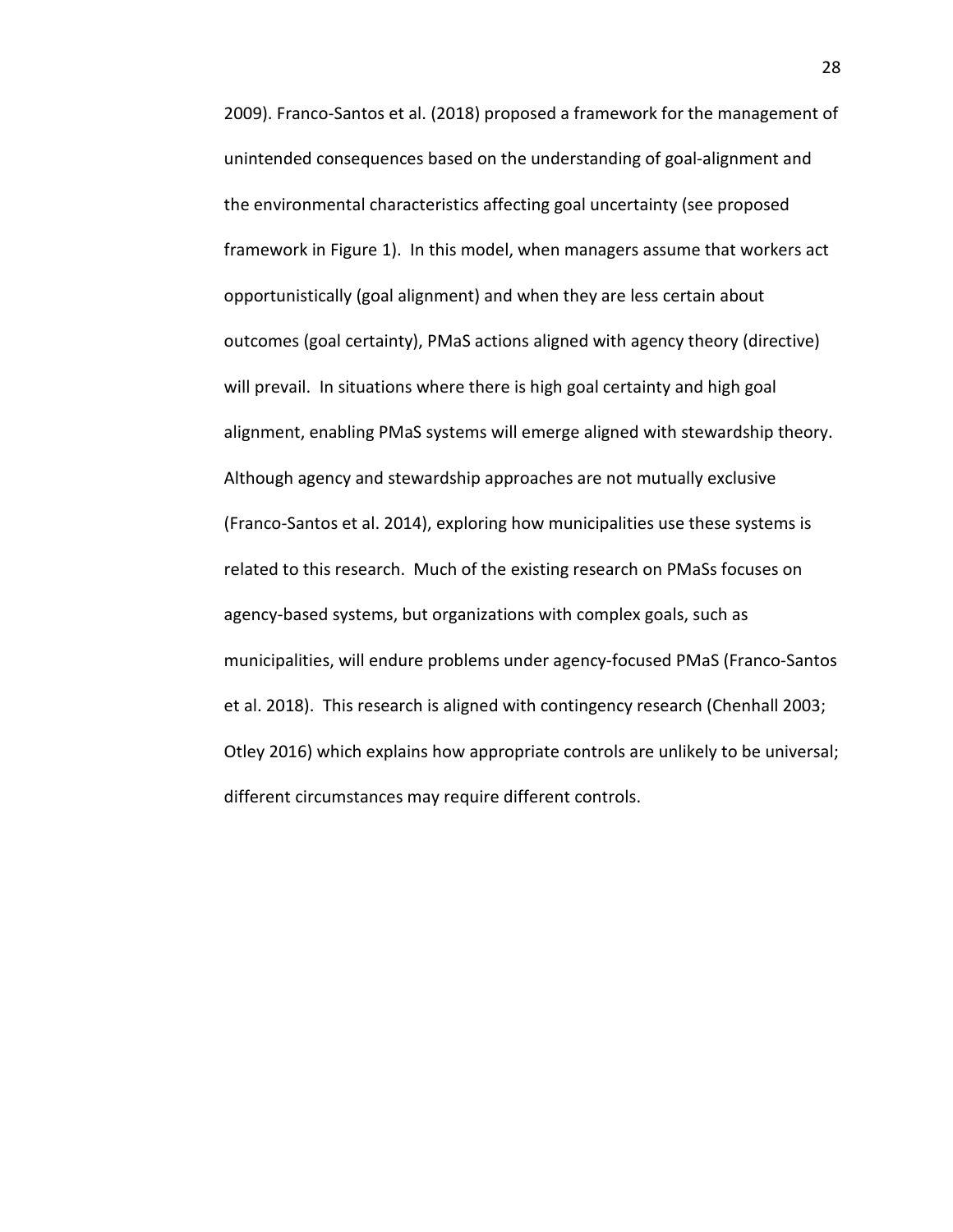

*Figure 1: Franco-Santos et al.'s (2018) proposed framework for managing the unintended consequences of PMSs*

#### <span id="page-30-0"></span>**Performance Budgeting**

Rivenbark and Kelly reviewed municipal performance measures in the context of multiple accountabilities and process management in their 2006 article "Performance Budgeting in Municipal Government." They surveyed municipalities to determine their capacity to build performance measurement capabilities into the municipal budgeting process and evaluated their use during budget development. The authors used financial, political, and performance accountabilities to frame the performance measures discussion and analysis in an interpretivist approach. They defined performance budgeting as the act of using performance results to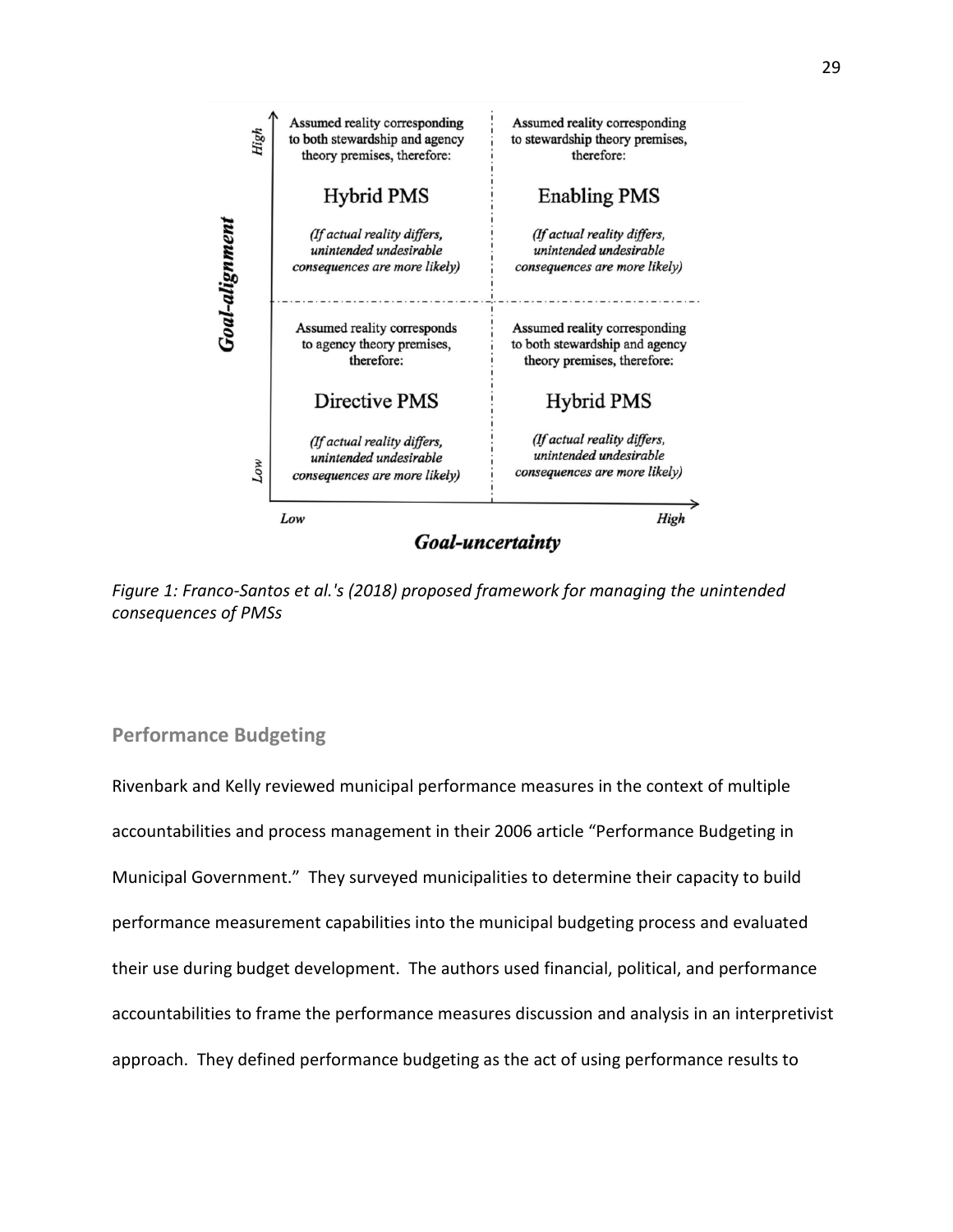inform allocation decisions during budget preparation and adoption. Rivenbark and Kelly (2006) defined their methodology to evaluate the level of performance budgeting adoption, while normalizing the data for other influences including size of municipality. The outcomes of this research indicate that there is wide variability in the implementation of performance measures across public administration bodies, but some consistency exists in the adoption rates for different internal procedures. The authors did not address any effect that their narrow definition of performance management may have had on the outcomes; as they created this new definition for the study it is difficult to compare if these results accurately connect to other research or real-world situations.

Alternatively, Charbonneau & Bellavance (2015) performed a statistical analysis of the determinants of general, management, budgeting, and reporting uses of performance information in the municipal performance management system in Quebec. Their research had no general hypothesis but sought to diagnose potential problems in the implementation and use of performance management at the local level. The research strategy used deductive reasoning to evaluate survey results, with survey questions targeted to analyze the depth to which participants used performance indicators. This study aimed to "identify the factors, whether uncontrollable or controllable, that account for the uses of performance measurement by municipal managers." The existing provincial performance management system made use of fourteen mandatory indicators, but several common services were left out including libraries, fire, and police. The authors used descriptive statistics to analyze the different uses of management indicators, with a thorough discussion on the limitations of the data and of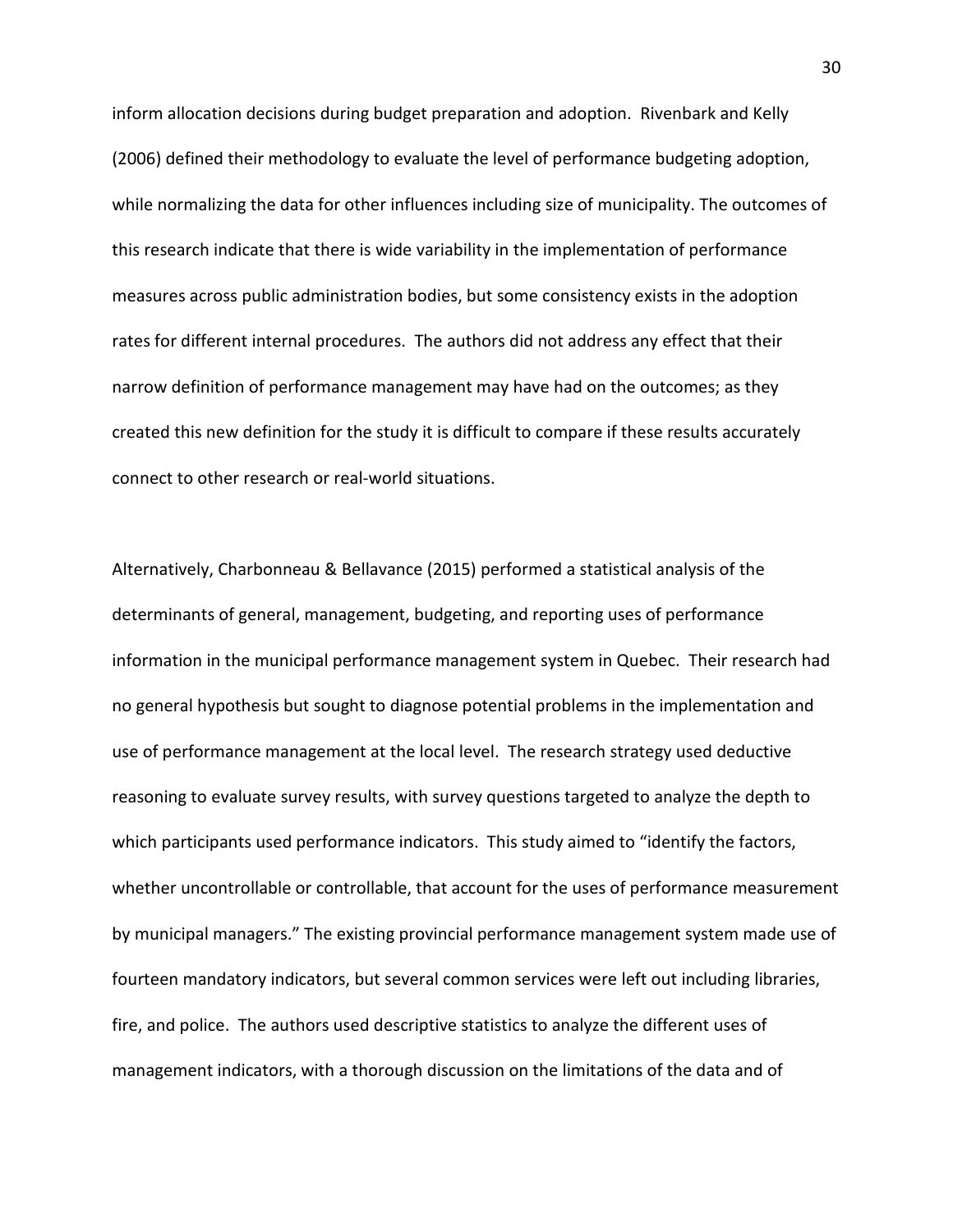previous studies. Two results are noteworthy. First, the authors found that indicators were used more frequently when they showed encouraging results. Secondly, the positive influence of leadership was not observed for performance management in Quebec. Other significant findings showed that neither municipality population nor budget have a significant association with the use of performance management. This study was well constructed and thoroughly implemented. It revealed some surprising trends, including debunking a connection between municipality size and the implementation of performance management. The study also found strong evidence of 'blame avoidance' being a strong factor in declining internal performance. The authors also thoroughly evaluated the limitations of the study which gave credibility and an accurate framework with which to understand the results.

## <span id="page-32-0"></span>**Research Methodology**

Considering the extensive existing research on PMaS and less extensive research on municipal performance, this study will review a sample of Ontario municipalities and compare public documents regarding their strategic alignment with financial planning. While this research focuses on two indicators of strategic planning, it is important to note that there are over 250 annual reporting requirements (AMCTO, 2017) for each municipality in the province, demonstrating that municipal performance measurement and management is of interest to the province and many regulatory agencies. Administrators must bear in mind all the requirements of every regulatory agency during budget development, and these considerations will be reflected financially in budget planning documents. However, it is the overall strategy of the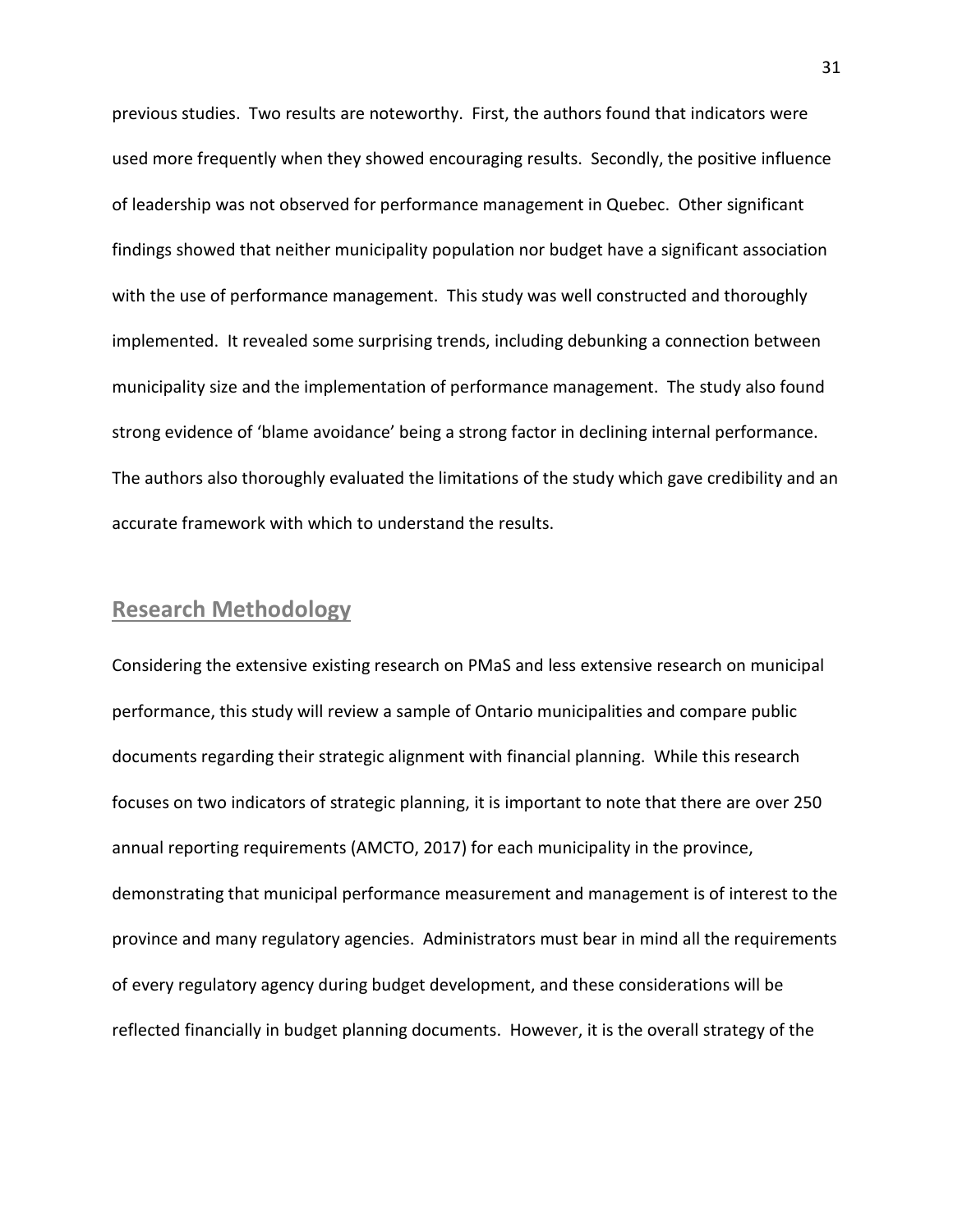municipality that guides the allocation of finite resources, therefore the strategic plans, asset management plans, and budgets are the guiding documents for these major decisions.

Considering that the size and location of municipalities may have an influence on their behaviours, municipalities have been chosen to represent small, medium, and large communities in their respective region. Municipalities were randomly selected from south, central, and northern Ontario. To remove the strategic inter-dependencies and financial complexities of two-tier municipalities, only single tier municipalities were selected for this study. While this does remove a significant portion of the total municipal study pool, there are 173 single-tier out of the total 444 Ontario municipalities, including 32 cities, 23 municipalities, 28 towns, 85 townships, and 5 villages (AMO, 2020). This distribution demonstrates there are still representative samples within single tier municipal organizations. Fixed population figures were not used as the size selection criteria, as municipal population density is unevenly distributed within the province. The largest cities in the north and south are relatively small when compared to cities in the central area including the greater Toronto area. The following municipalities were randomly selected for this study:

|              | <b>Small</b> (population)          | <b>Medium</b>       | Large              |
|--------------|------------------------------------|---------------------|--------------------|
| South        | Ingersoll (14k)                    | Chatham-Kent (106k) | London (426k)      |
| Central      | Haldimand (50k)                    | Sudbury (169k)      | Mississauga (770k) |
| <b>North</b> | <b>Temiskaming Shores</b><br>(10k) | Timmins (43k)       | Thunder Bay (113k) |
|              |                                    |                     |                    |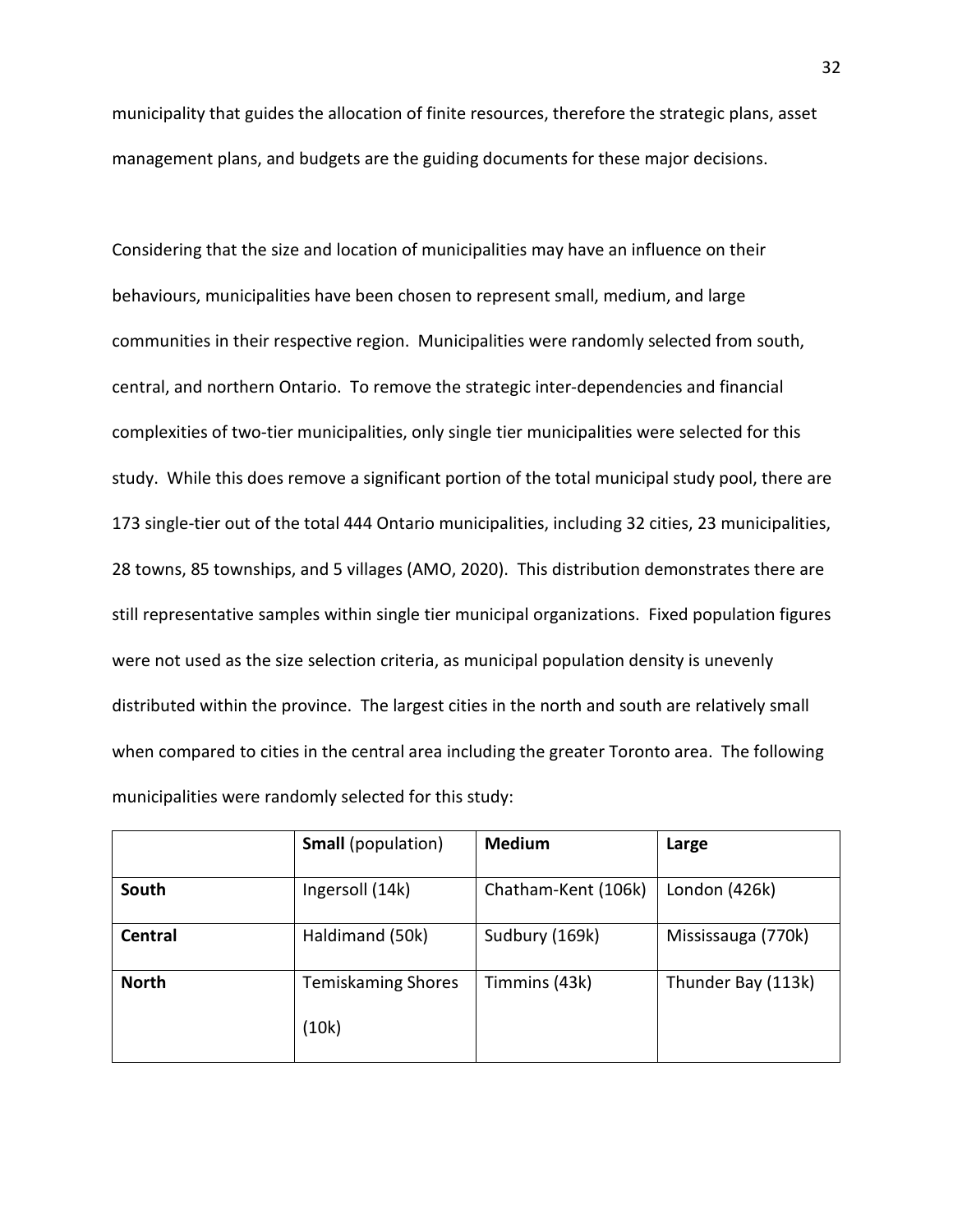|  | *strategic plan |  |
|--|-----------------|--|
|  | website         |  |

(Statistics Canada, 2016)

Search for relevant documents was completed using both Google searches and the embedded search feature of each municipal website. To ensure consistency among the municipal comparators, Asset Management Plans, Strategic Plans, and 2020 Annual Budget documents were used as study instruments. Each document was retrieved from each municipality's public website. Analysis of these documents demonstrated how effectively some municipalities in Ontario are aligning their financial and strategic plans. By law, all municipalities in Ontario must have an Asset Management Plan and published budget documents, but strategic plans are optional (aside from Official Plans, which are strategic in nature). For budget analysis, 2020 annual budgets were used for all municipalities. The following documents were used in this analysis:

|              | <b>Asset Management Plan</b> | <b>Strategic Plan</b>            |
|--------------|------------------------------|----------------------------------|
| Haldimand    | 2017                         | None                             |
| Ingersoll    | 2016                         | None                             |
| Temiskaming  | 2015                         | 2013 - "Municipal Cultural Plan" |
| Chatham-Kent | 2017                         | 2005                             |
| Sudbury      | 2016                         | 2019-2027                        |
| Timmins      | 2019                         | 2011-2020                        |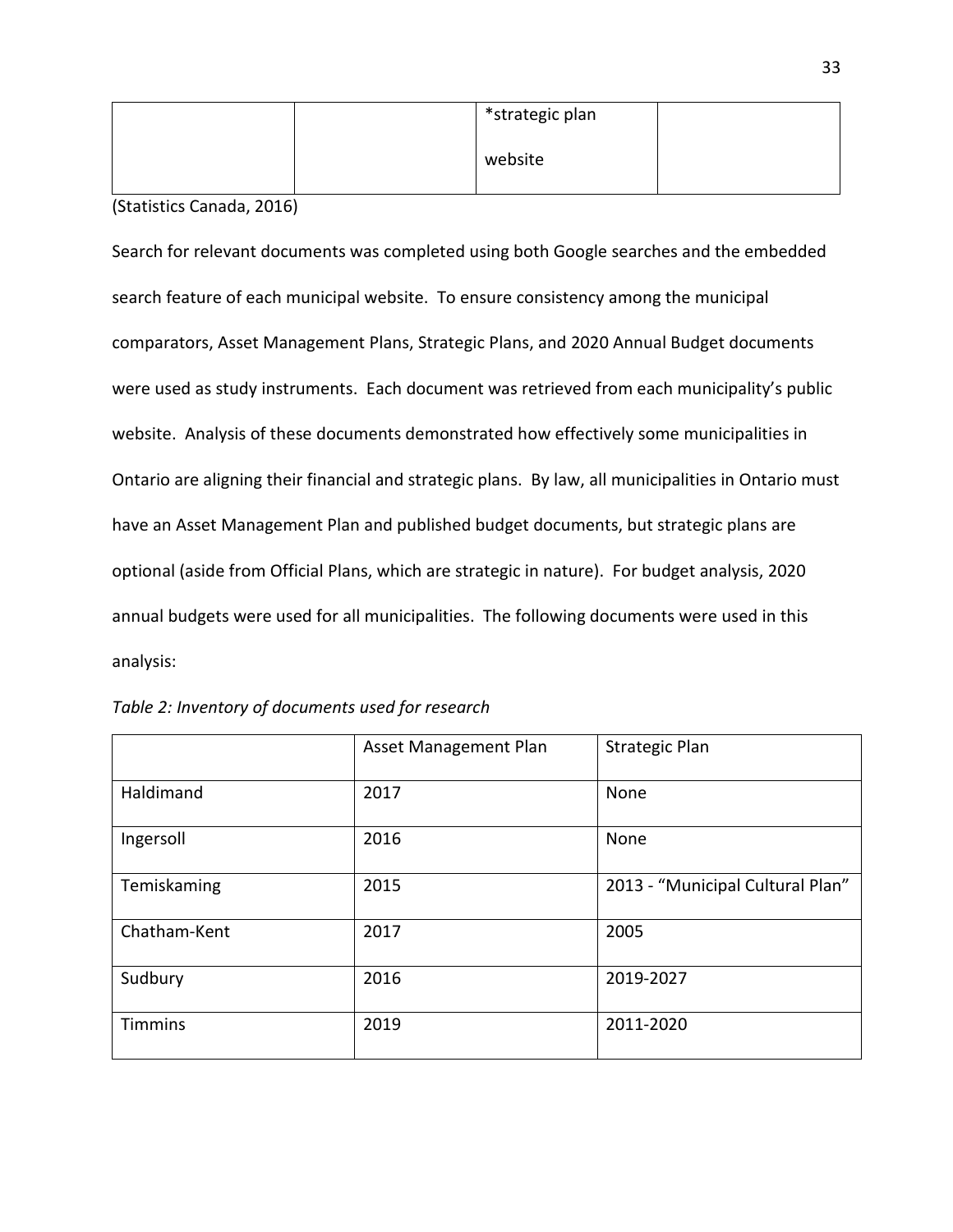| London      | 2019 | 2019-2023 |
|-------------|------|-----------|
| Mississauga | 2019 | 2009      |
| Thunder Bay | 2016 | 2019-2022 |

It is important to note that "None" under Strategic Plan in Table 2 does not indicate that the municipality has no strategic planning complete; all study municipalities had some departmentspecific strategic plans available to the public. However, these municipalities did not have a broad strategic plan governing all strategic decisions. For example, Haldimand County had a section on their website titled "Strategic Plans," containing two documents: Economic Development Strategy and Tourism Action Plan. While both of these documents will guide decision making in their respective municipal services, there is still an absence of high-level strategic vision. In contrast, Chatham-Kent's strategic plan webpage had 281 plans, reports, and studies available to the public including an over-arching strategic plan to tie them all together. While many of the Chatham-Kent documents have a very specific focus, such as bridge financing or arena business plans, the public presentation of the information as "strategic" speaks to the breadth of municipal considerations and gives context to strategic decision making. In the sample municipalities, there was one aberration from the standard "Strategic Plan" document in title: Temiskaming Shores titled their strategic plan a "Municipal Cultural Plan,"demonstratingtheir strategic pivot from a resource-based economy to a culturebased economy. Despite the difference in title, this document was deemed a corporate strategic plan for the purpose of this study due to its broad strategic focus.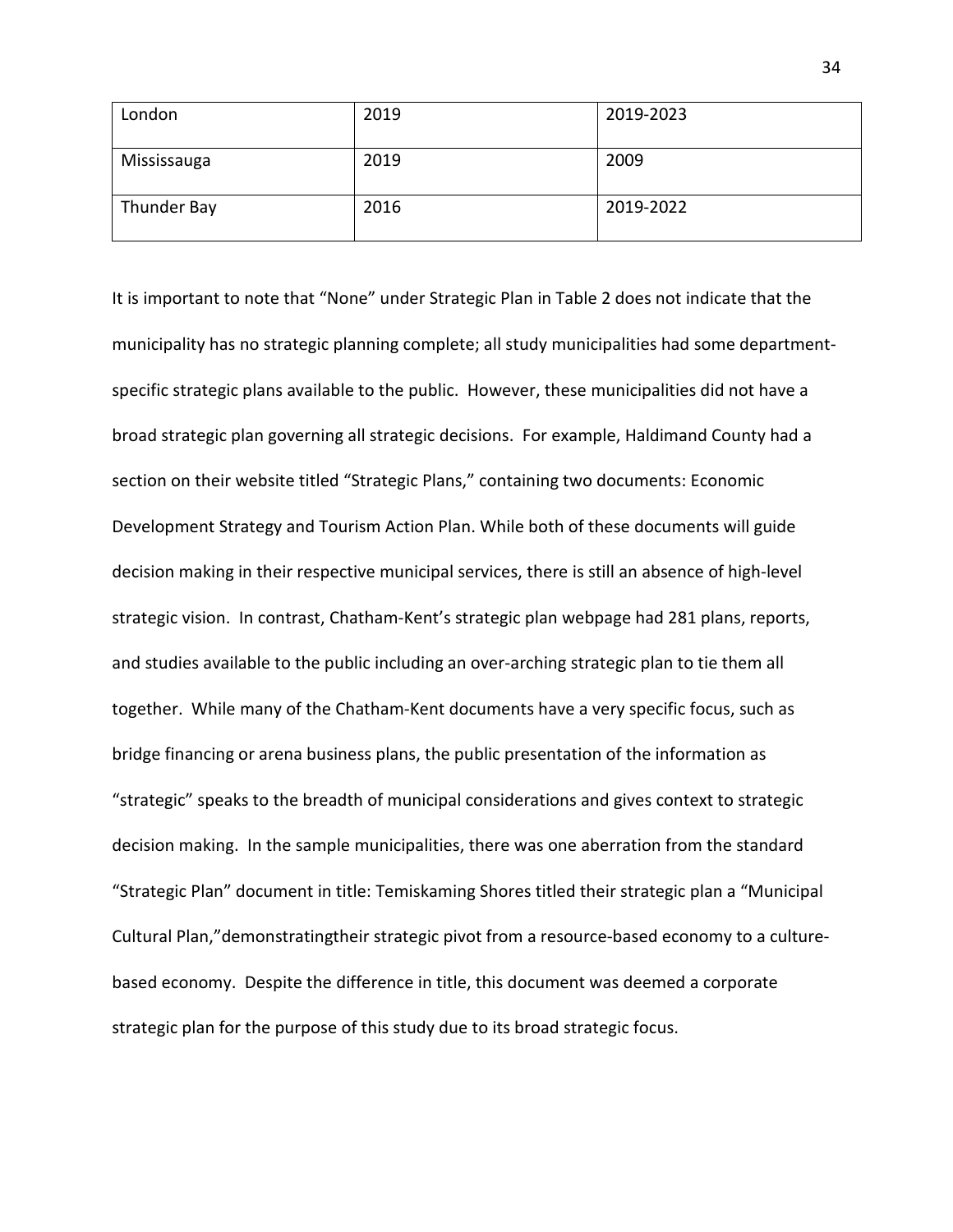- (1) "measure performance" This category encompasses the role of monitoring progress and measuring/evaluating performance;
- (2) "strategy management" This category comprises the roles of planning, strategy formulation, implementation/execution, and organizational alignment;
- (3) "communication" This comprises the roles of internal and external communication, benchmarking and compliance with regulations;
- (4) "influence behaviour" This category encompasses the roles of rewarding or compensating behaviour, managing relationships, and control; and
- (5) "learning and improvement" This comprises the roles of feedback, double-loop learning, and performance improvement.

## <span id="page-36-0"></span>**Analysis**

The following analysis reviews the public information for the nine randomly selected municipalities regarding the links to resource allocation and strategic planning. Table 3 identifies six indicators used to evaluate these connections. Two "budget linking" indicators identify whether, through written text or website links, the financial budget information is connected in some way to strategic plans. "Financial allocation" refers to any kind of budget breakdown showing the relative fund allocations for tax and/or fee based public services. "Service PMaS Information" refers to information showing the planned performance or units of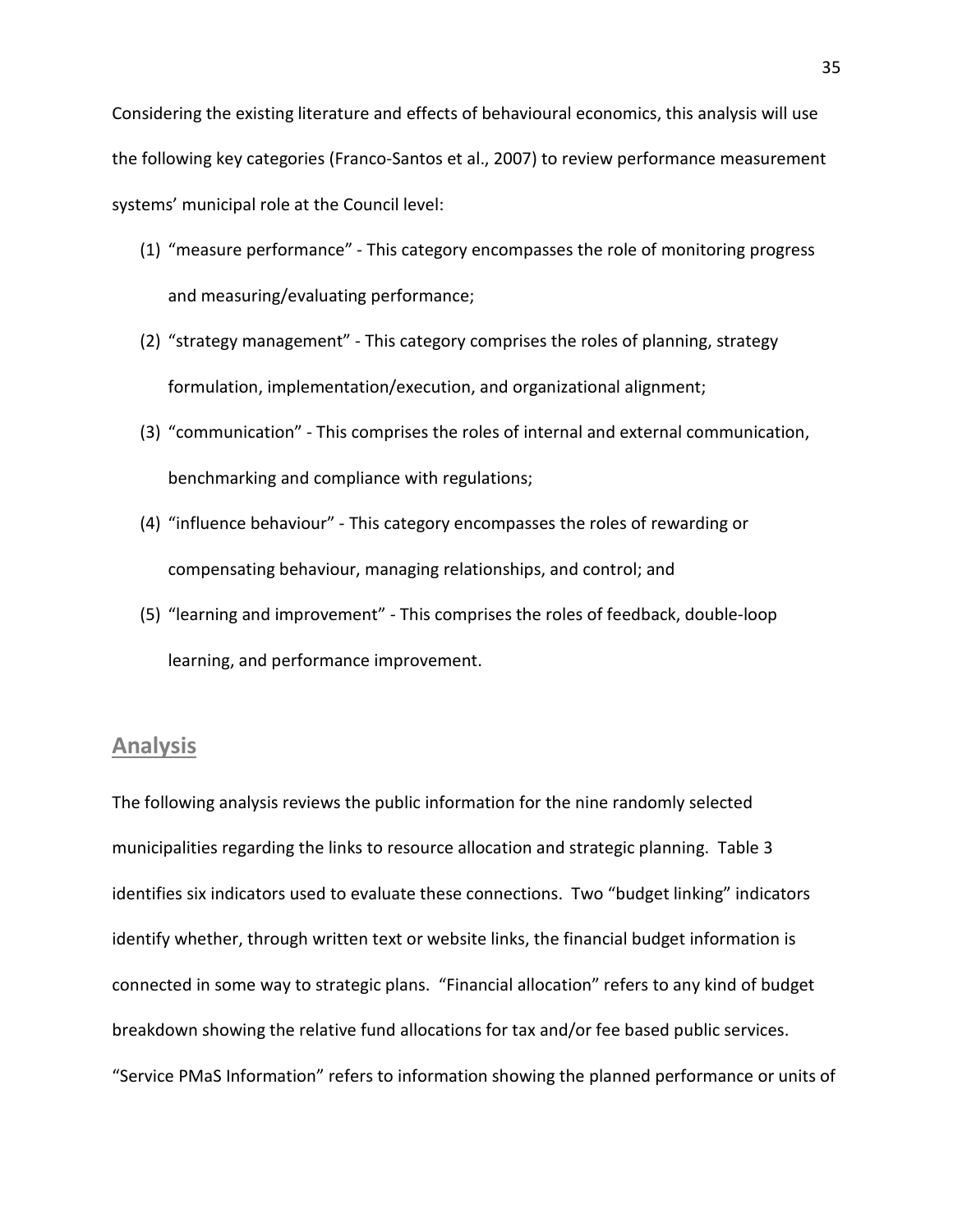service for public services or allocation areas. "Individualized costs noted" indicates whether there is an individualized breakdown of financial costs, such as "a x% tax increase represents a \$xx.xx increase to the municipal tax bill for an average home valued at \$xxx,xxx" or fee examples, such as "a x.x% increase to fees moves next year's public swim costs to \$x.xx." This type of information adds individual cost context so that an individual tax- or fee-payer can put the change in their own financial context. This allows them to contextualize the financial change in terms of financial losses or gains compared to service delivery; service delivery should be assumed to be equivalent for comparison purposes but was more often than not unstated. "Individualized gains noted" is similar in meaning but is an indicator of what service improvements an individual tax- or rate-payer may gain in their personal context. Please remember that for this research, two-tier municipalities have been excluded to simplify the sample pool and variables. However, there may be differing trends in this excluded sample set that would differ from these results; further research could verify similarities or differences. Table 3 summarizes the analysis of asset management plans, strategic plans, financial allocation information, service PMaS information, individualized costs, individualized gains, and the identified indicators for each sample municipality.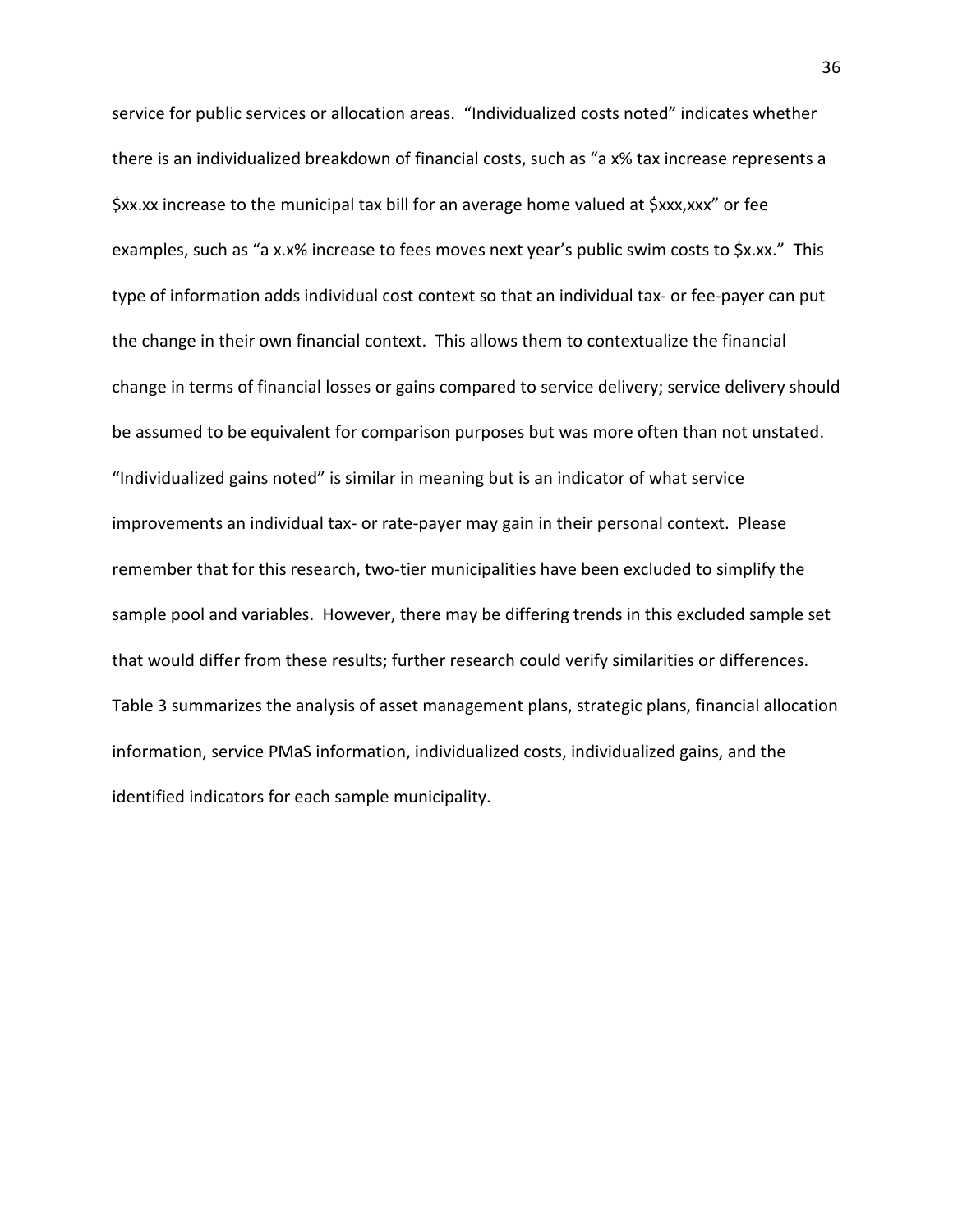|                  | Population | Area         | <b>Budget</b><br>linking to<br>Asset<br>Management<br>Plan | <b>Budget</b><br>linking<br>Strategic<br>Plan | Financial<br>Allocation<br>Information | Service<br><b>PMaS</b><br>Information | Individualized<br>costs noted | Individualized<br>gains noted | <b>Example Indicators</b>                                                                                                                                                                                                                                        |
|------------------|------------|--------------|------------------------------------------------------------|-----------------------------------------------|----------------------------------------|---------------------------------------|-------------------------------|-------------------------------|------------------------------------------------------------------------------------------------------------------------------------------------------------------------------------------------------------------------------------------------------------------|
| Ingersoll        | Small      | South        | No                                                         | <b>No</b>                                     | Yes                                    | <b>No</b>                             | Yes                           | No                            | Primarily financial<br>information presented                                                                                                                                                                                                                     |
| Haldimand        | Small      | Central      | Yes                                                        | No                                            | Yes                                    | No                                    | Yes                           | No                            | Primarily financial<br>information presented                                                                                                                                                                                                                     |
| Temiskaming      | Small      | North        | No.                                                        | <b>No</b>                                     | Yes                                    | No.                                   | <b>No</b>                     | <b>No</b>                     | Financial information only                                                                                                                                                                                                                                       |
| Chatham-<br>Kent | Medium     | South        | Yes                                                        | Yes                                           | Yes                                    | <b>Yes</b>                            | Yes                           | No                            | "Council Priorities" strategic<br>link to financial allocations                                                                                                                                                                                                  |
| Sudbury          | Medium     | Central      | Yes                                                        | Yes                                           | Yes                                    | Yes                                   | Yes                           | Yes                           | Strategic links: business<br>cases, public "budget<br>allocator" to set their own<br>priorities, service<br>benchmarking report, annual<br>BMA comparative study (9<br>years), municipal<br>benchmarking network<br>(MBN Can), monthly<br>performance dashboards |
| <b>Timmins</b>   | Medium     | <b>North</b> | Yes                                                        | No                                            | Yes                                    | No                                    | Yes                           | No                            | Most recent FIR and MPMP<br>data published, but MPMP<br>out of date.                                                                                                                                                                                             |

# *Table 3: Analysis of strategy and performance links to budget in 6 Ontario municipalities*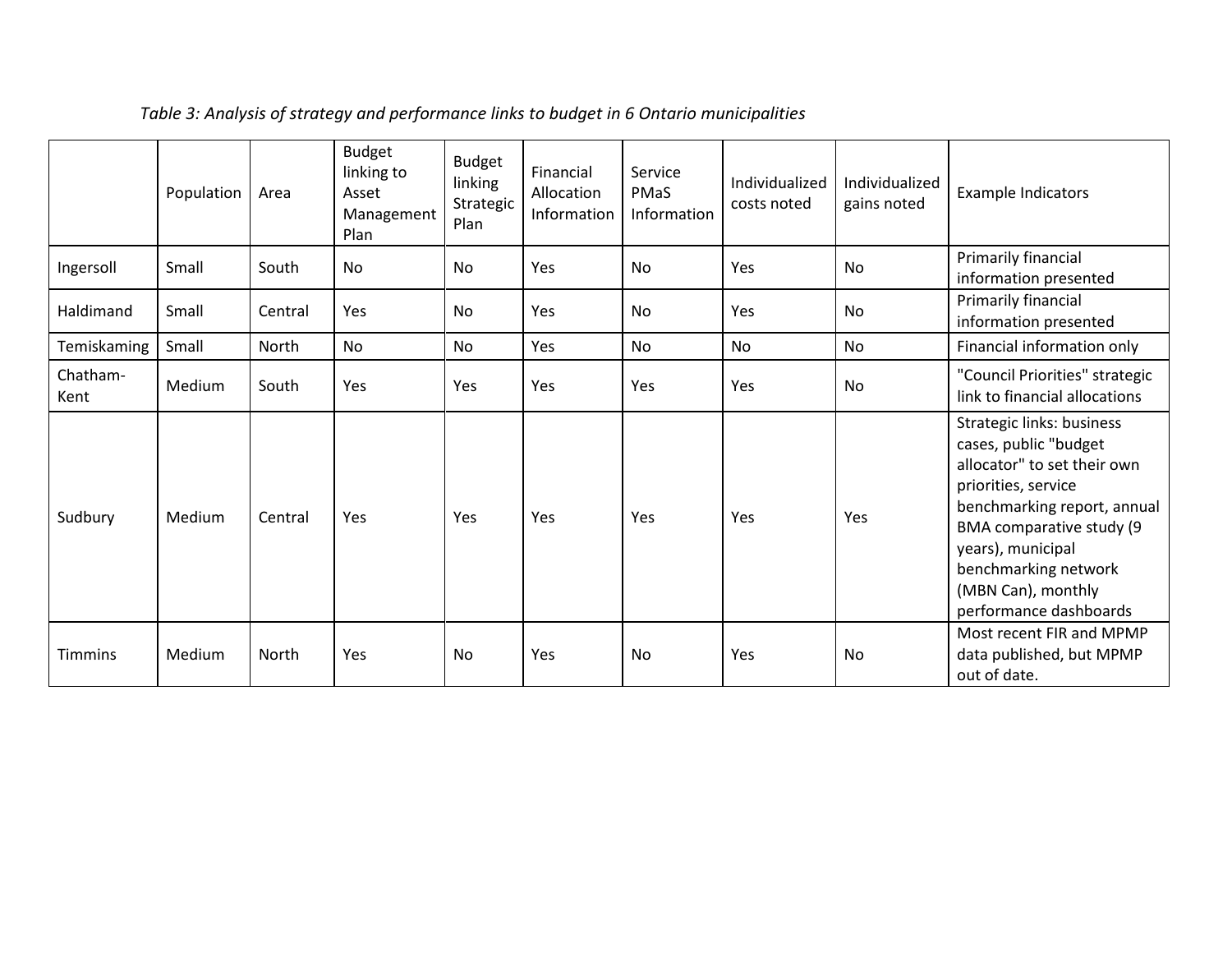| London      | Large | South   | Yes | Yes | Yes | Yes | Yes | Yes | Strategic plan not linked on<br>website but mentioned 37<br>times in budget report;<br>business cases used to link<br>financial costs of strategic<br>initiatives; some for cost<br>savings initiatives, others<br>justify new or changed<br>programs. London's strategic<br>plan dashboard shows PMaS<br>information for the top level<br>of leadership |
|-------------|-------|---------|-----|-----|-----|-----|-----|-----|----------------------------------------------------------------------------------------------------------------------------------------------------------------------------------------------------------------------------------------------------------------------------------------------------------------------------------------------------------|
| Mississauga | Large | Central | Yes | Yes | Yes | No  | Yes | Yes | Strategic links using business<br>cases; budget allocator tool<br>with no tie to actual service<br>levels; Strategic Plan does<br>have item completion<br>tracker. Budget executive<br>summary listed contextual<br>individual gains to users,<br>such as transit use, new<br>community centre, cricket<br>pitch, etc.                                   |
| Thunder Bay | Large | North   | Yes | Yes | Yes | No  | Yes | Yes | Budget lists specific local<br>improvements to sidewalks,<br>storm water, roads, parks,<br>lighting, linked to AMP.                                                                                                                                                                                                                                      |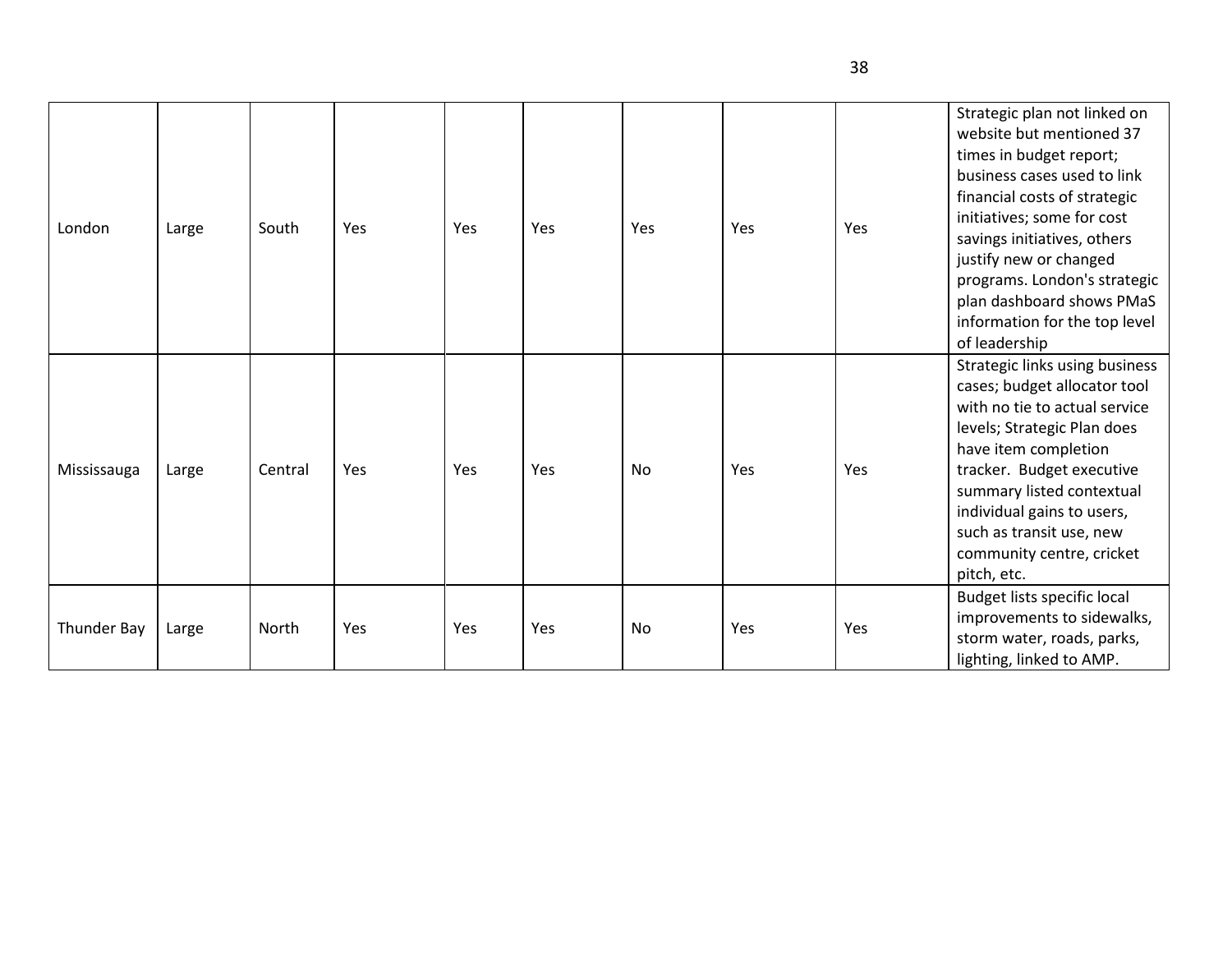The size of municipality in this study shows some level of development or maturation toward linking strategic plans to financial plans. . By law, all municipalities must have financial budgets and asset management plans published. This research supports an assumption that resourcing available at larger municipalities may allow increased depth to strategic planning that smaller municipalities may not be able to pursue; 78% of the municipalities in this study linked their budget to their asset management plan. All of the large and medium municipalities in the study link their asset management plans to their financial budgets, and most to their strategic plans. Small municipalities tended to present the budget as a stand-alone financial plan. As to spatial distribution, a clear pattern of linking finances to strategic plans does not emerge, while acknowledging that the sample size is also too small to offer any statistically significant spatial analysis. All of the central municipalities and two-thirds of the north and south regions connected their budget to their asset management plans.

As to spatial distribution of strategic plan links (Table 4), 56% of the municipalities made the budget link to their strategic plan; two-thirds in both south and central regions, and one-third in the north. Total indicators based on spatial distribution indicate that there could be more links to strategic planning and information that could compensate for loss aversion in the central and south areas (central 72%, north 50%, south 66%).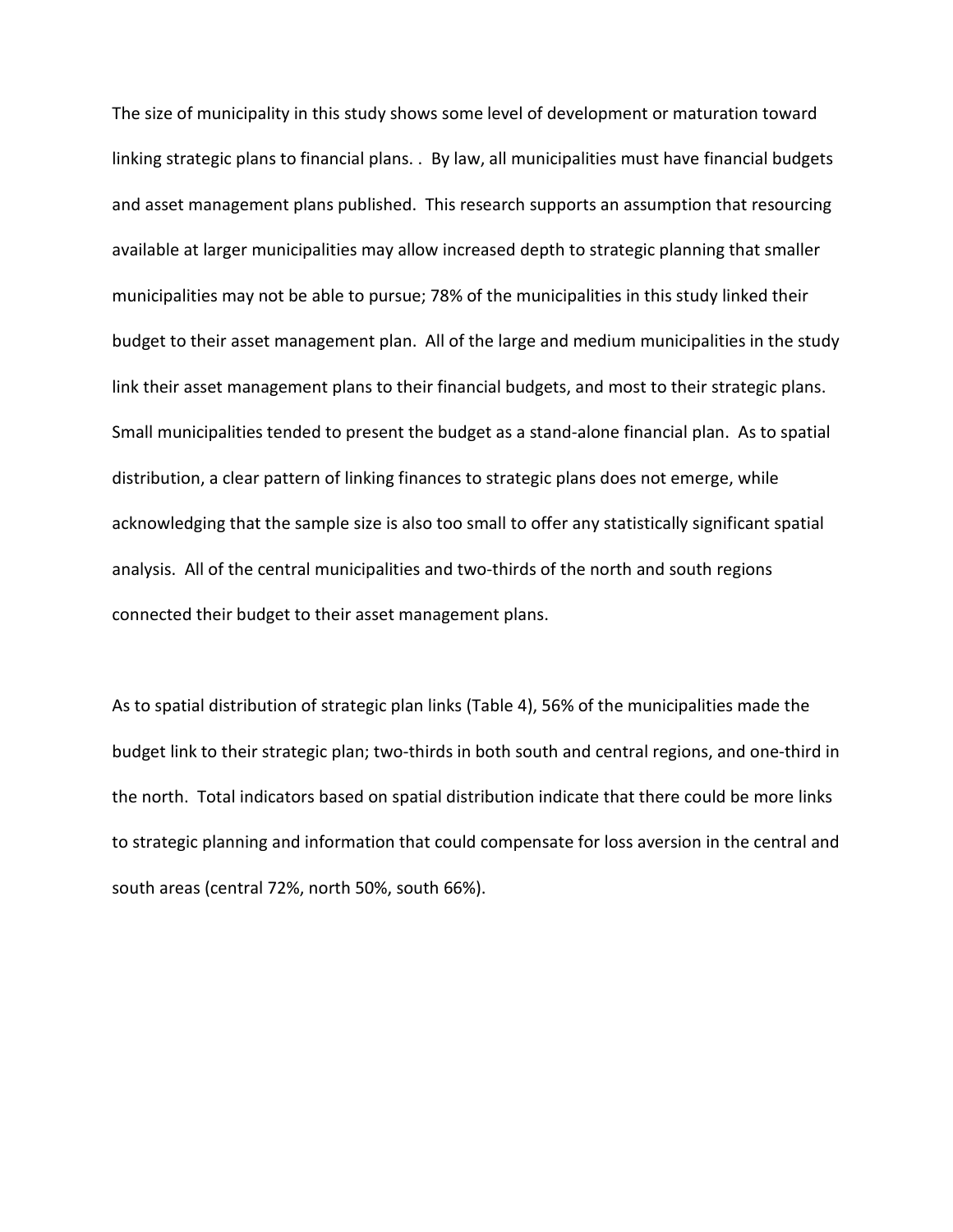|                                                 |                |              |                | Grand        |                |
|-------------------------------------------------|----------------|--------------|----------------|--------------|----------------|
| <b>Values</b>                                   | <b>Central</b> | <b>North</b> | South          | <b>Total</b> |                |
| Sum of Website or document cross-linking AMP    | 3              | 2            | $\mathfrak{p}$ |              |                |
| Sum of Website or document linking SP           |                | 1            | $\mathcal{P}$  |              | 5              |
| Sum of General Financial Allocation Information | 3              | 3            | 3              |              | 9              |
| Sum of Service PMaS Information                 | 0              | 0            | $\mathcal{P}$  |              | $\mathfrak{p}$ |
| Sum of Individualized costs noted               | 3              | 2            | 3              |              | 8              |
| Sum of Individualized gains noted               | 2              | 1            | 0              |              | 3              |
| Total #                                         | 13             | 9            | 12             |              |                |
| Total %                                         | 72%            | 50%          | 66%            |              |                |

#### *Table 4: Spatial distribution of link indicators*

Population distribution (Table 5) shows similar trends to spatial distribution; areas with higher populations show more links between financial and strategic planning. This study shows that larger cities make more links between financial and strategic planning, and also provide information that could compensate for the effects of loss aversion: large 83%, medium 72%, small 33%.

|                                                 |       |               |     | Grand |   |
|-------------------------------------------------|-------|---------------|-----|-------|---|
| <b>Values</b>                                   | Large | Medium Small  |     | Total |   |
| Sum of Website or document cross-linking AMP    | 3     | 3             |     |       |   |
| Sum of Website or document linking SP           | 3     | $\mathcal{P}$ | O   |       |   |
| Sum of General Financial Allocation Information | 3     | 3             | 3   |       | 9 |
| Sum of Service PMaS Information                 |       | 1             | 0   |       |   |
| Sum of Individualized costs noted               | 3     | 3             | 2   |       | 8 |
| Sum of Individualized gains noted               |       | 1             | 0   |       |   |
| Total #                                         | 15    | 13            | 6   |       |   |
| Total %                                         | 83%   | 72%           | 33% |       |   |

#### *Table 5: Population distribution of link indicators*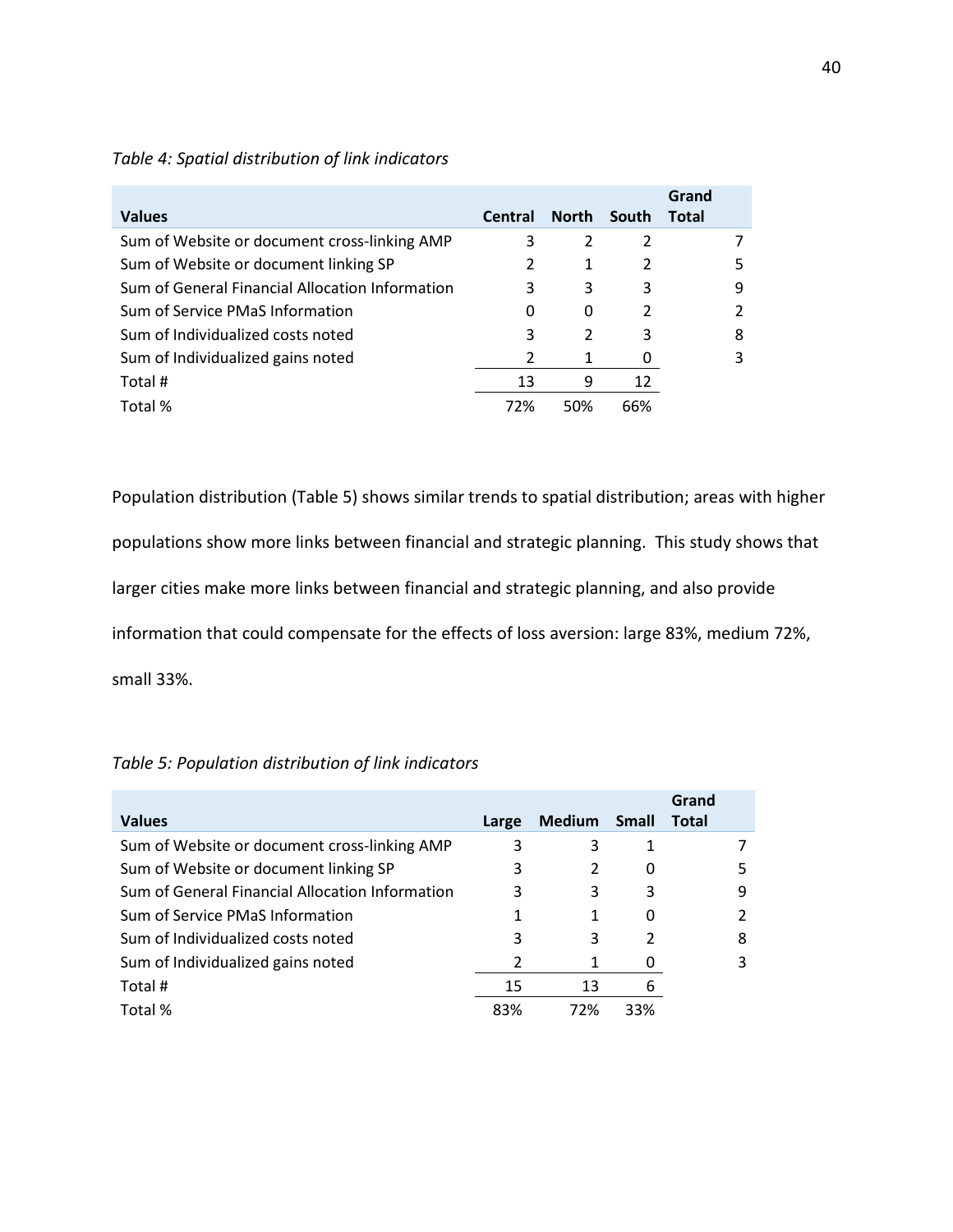Table 6 summarizes the distribution matrix by population and area for each factor, with sums following for all factors.

|                                                              |              |               |              | Grand          |
|--------------------------------------------------------------|--------------|---------------|--------------|----------------|
| <b>Row Labels</b>                                            | Large        | <b>Medium</b> | <b>Small</b> | <b>Total</b>   |
| Central                                                      |              |               |              |                |
| Sum of Website or document cross-linking AMP                 | $\mathbf{1}$ | $\mathbf{1}$  | $\mathbf{1}$ | 3              |
| Sum of Website or document linking SP                        | 1            | 1             | 0            | 2              |
| Sum of General Financial Allocation Information              | 1            | 1             | 1            | 3              |
| Sum of Service PMaS Information                              | 0            | 0             | 0            | 0              |
| Sum of Individualized costs noted                            | 1            | 1             | $\mathbf{1}$ | 3              |
| Sum of Individualized gains noted                            | $\mathbf{1}$ | $\mathbf{1}$  | 0            | $\overline{2}$ |
| <b>North</b>                                                 |              |               |              |                |
| Sum of Website or document cross-linking AMP                 | $\mathbf{1}$ | $\mathbf{1}$  | 0            | 2              |
| Sum of Website or document linking SP                        | 1            | 0             | 0            | 1              |
| Sum of General Financial Allocation Information              | 1            | 1             | $\mathbf{1}$ | 3              |
| Sum of Service PMaS Information                              | 0            | 0             | 0            | 0              |
| Sum of Individualized costs noted                            | 1            | 1             | 0            | 2              |
| Sum of Individualized gains noted                            | $\mathbf{1}$ | 0             | 0            | 1              |
| South                                                        |              |               |              |                |
| Sum of Website or document cross-linking AMP                 | 1            | 1             | 0            | 2              |
| Sum of Website or document linking SP                        | 1            | $\mathbf{1}$  | 0            | 2              |
| Sum of General Financial Allocation Information              | 1            | 1             | $\mathbf{1}$ | 3              |
| Sum of Service PMaS Information                              | 1            | 1             | 0            | 2              |
| Sum of Individualized costs noted                            | 1            | 1             | 1            | 3              |
| Sum of Individualized gains noted                            | 0            | 0             | 0            | 0              |
| Total Sum of Website or document cross-linking AMP           | 3            | 3             | $\mathbf{1}$ | $\overline{7}$ |
| Total Sum of Website or document linking SP                  | з            | 2             | 0            | 5              |
| <b>Total Sum of General Financial Allocation Information</b> | 3            | 3             | 3            | 9              |
| <b>Total Sum of Service PMaS Information</b>                 | 1            | 1             | $\mathbf{0}$ | 2              |
| <b>Total Sum of Individualized costs noted</b>               | З            | З             | 2            | 8              |
| Total Sum of Individualized gains noted                      | 2            | $\mathbf{1}$  | 0            | 3              |

*Table 6: Distribution matrix by population category and location*

## <span id="page-42-0"></span>**Measuring Performance**

Considering this new data and the existing literature, several observations can be made in line

with existing research. Otley & Barry (1980) note that actors or managers may have important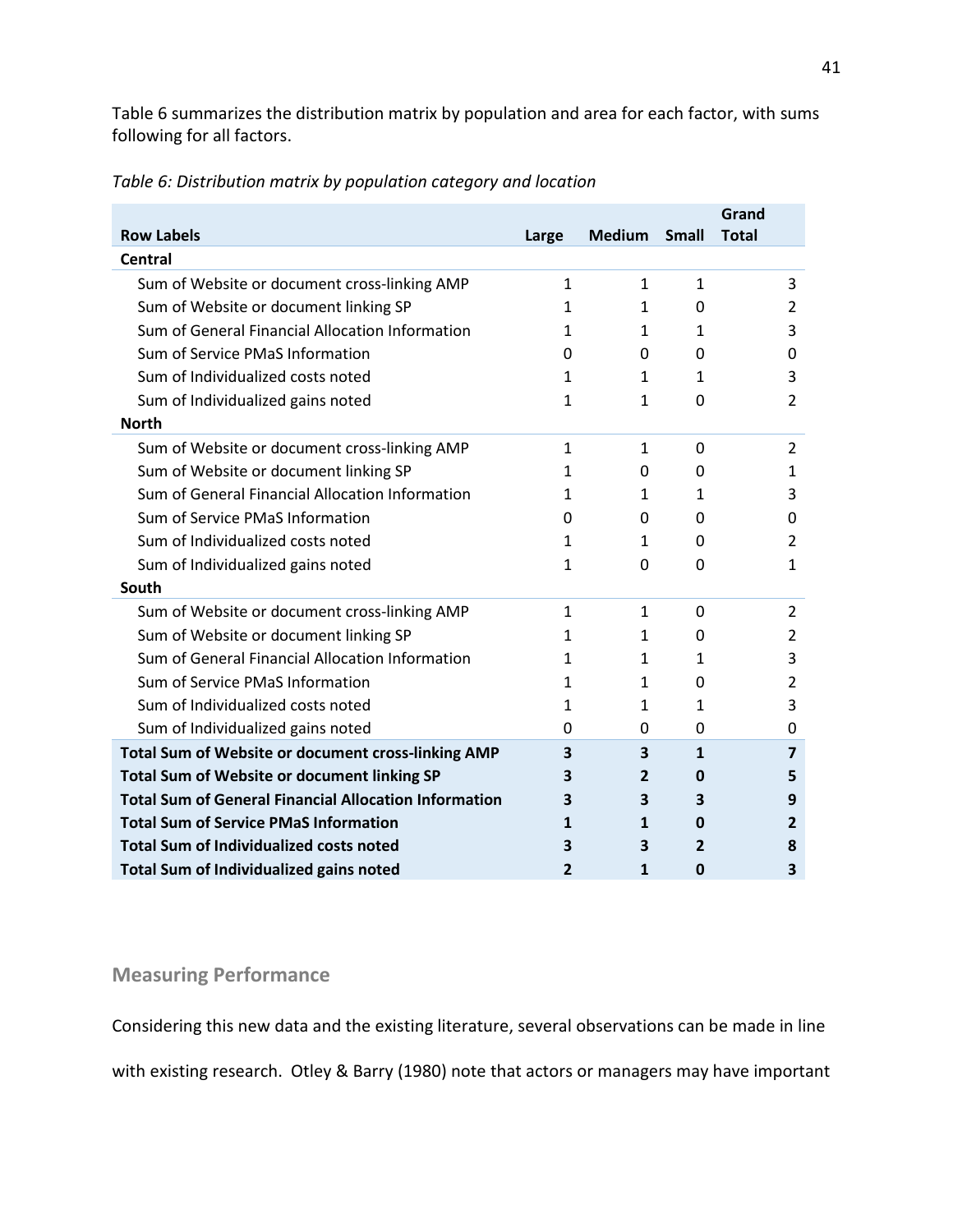distinctions in their understanding of mental or explicit models. This difference may cause them to use control mechanisms differently. Franco-Santos et al. (2018) proposed that "PM(a)S types will maximize the fit between the chosen control mechanism and the existing organizational conditions," considering Merton's (1936) "purposeful actions" and Bedford et al.'s (2016) directive or enabling foci. Municipal strategic plans should clarify goal alignment and goal certainty, including identifying environmental characteristics that could affect goal uncertainty (Broadbent and Laughlin 2009). Looking at the data, municipalities that clarify their goals through their strategic and budget plans enable their municipal administrators to use a stewardship-based approach. Smaller municipalities with limited financial links to strategy will drive their administrators to agency-focused approaches. This is not to say that one or another approach is superior; contingency research by Chenhall (2003) and Otley (2016) supports that one approach may not be universal across organizations. This contingency approach further supports the development of municipal strategic plans rooted in local culture and context. However, based on the regulatory framework within which municipalities operate, they likely have much more in common than they have differences.

As municipal leaders are chosen from their local population to representatively make judgements and decisions on issues, municipal strategic planning emerges as the critical tool to engage citizens in priority setting to provide what they deem as the most appropriate public good to maintain the community that they envision. This citizen-driven strategy is the basis for democracy, and is further supported by servant leadership theory (Parris, 2012).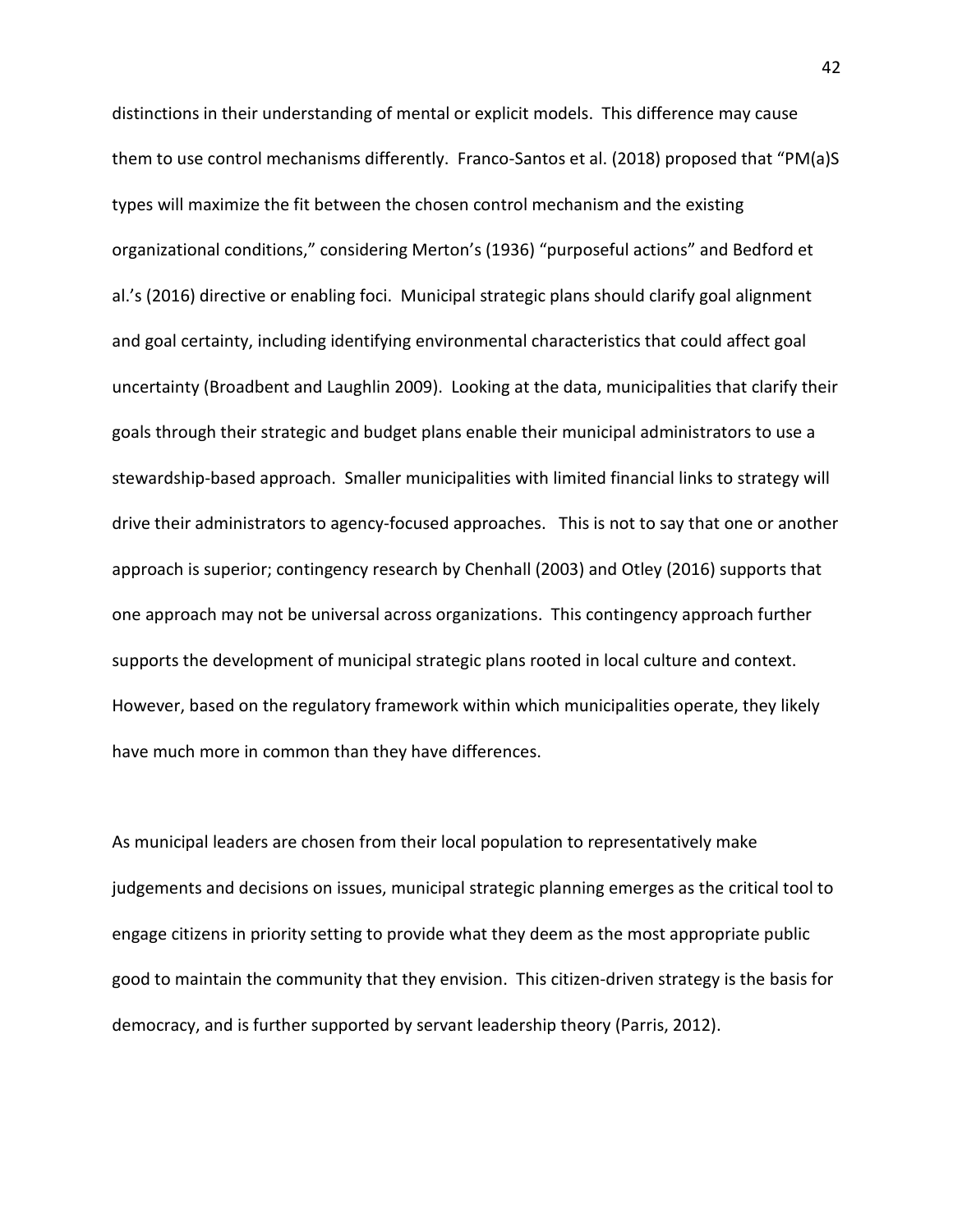#### <span id="page-44-0"></span>**Strategy Management**

Neoliberalism and capitalist business strategy are brought to mind as claims that government should be "run like a business." While this may be suggested to mean government needs to be financially "lean," it also supports the assertion that strategic planning is crucial in order for municipalities to remain as strategically focused as a business enterprise would be. Contextually, many of the largest private businesses in the world have less-than-majority market shares; municipalities' complex strategies are fundamentally different from businesses in the way that citizens or customers can self-select their services. Municipal strategy is about focusing limited resources on what will benefit citizens the most - having a strategy and measuring performance is key. Citizens living in municipalities with a published strategic plan will have less difficulty understanding their municipality's intentions. However, the majority of this study's municipalities (77%) published no performance measurement data tied to their strategic plans. In addition, the strategic plans were on a multi-year cycle while budgets in all municipalities are approved annually. Citizens should know at least annually if the efforts of the municipality, including the budget, are working towards and meeting the organization's goals. It is key that the PMaS and PMeS are synchronized so that resource allocation and performance reporting can be made at complementary intervals.

If these systems are out of synchronization, what drives municipal strategy? The province mandates financial reporting and asset management plans, their scope, and reporting intervals, and many more details. This ensures that municipalities do not lose control of their financial obligations and therefore impact the finances of the province. This research indicates that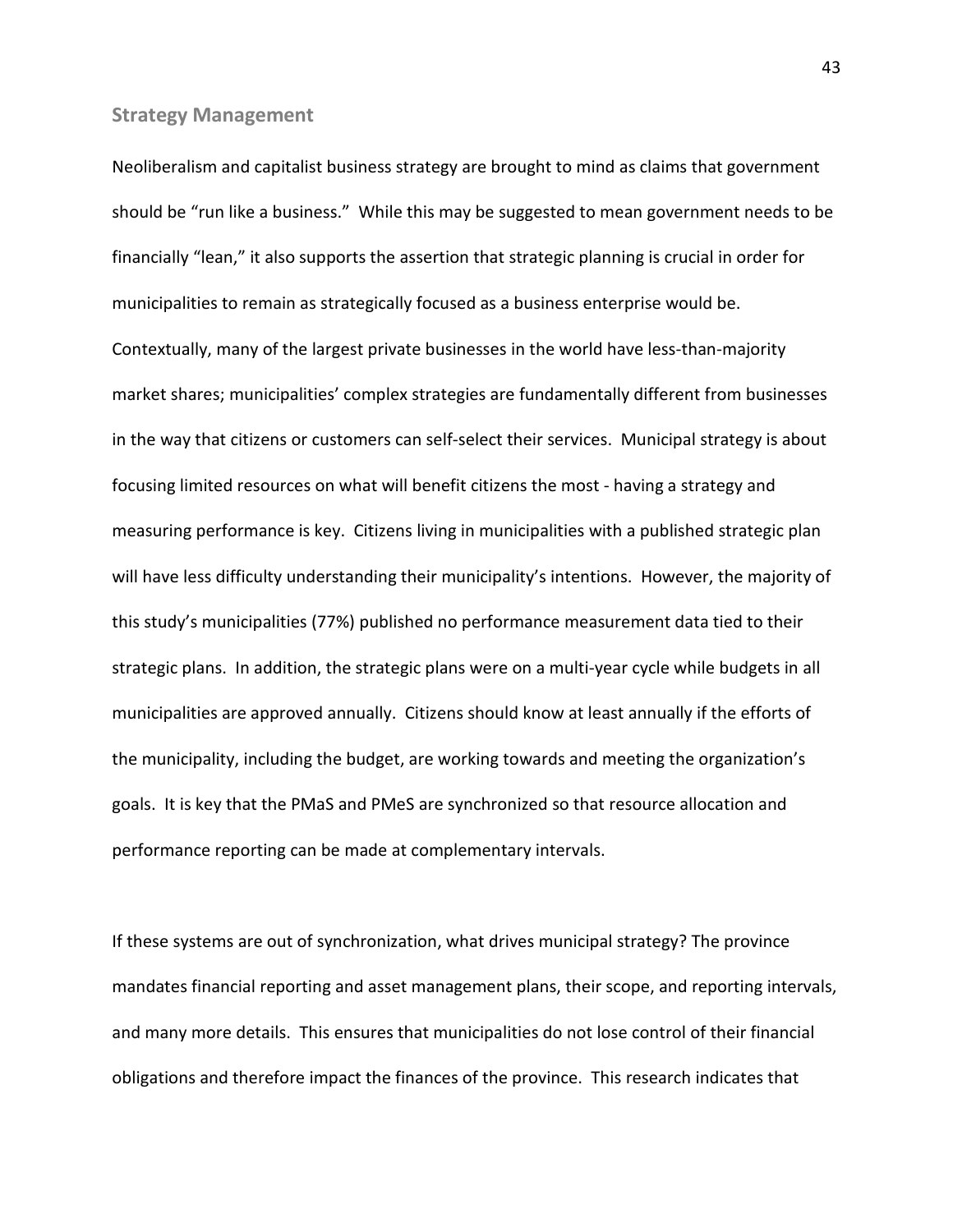smaller municipalities in Ontario, irrespective of general location develop strategic plans less frequently than higher populated comparators. While this could be due to the smaller financial or staff resources of these municipalities, it also could be driven by other environmental factors. Municipal councillors in small municipalities represent relatively small numbers of constituents and often smaller physical jurisdictions; this lack of published strategic planning may only indicate that these smaller municipalities do not require a plan as the elected representatives may have a deeper knowledge and understanding of local issues, and the breadth of issues may be limited by local environmental factors. However, if this is true, it is still subject to the myopic limitations of the four-year election cycle.

#### <span id="page-45-0"></span>**Communication**

Communication of all of the strategic information is key to understanding performance success. One could argue that this study primarily analyzes the effectiveness of strategy communication, and not the prevalence or interconnectedness of strategy itself. As local leaders, municipal administrations need to communicate their plans and report their results to be held appropriately accountable. Clear communication of plans and results will minimize the tendency towards gaming, such as setting easily achievable results. The positive aspects of communication have already been discussed in the Measurement Performance and Strategy Management sections earlier. There is one key element of communication that is infrequently found in this study: while individualized costs are common among study municipalities, individualized gains are much less frequently published. Eighty-nine percent of study municipalities published individualized costs such as "xx% tax increase per household", while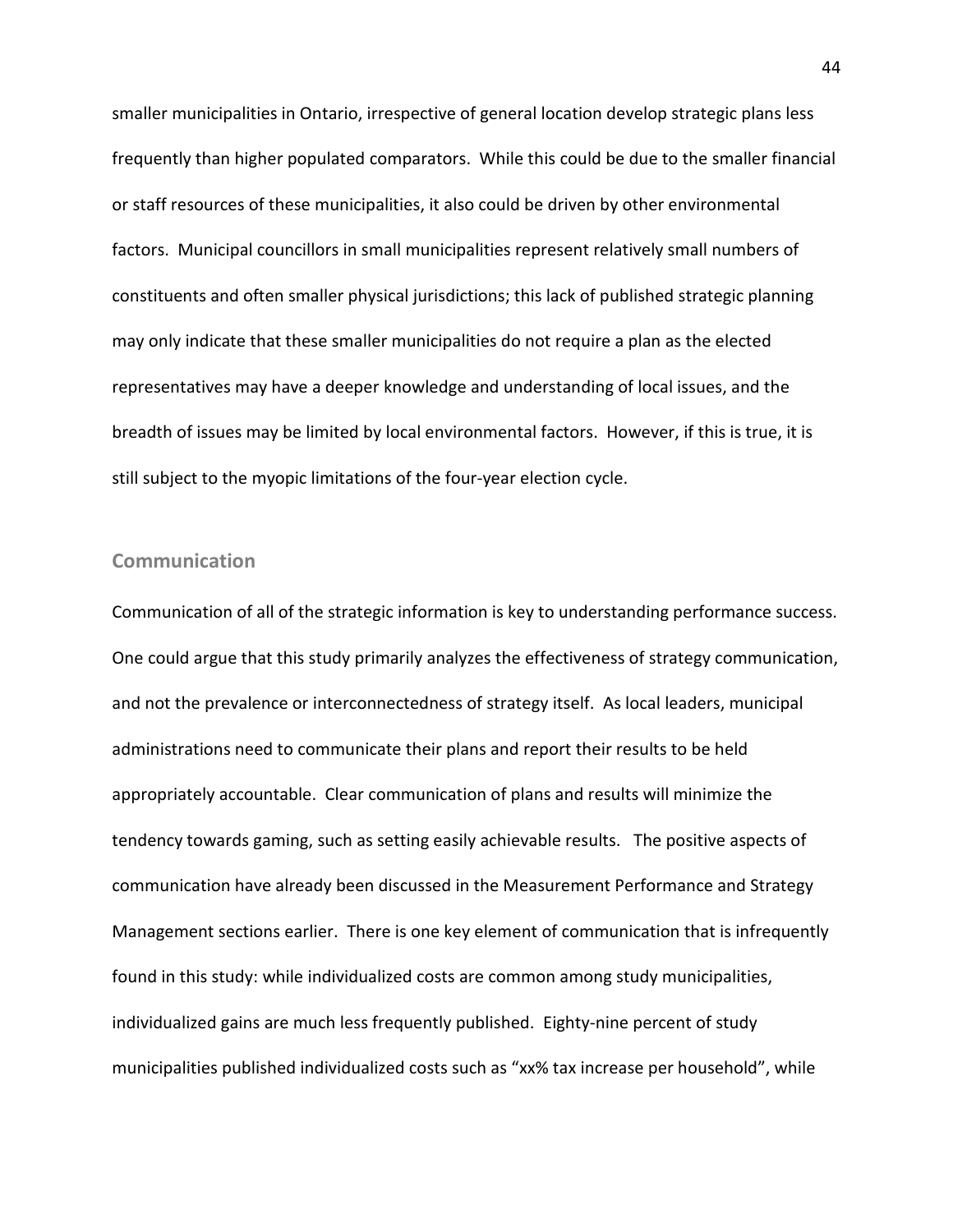only 33% attempted to individualize gains. As previously noted, losses are much more acutely felt than gains so it is imperative for municipalities to demonstrate the cost benefit to the citizen, even as far as doubling the effort in demonstrating gains to mitigate loss aversion effects.

#### <span id="page-46-0"></span>**Influence Behaviour**

Beyond loss aversion, municipal councils are democratically incentivized to please the majority of their stakeholders, or at least voters, and the primary information about their performance is published by their own organization. The democratic importance of framing performance could easily lead to gaming and the setting of easily accomplished tasks to present regular 'wins' to the public (Merchant, 1990). In contrast, the strategic planning process undermines these negative incentives by planning and publishing the goals at the outset of a planning period. While this does not remove any political calculus involved in public opinion and re-election strategy, it tips the scales in favour of public transparency. While this study focused on the main drivers of costs and strategy in Ontario municipalities, these are not the only anchors that the public has to measure municipal performance. Learning and improvement are the final outcomes of effective performance management systems.

#### <span id="page-46-1"></span>**Learning & Improvement**

Finally, learning and organizational improvement are a key output of effective PMaS and should be an output of an effective strategy, performance management subsystems, and ultimately municipal electoral accountability. All of the subject municipalities that published strategic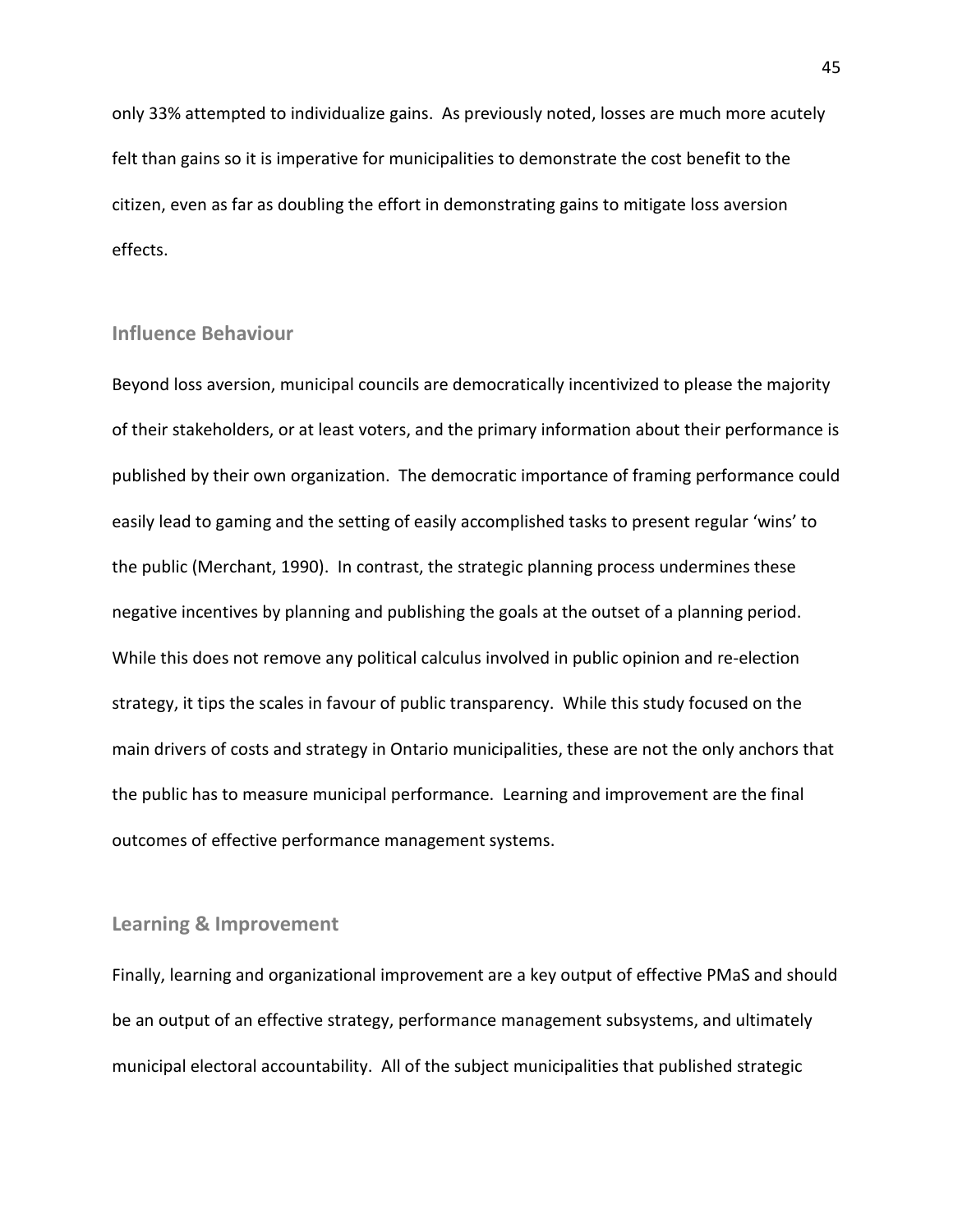plans noted a planning horizon and planning cycle; this is crucial to keep the strategy and related resource allocations relevant to the community over time. Community cultures vary for many reasons, and can change over time and due to forces within or without – all requiring learning and improvement highlighted in the strategic plans and asset management plans. All plans followed a contingency style, shaping the plan to the community's vision, desires, environment, and resources.

## <span id="page-47-0"></span>**Conclusion**

This research has revealed some clear links and patterns in budget allocations and strategic planning in several representative Ontario municipalities. While each plan or budget may be considered a control system in its own right (Ferreira and Otley 2009; Malmi and Brown 2008; Otley 1999), the importance of linking the multiplicity of municipal plans and strategies to finite resources remains clear. All documents must be "tightly connected" (Otley 2016, Weich 1976) to effectively deliver services to the public and remain accountable. The province and its regulatory bodies prescribe bounds and directives to municipalities and enable them through the Municipal Act (2001) and other acts to carry out these duties, but it is clear that municipalities use more than one way to accomplish these tasks. Municipalities will benefit by linking their multiple plans and initiatives under one strategic plan to ensure matching prioritization to finite resources. This matching will also allow the public to better frame their decisions to ensure wise use of resources and to elect responsive and responsible representatives. Limited strategy will drive service providers to directive or agency-based systems and may lead to Procrustean budgeting when perspectives are disconnected or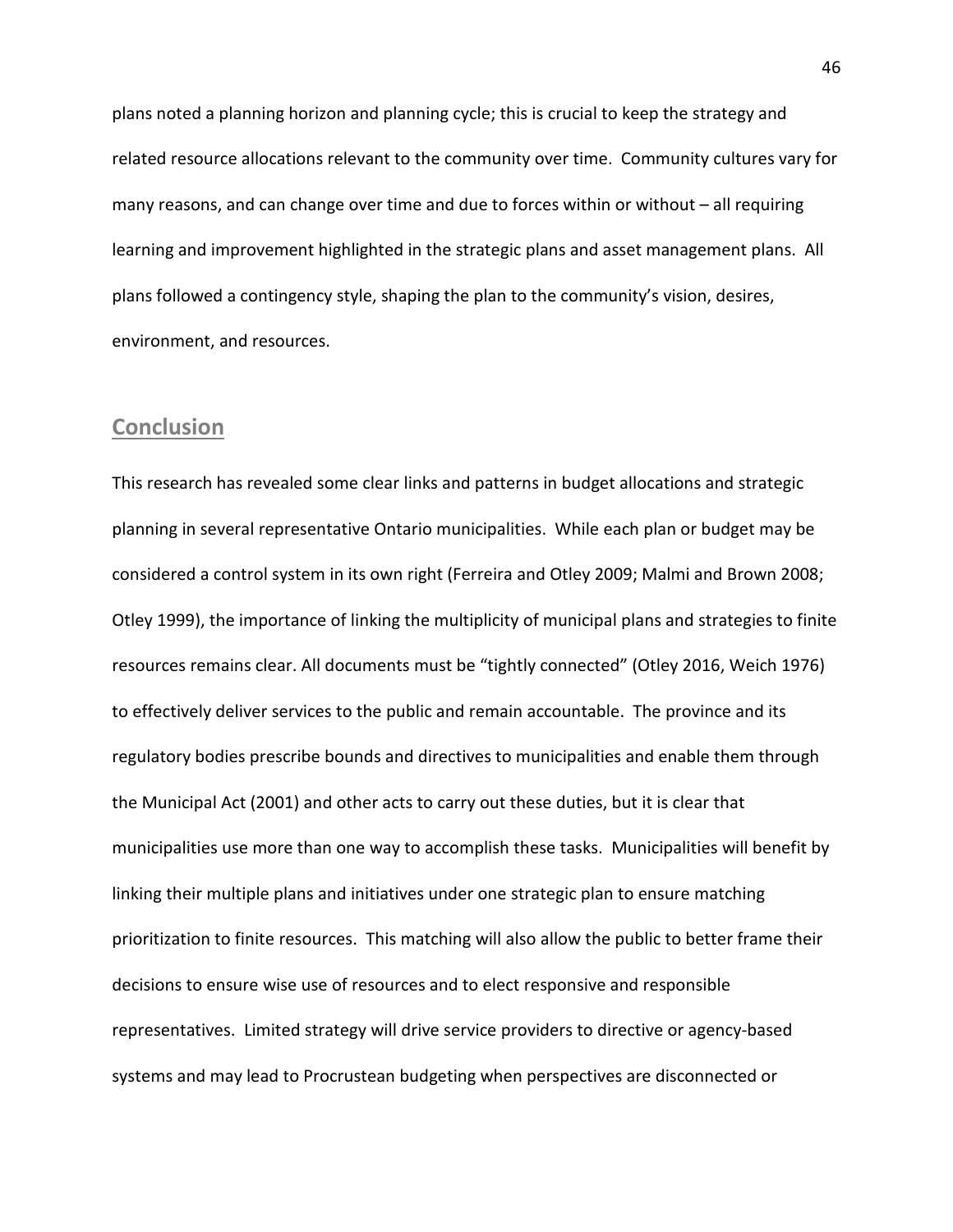myopic. In the absence of a strategic plan, the municipal budget becomes the primary strategic tool. In these situations, it is crucial for decision makers to understand their environment and the behavioural economics related to the budget as a performance management system. Municipalities deliver a wide variety of services that make performance management complicated, but this should be the driver to ensure performance is managed transparently, rather than letting loss aversion lead strategy. While municipalities are 'creatures of the province,' they have their own elected officials and processes for political accountability. There is no one set of values for any municipality or Ontarian; the municipal political system must be leveraged effectively by linking finance, strategy, and politics to provide municipally and culturally relevant local services to citizens.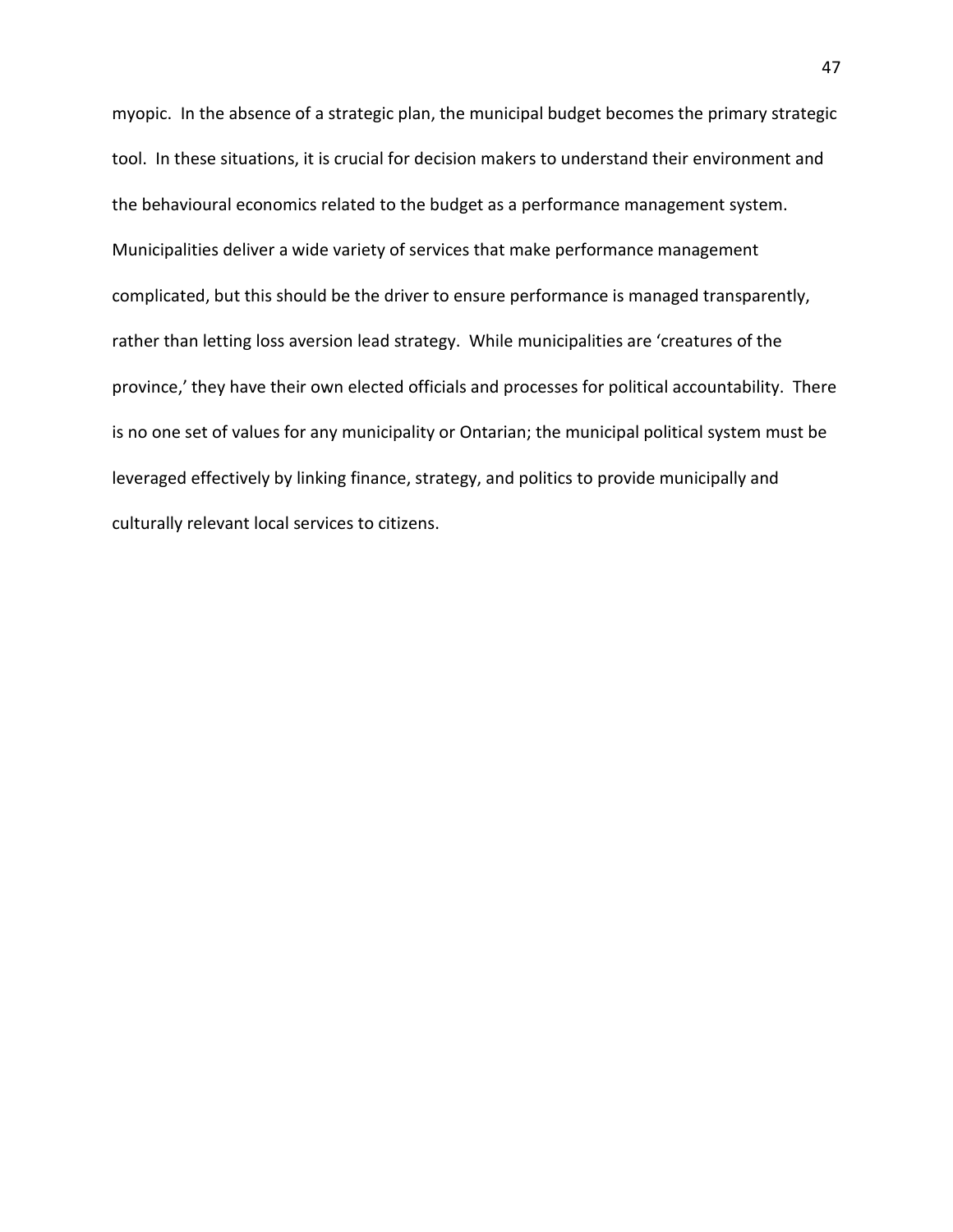## <span id="page-49-0"></span>**Bibliography**

Arce, P. C., Holzhacker, M., Mahlendorf, M. D., & Matějka, M. (2017). Relative performance evaluation and the ratchet effect. Contemporary Accounting Research, doi:10.1111/1911- 3846.12385

AMCTO. (2017). Bearing the Burden: A Review of Municipal Reporting to the Province. Retrieved from: [https://www.amcto.com/getattachment/9d44c5be-cde4-42db-8305-](https://www.amcto.com/getattachment/9d44c5be-cde4-42db-8305-6dda105e93f7/.aspx) [6dda105e93f7/.aspx](https://www.amcto.com/getattachment/9d44c5be-cde4-42db-8305-6dda105e93f7/.aspx)

AMO – Association of Municipalities Ontario. (2017). Ontario Municipalities – List. Retrieved from[: http://www.amo.on.ca/AMO-Content/Municipal-101/Ontario-Municipalities.aspx](http://www.amo.on.ca/AMO-Content/Municipal-101/Ontario-Municipalities.aspx)

Baert, P. (1991). Unintended consequences: a typology and examples. International Sociology, 6, pp. 201–210.

Bedford, D.S., Malmi, T. and Sandelin, M. (2016). Management control effectiveness and strategy: an empirical analysis of packages and systems. Accounting, Organizations & Society, 51, pp. 12–28.

Berliner, J.S. (1956). A problem in Soviet business administration. Administrative Science Quarterly, 1, pp. 86–101.

Bevan, G. and Hood, C. (2006). What's measured is what matters: targets and gaming in the English public health care system. Public Administration, 84, pp. 517–538.

Bonner, S.E. and Sprinkle, G.B. (2002). The effects of monetary incentives on effort and task performance. Accounting, Organizations and Society, 27, pp. 303–345.

Broadbent, J. and Laughlin, R. (2009). Performance management systems: a conceptual model. Management Accounting Research, 20, pp. 283–295.

Cardella, E., & Depew, B. (2018). Output restriction and the ratchet effect: Evidence from a realeffort work task. Games and Economic Behavior, 107, 182-202. doi:10.1016/j.geb.2017.11.005

Cardinaels, E. and Yin, H. (2015). Think twice before going for incentives: social norms and the principal's decision on compensation contracts. Journal of Accounting Research, 53, pp. 985– 1015.

Carmeli, A. (2006). The managerial skills of the top management team and the performance of municipal organisations. Local Government Studies, 32(2), 153-176. doi:10.1080/03003930600586159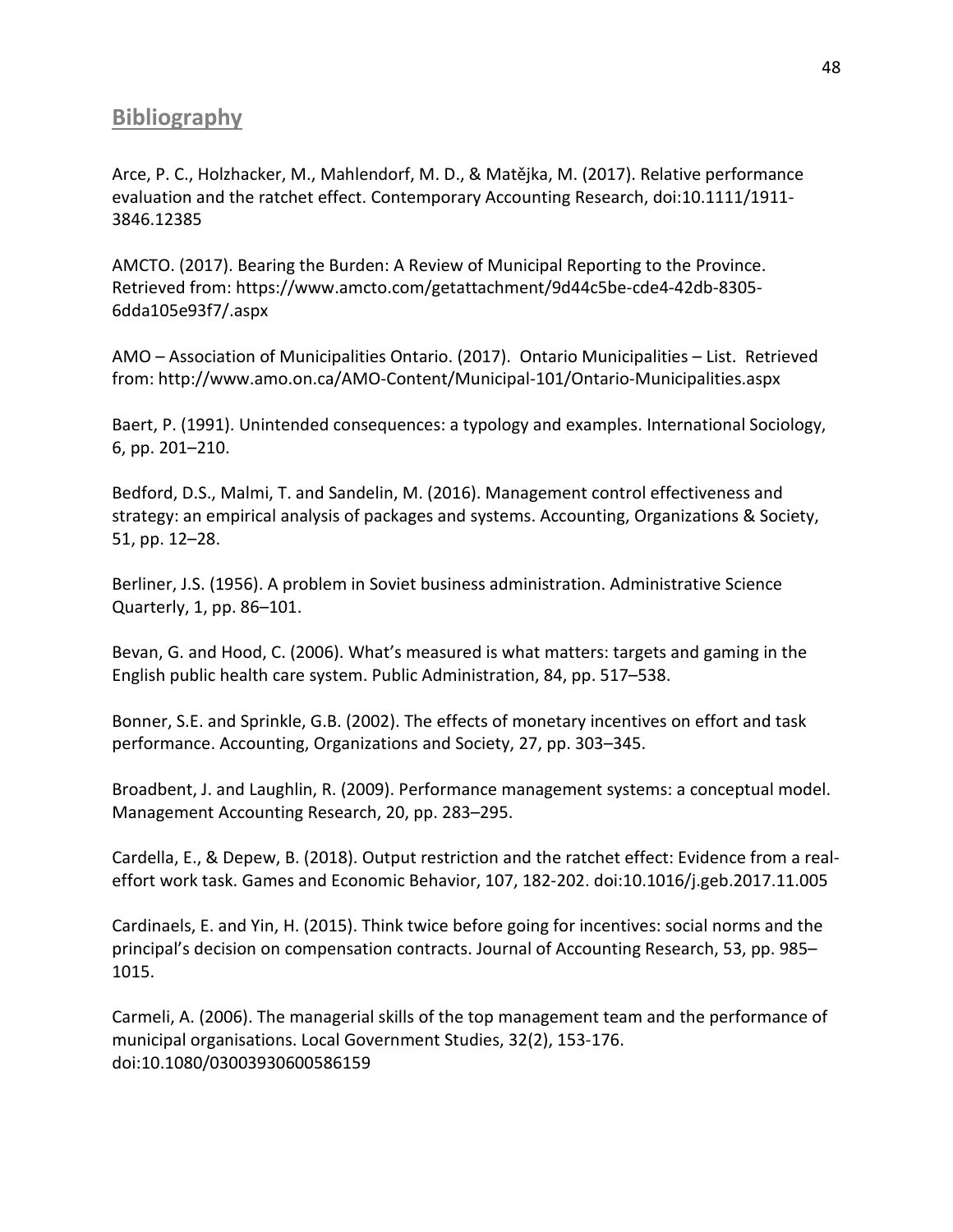Charbonneau, É., & Bellavance, F. (2015). Performance management in a benchmarking regime: Quebec's municipal management indicators. Canadian Public Administration, 58(1), 110-137. doi:10.1111/capa.12098

Charness, G., Kuhn, P., & Villeval, M. C. (2011). Competition and the ratchet effect. Journal of Labor Economics, 29(3), 513-547. doi:10.1086/659347

Chatham-Kent, Municipality of. (2020). Final Budget by Business Unit. Retrieved from: <https://www.chatham-kent.ca/local-government/financial-information/Budget/2020-budget>

Chatham-Kent, Municipality of. (2017). Asset Management Plan. Retrieved from: [https://www.chatham](https://www.chatham-kent.ca/FinancialInformation/Documents/CK%20Asset%20Management%20Plan%202017%20-%20Accessible%202%202.pdf)[kent.ca/FinancialInformation/Documents/CK%20Asset%20Management%20Plan%202017%20-](https://www.chatham-kent.ca/FinancialInformation/Documents/CK%20Asset%20Management%20Plan%202017%20-%20Accessible%202%202.pdf) [%20Accessible%202%202.pdf](https://www.chatham-kent.ca/FinancialInformation/Documents/CK%20Asset%20Management%20Plan%202017%20-%20Accessible%202%202.pdf)

Chatham-Kent, Municipality of. (2017). Strategic Plan and Business Plans. Retrieved from: [https://www.chatham-kent.ca/local-government/stay-informed/measuring-our](https://www.chatham-kent.ca/local-government/stay-informed/measuring-our-progress/business-plans)[progress/business-plans](https://www.chatham-kent.ca/local-government/stay-informed/measuring-our-progress/business-plans)

Chenhall, R.H. (2003). Management control systems design within its organizational context: findings from contingency-based research and directions for the future. Accounting, Organizations & Society, 28, pp. 127– 168.

Chwastiak, M. (2006). Rationality, performance measures and representations of reality: planning, programming and budgeting and the Vietnam war. Critical Perspectives on Accounting, 17, pp. 29–55.

Conrad, L. and Guven Uslu, P. (2012). UK health sector performance management: conflict, crisis and unintended consequences. Accounting Forum, 36, pp. 231–250.

Cox, A. (2005). The outcomes of variable pay systems: tales of multiple costs and unforeseen consequences. International Journal of Human Resource Management, 16, pp. 1475–1497.

Cuguero-Escofet, N. and Rosanas, J.M. (2016). The ethics of ´ metrics: overcoming the dysfunctional effects of performance measurements through justice. Journal of Business Ethics, 140, pp. 615–631.

Davis, J.H., Schoorman, F.D. and Donaldson, L. (1997). Toward a stewardship theory of management. Academy of Management Review, 22, pp. 20–47.

Drucker, P.F. (1954), The Practice of Management, Harper and Row Publishers, Inc, New York, NY.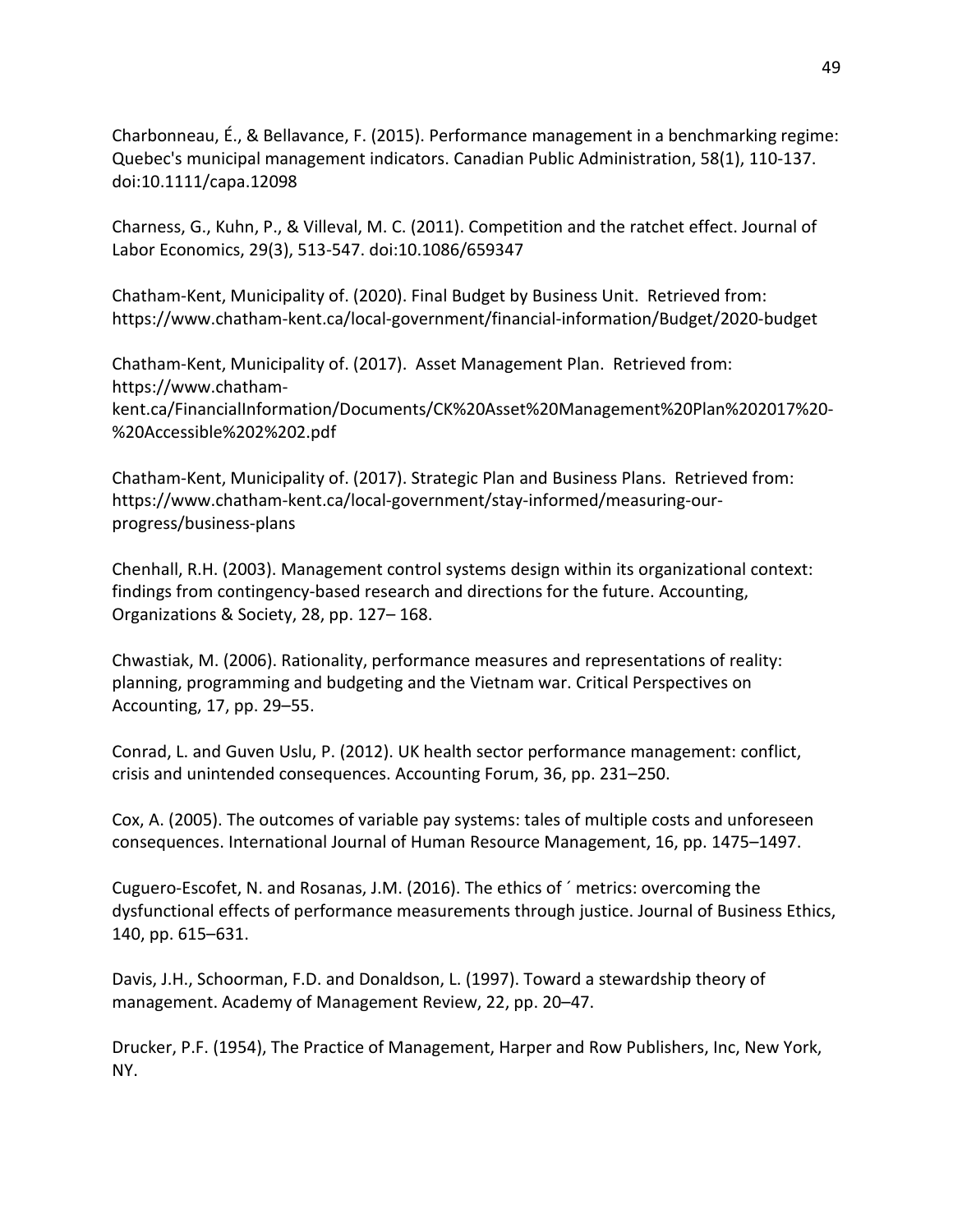Eisenhardt, K.M. (1989). Agency theory: an assessment and review. Academy of Management Journal, 14, pp. 57–74.

Elias, N. (1997). Towards a theory of social processes: a translation. British Journal of Sociology, 48, pp. 355– 383.

Elias, N. (1998). The Norbert Elias Reader, eds J. Goudsblom, S. Mennell, E. Jephcott, R. van Krieken, J. Goudsblom and S. Mennel (trans). Malden, NJ: Blackwell Publishing.

Ferreira, A. and Otley, D.T. (2009). The design and use of performance management systems: an extended framework for analysis. Management Accounting Research, 20, pp. 263–282.

Fitzgerald, L. (1988), "Management performance measurement in service industries", International Journal of Operations & Production Management, Vol. 8 No. 3, pp. 109-16.

Franco-Santos, M. and Doherty, N. (2017). Performance management and well-being: a close look at the changing nature of the UK higher education workplace. International Journal of Human Resource Management, 28, pp. 2319–2350.

Franco-Santos, M., Kennerley, M., Micheli, P., Martinez, V., Mason, S., Marr, B., Gray, D., & Neely, A. (2007). Towards a definition of a business performance measurement system. International Journal of Operations & Production Management, 27(8), 784–801. https://doi.org/10.1108/01443570710763778

Franco-Santos, M. and Otley, D. (2018). Reviewing and theorizing the unintended consequences of performance management systems: unintended consequences of PMS. International Journal of Management Reviews, 20(3), 696-730. doi:10.1111/ijmr.12183

Franco-Santos, M., Rivera, P. and Bourne, M. (2014). Performance Management in UK Higher Education Institutions. London: Leadership Foundation for Higher Education.

Friedrich, P. & Eerma, D. (2018). Public Value under Chaotic Conditions. Eesti majanduspoliitilised väitlused, 25(2). https://doi.org/10.15157/tpep.v25i2.13971

Gabris, G. (1992). Strategic Planning in Municipal Government: A Tool for Expanding Cooperative Decision Making between Elected and Appointed Officials. Public Productivity & Management Review, 16(1), 77-93. doi:10.2307/3380807

Gersbach, H., & Glazer, A. (2009). High compensation creates a ratchet effect. The Economic Journal, 119(539), 1208-1224. doi:10.1111/j.1468-0297.2009.02256.x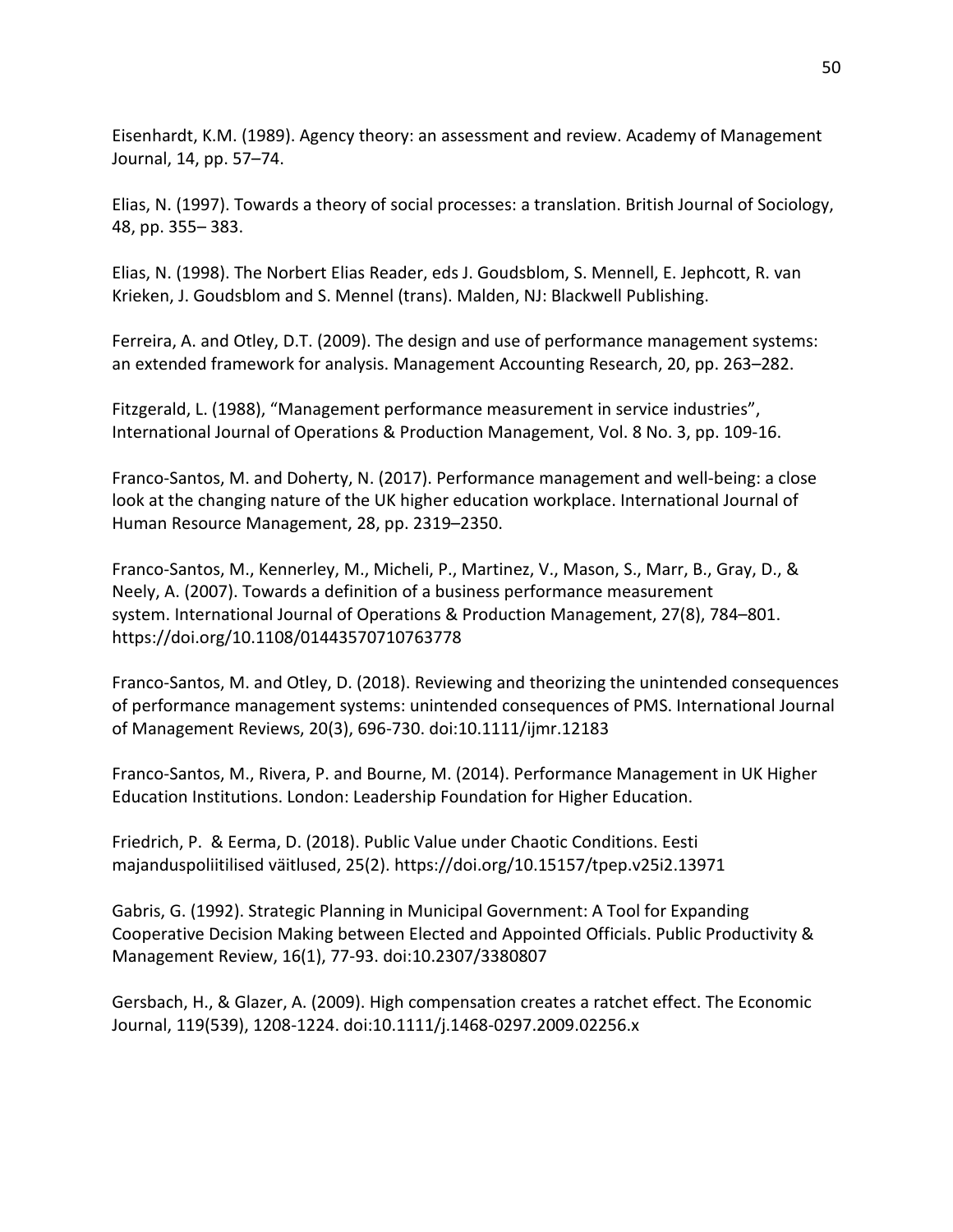Ghalayini, A.M. and Noble, J.S. (1996), "The changing basis of performance measurement", International Journal of Operations & Production Management, Vol. 16 No. 8, pp. 63-80.

Goold, M. and Quinn, J.J. (1990), "The paradox of strategic controls", Strategic Management Journal, Vol. 11 No. 1, pp. 43-57.

Haldimand, County of. (2020). Tax Supported Operating Budget. Retrieved from: <https://www.haldimandcounty.ca/document-category/budgets/>

Haldimand, County of. (2018). Asset Management Plan 2017. Retrieved from: [https://www.haldimandcounty.ca/wp-content/uploads/2018/11/Asset-Management-Plan-](https://www.haldimandcounty.ca/wp-content/uploads/2018/11/Asset-Management-Plan-2017.pdf)[2017.pdf](https://www.haldimandcounty.ca/wp-content/uploads/2018/11/Asset-Management-Plan-2017.pdf)

Haldimand, County of. (2020). Strategic Plans (Multiple). Retrieved from: <https://www.haldimandcounty.ca/strategic-plans/>

Healy, P. (1985). The effect of bonus schemes on accounting decisions. Journal of Accounting and Economics, 7, pp. 85–107.

Hernandez, M. (2012). Toward an understanding of the psychology of stewardship. Academy of Management Review, 37, pp. 172–193.

Heukelom, F. (2009). Kahneman and Tversky and the making of behavioral economics. Erasmus Journal for Philosophy and Economics, 2(1), 161. doi:10.23941/ejpe.v2i1.36

Hood, C. (2006). Gaming in targetworld: The targets approach to managing british public services. Public Administration Review, 66(4), 515-521. doi:10.1111/j.1540-6210.2006.00612.x

Hopwood, A.G. (1972). An empirical study of the role of accounting data in performance evaluation. Journal of Accounting Research, 10, pp. 156–182.

Ingersoll, Town of. (2020) 2020 Budget – Final. Retrieved from: <https://www.ingersoll.ca/download/2020-budget-final/>

Ingersoll, Town of. (2012) Community Strategic Plan. Retrieved from: [https://www.ingersoll.ca/download/2012-community-strategic](https://www.ingersoll.ca/download/2012-community-strategic-plan/?ind=1562176029036&filename=Ingersoll%20CSP%206-22-04.pdf&wpdmdl=817&refresh=5f971772550f21603737458)[plan/?ind=1562176029036&filename=Ingersoll%20CSP%206-22-](https://www.ingersoll.ca/download/2012-community-strategic-plan/?ind=1562176029036&filename=Ingersoll%20CSP%206-22-04.pdf&wpdmdl=817&refresh=5f971772550f21603737458) [04.pdf&wpdmdl=817&refresh=5f971772550f21603737458](https://www.ingersoll.ca/download/2012-community-strategic-plan/?ind=1562176029036&filename=Ingersoll%20CSP%206-22-04.pdf&wpdmdl=817&refresh=5f971772550f21603737458)

ISO (Internatoinal Organization for Standardization), 2020. ISO-ISO 37120: 2018 Sustainable cities and communities – Indicators for city services and quality of life. Retrieved from: <https://www.iso.org/standard/68498.html>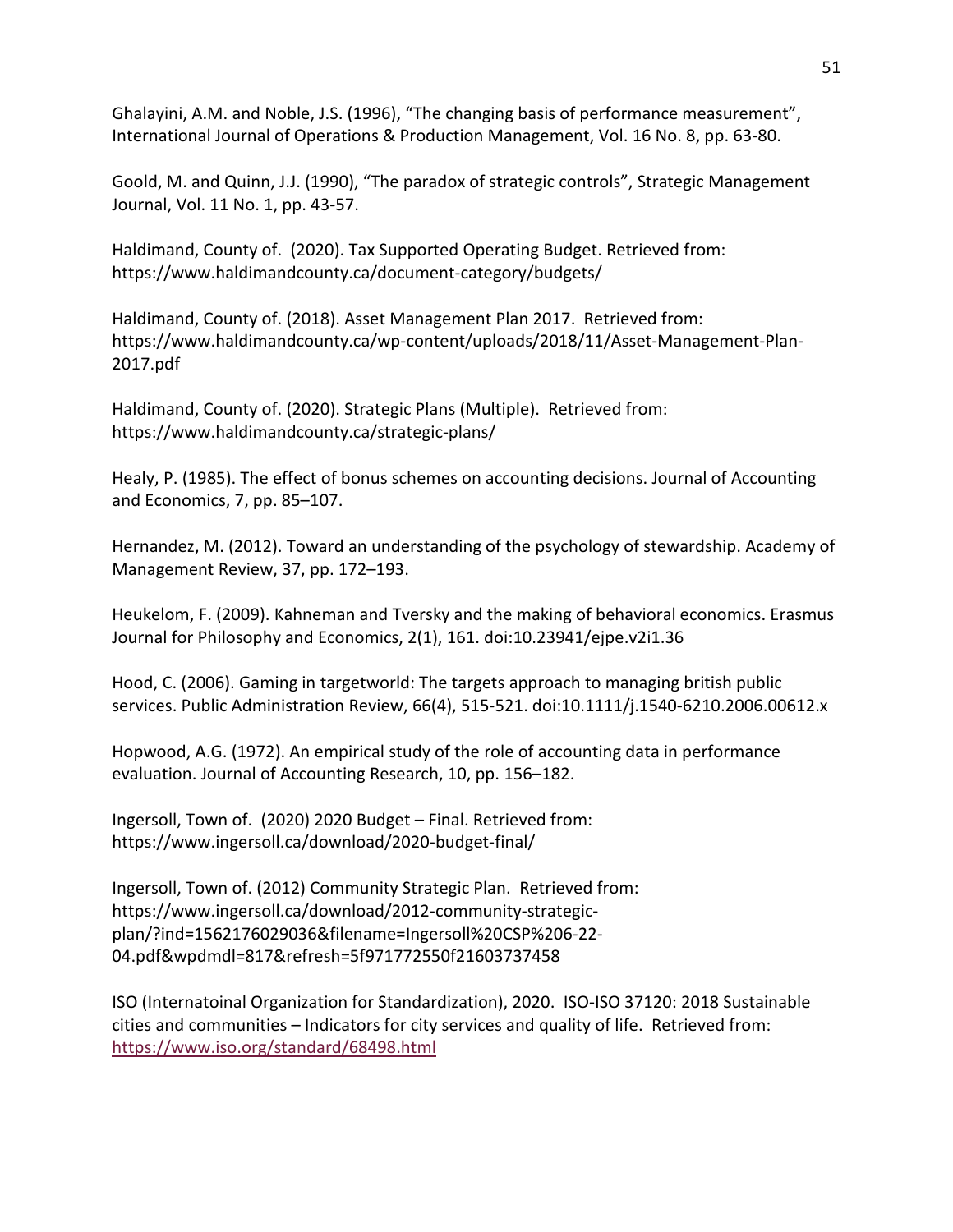Jensen, M.C. and Meckling, W.H. (1976). Theory of the firm: managerial behavior, agency costs and ownership structure. Journal of Financial Economics, 3, pp. 305– 360.

Johnson, H.T. and Kaplan, R.S. (1987), Relevance Lost: The Rise and Fall of Management Accounting, Harvard Business School Press, Boston, MA.

Kahneman, D., Tversky, A. (1972). ["Subjective probability: A judgment of](http://datacolada.org/wp-content/uploads/2014/08/Kahneman-Tversky-1972.pdf)  [representativeness"](http://datacolada.org/wp-content/uploads/2014/08/Kahneman-Tversky-1972.pdf) (PDF). Cognitive Psychology. 3 (3): 430–454. [doi:](https://en.wikipedia.org/wiki/Doi_(identifier))[10.1016/0010-](https://doi.org/10.1016%2F0010-0285%2872%2990016-3) [0285\(72\)90016-3.](https://doi.org/10.1016%2F0010-0285%2872%2990016-3)

Kahneman, D., & Tversky, A. (1996). On the reality of cognitive illusions. Psychological Review, 103(3), 582-591. doi:10.1037/0033-295X.103.3.582

Kahneman, D., Tversky, A., Thaler, R. (2004). From psychology to behavioral finance: blizzards and basketball tickets. Journal of Financial Planning, 17(8), 13.

Kerpershoek, E., Groenleer, M. and de Bruijn, H. (2016). Unintended responses to performance management in Dutch hospital care: bringing together the managerial and professional perspectives. Public Management Review, 18, pp. 417–436.

Khalil, E. L. (2013). Practical beliefs vs. scientific beliefs: Two kinds of maximization. Theory and Decision, 74(1), 107-126. doi:10.1007/s11238-012-9338-z

Li, J. (2015). The paradox of performance regimes: strategic responses to target regimes in Chinese local government. Public Administration, 93, pp. 1152–1167.

Lindsay, C., Osborne, S.P. and Bond, S. (2014). The 'new public governance' and employability services in an era of crisis: challenges for third sector organizations in Scotland. Public Administration, 92, pp. 192–207.

London, City of. (2020). Budget. Retrieved from[: https://london.ca/sites/default/files/2020-](https://london.ca/sites/default/files/2020-10/Approved_2020-2023_Tax_Supported_Budget.pdf) [10/Approved\\_2020-2023\\_Tax\\_Supported\\_Budget.pdf](https://london.ca/sites/default/files/2020-10/Approved_2020-2023_Tax_Supported_Budget.pdf)

London, City of. (2020). Strategic Plan. Retrieved from[: https://london.ca/government/council](https://london.ca/government/council-civic-administration/master-plans-strategies/plans-strategies)[civic-administration/master-plans-strategies/plans-strategies](https://london.ca/government/council-civic-administration/master-plans-strategies/plans-strategies)

London, City of (2020). Asset Management Plan. Retrieved from: [https://london.ca/sites/default/files/2020-10/AMP%20-%20Interactive%20Format-](https://london.ca/sites/default/files/2020-10/AMP%20-%20Interactive%20Format-%20all%20sections_2019-08-27_AODAv4.2%20%281%29.pdf) [%20all%20sections\\_2019-08-27\\_AODAv4.2%20%281%29.pdf](https://london.ca/sites/default/files/2020-10/AMP%20-%20Interactive%20Format-%20all%20sections_2019-08-27_AODAv4.2%20%281%29.pdf)

Lowe, E.A. and Shaw, R.W. (1968). An analysis of managerial biasing: evidence from a company's budgeting process. Journal of Management Studies, 5, pp. 304–315.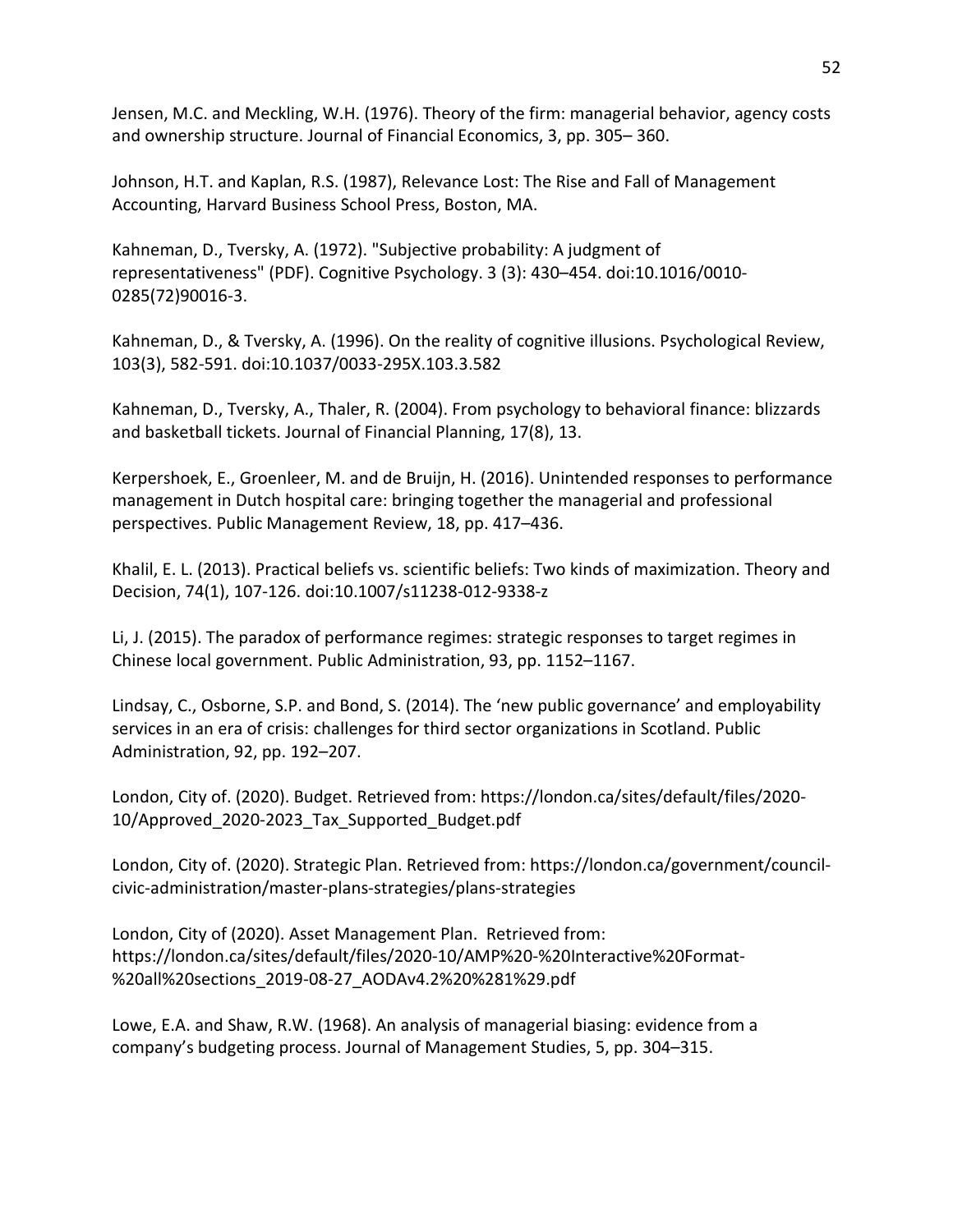Magnusson, W. (2005). Are Municipalities Creatures of the Provinces? Journal of Canadian Studies, 39(2), 5–29.<https://doi.org/10.1353/jcs.2006.0019>

Malmi, T. and Brown, D.A. (2008). Management control systems as a package – opportunities, challenges and research directions. Management Accounting Research, 19, pp. 287–300.

Mannion, R. and Braithwaite, J. (2012). Unintended consequences of performance measurement in healthcare: 20 salutary lessons from the English National Health Service. Internal Medicine Journal, 42, pp. 569–74.

McCann, L., Granter, E., Hassard, J. and Hyde, P. (2015). 'You can't do both – something will give': limitations of the targets culture in managing UK health care workforces. Human Resource Management, 54, pp. 773–791.

Mennell, S. (1977). 'Individual' action and its 'social' consequences in the work of Nobert Elias. In Human Figurations. Amsterdams Sociologisch Tijdschrift, pp. 99–109.

Merchant, K.A. (1990). The effects of financial controls on data manipulation and management myopia. Accounting, Organizations and Society, 15, pp. 297–313.

Merton, R.K. (1936). The unanticipated consequences of purposive social action. American Sociological Review, 1, pp. 894–904.

Mica, A., Peisert, A. and Winczorek, J. (2011). Sociology and the Unintended: Robert Merton Revisited. Bern: Peter Lang GmbH, Internationaler Verlag der Wissenschaften.

Mississauga, City of. (2020). 2020 Budget. Retrieved from: <https://web.mississauga.ca/council/budget-and-finances/city-of-mississauga-budget/>

Mississauga, City of (2020). Strategic Plan and Action Plan. Retrieved from: <https://www.mississauga.ca/projects-and-strategies/strategies-and-plans/strategic-plan/>

Mississauga, City of. (2020). Strategic Asset Management Policy. Retrieved from: [https://www.mississauga.ca/wp-content/uploads/2020/03/23154833/03-13-01-Strategic-](https://www.mississauga.ca/wp-content/uploads/2020/03/23154833/03-13-01-Strategic-Asset-Management-Policy.pdf)[Asset-Management-Policy.pdf](https://www.mississauga.ca/wp-content/uploads/2020/03/23154833/03-13-01-Strategic-Asset-Management-Policy.pdf)

Otley, D. (1999). Performance management: a framework for management control systems research. Management Accounting Research, 10, pp. 363–382.

Otley, D. (2016). The contingency theory of management accounting and control. Management Accounting Research, 31, pp. 45–62.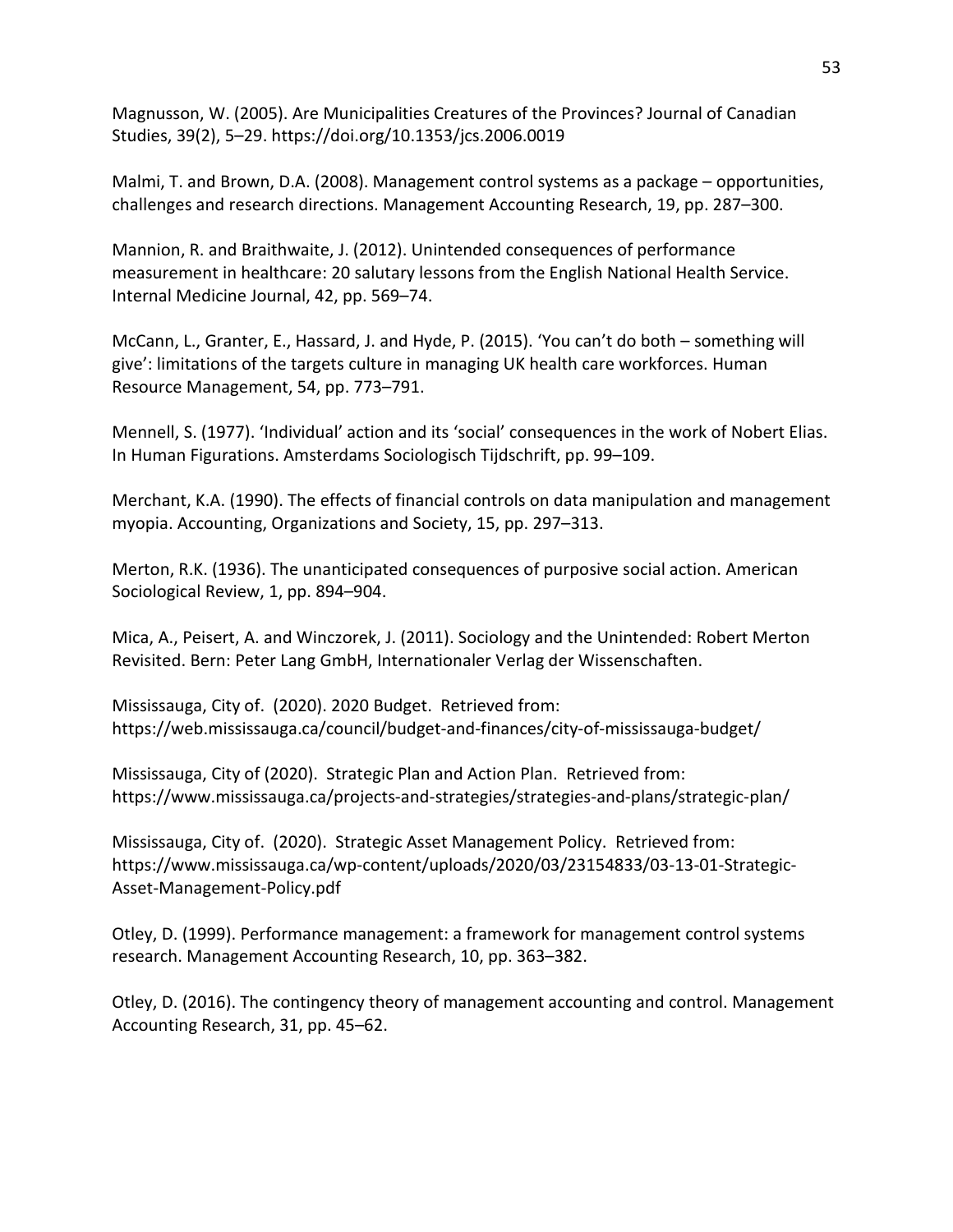Otley, D., Association, M., & Soin, K. (2014). Management Control and Uncertainty. In Management Control and Uncertainty. Palgrave Macmillan. https://doi.org/10.1057/9781137392121

Otley, D.T. and Berry, A.J. (1980). Control, organisation and accounting. Accounting, Organizations and Society, 5, pp. 231–244.

Parris, P. (2012). A Systematic Literature Review of Servant Leadership Theory in Organizational Contexts. Journal of Business Ethics, 113(3), 377–393. https://doi.org/10.1007/s10551-012- 1322-6

Portes, A. (2000). The hidden abode: sociology as analysis of the unexpected. American Sociological Review, 65, pp. 1–18.

Pressman, S. (2006). Kahneman, Tversky, and institutional economics. Journal of Economic Issues, 40(2), 501-506. doi:10.1080/00213624.2006.11506929

Rick, S. (2011). Losses, gains, and brains: Neuroeconomics can help to answer open questions about loss aversion. Journal of Consumer Psychology, 21(4), 453-463. doi:10.1016/j.jcps.2010.04.004

Rivenbark, W. C., & Kelly, J. M. (2006). Performance budgeting in municipal government. Public Performance & Management Review, 30(1), 35-46. doi:10.2753/PMR1530-9576300102

Rubin, I. (1993). Who Invented Budgeting in the United States? Public Administration Review, 53(5), 438-444. doi:10.2307/976344

Shepherd, D.A. and Suddaby, R. (2017). Theory building: a review and integration. Journal of Management, 43, pp. 59–86. Simon, Herbert A., 1957b, Models of Man, New York: John Wiley.

Smith, A. (1759). The Theory of Moral Sentiments. London: Printed for A. Millar; and A. Kincaid and J. Bell.

Smith, P. (1995a). On the unintended consequences of publishing performance data in the public sector. International Journal of Public Administration, 18, pp. 277–310.

Statistics Canada. (2016). Population and Dwelling Count Highlight Tables, 2016 Census. Retrieved from: [https://www12.statcan.gc.ca/census-recensement/2016/dp-pd/hlt-fst/pd](https://www12.statcan.gc.ca/census-recensement/2016/dp-pd/hlt-fst/pd-pl/Table.cfm?Lang=Eng&T=801&SR=1&S=3&O=D&RPP=100&PR=35)[pl/Table.cfm?Lang=Eng&T=801&SR=1&S=3&O=D&RPP=100&PR=35](https://www12.statcan.gc.ca/census-recensement/2016/dp-pd/hlt-fst/pd-pl/Table.cfm?Lang=Eng&T=801&SR=1&S=3&O=D&RPP=100&PR=35)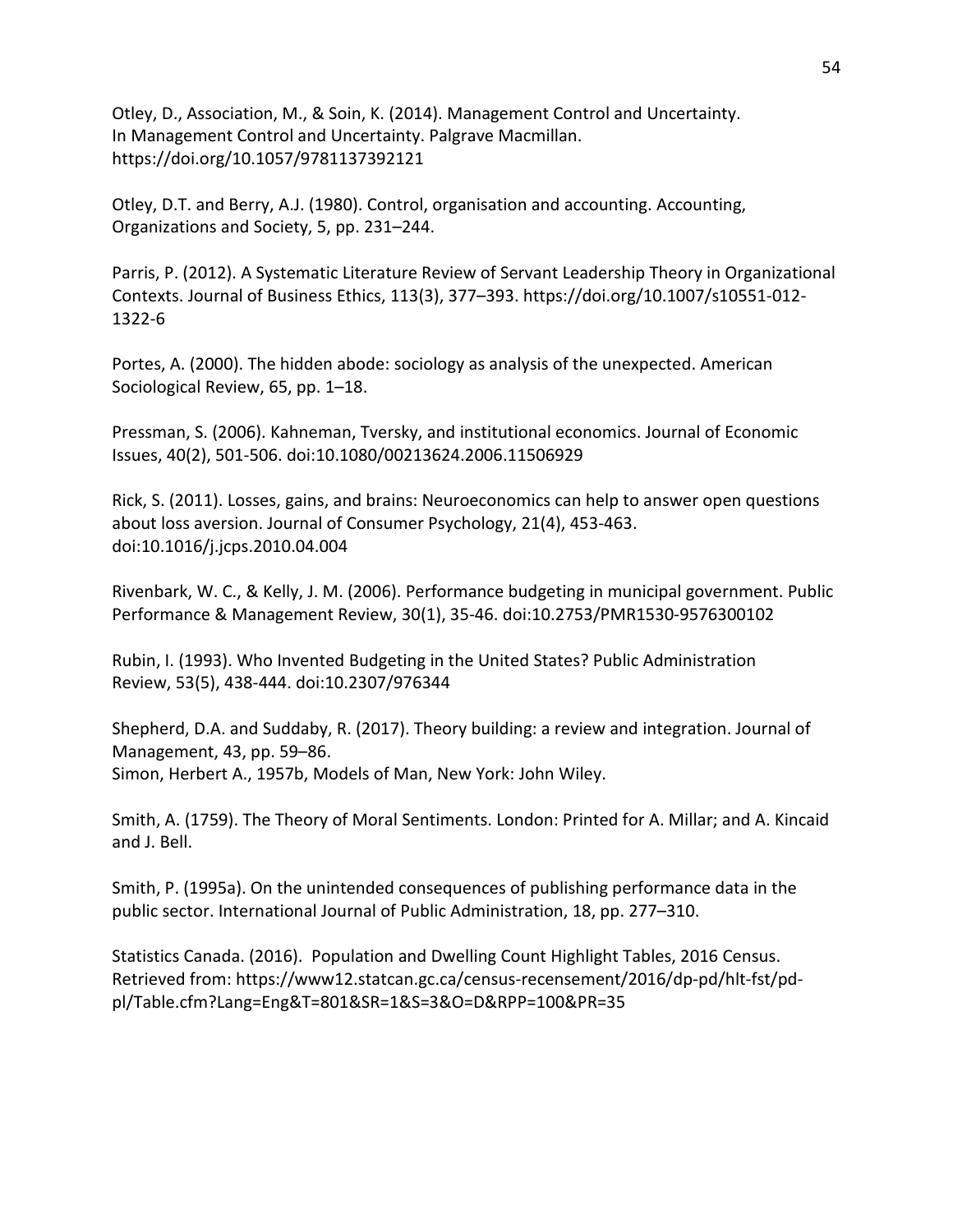Stout, L. (2012). The shareholder value myth: how putting shareholders first harms investors, corporations, and the public. In The shareholder value myth (1st ed.). Berrett-Koehler Publishers, Inc.

Sudbury, City of. (2020). 2020 Budget. Retrieved from: [https://www.greatersudbury.ca/city](https://www.greatersudbury.ca/city-hall/budget-and-finance/2020-budget/)[hall/budget-and-finance/2020-budget/](https://www.greatersudbury.ca/city-hall/budget-and-finance/2020-budget/)

Sudbury, City of. (2020) Strategic plans (Multiple). Retrieved from: <https://www.greatersudbury.ca/city-hall/reports-studies-policies-and-plans/>

Sudbury, City of. (2016). Municipal Asset Management Plan. Retrieved from: [https://agendasonline.greatersudbury.ca/index.cfm?pg=feed&action=file&attachment=16980.](https://agendasonline.greatersudbury.ca/index.cfm?pg=feed&action=file&attachment=16980.pdf) [pdf](https://agendasonline.greatersudbury.ca/index.cfm?pg=feed&action=file&attachment=16980.pdf)

Tan, K.H. and Rae, R.H. (2009). Uncovering the links between regulation and performance measurement. International Journal of Production Economics, 122, pp. 449– 457.

Temiskaming, Town of. (2015). Asset Management Plan. Retrieved from: <http://www.temiskamingshores.ca/en/city-hall/resources/PublicWorks/Asset/AMP-2015.pdf>

Temiskaming, Town of. (2018). Municipal Cultural Plan: [https://www.sparcperformingarts.com/wp](https://www.sparcperformingarts.com/wp-content/uploads/2018/02/City_of_Temiskaming_Shores_Municipal_Cultural_Plan_Compressed.pdf)content/uploads/2018/02/City of Temiskaming Shores Municipal Cultural Plan Compressed [.pdf](https://www.sparcperformingarts.com/wp-content/uploads/2018/02/City_of_Temiskaming_Shores_Municipal_Cultural_Plan_Compressed.pdf)

Temiskaming, Town of (2020). 2020 Budget Approval Minutes. Retrieved from: [http://www.temiskamingshores.ca/uploads/38/Doc\\_637202108657829897.pdf](http://www.temiskamingshores.ca/uploads/38/Doc_637202108657829897.pdf)

Thaler, R. H., Tversky, A., Kahneman, D., & Schwartz, A. (1997). The effect of myopia and loss aversion on risk taking: An experimental test. The Quarterly Journal of Economics, 112(2), 647- 661. doi:10.1162/003355397555226

Timmins, City of. (2020). 2020 Budget. Retrieved from: <https://www.timmins.ca/cms/One.aspx?portalId=11976429&pageId=13194267>

Timmins, City of. (2020). Asset Maagement Policy. Retrieved from: <https://www.timmins.ca/cms/One.aspx?portalId=11976429&pageId=13194267>

Timmins, City of (2020) Strategic Plan. Retrieved from: [http://www.timmins2020.ca/;](http://www.timmins2020.ca/) <http://www.timmins2020.ca/wp-content/uploads/2012/09/T2020-FULL-Final-Report.pdf>